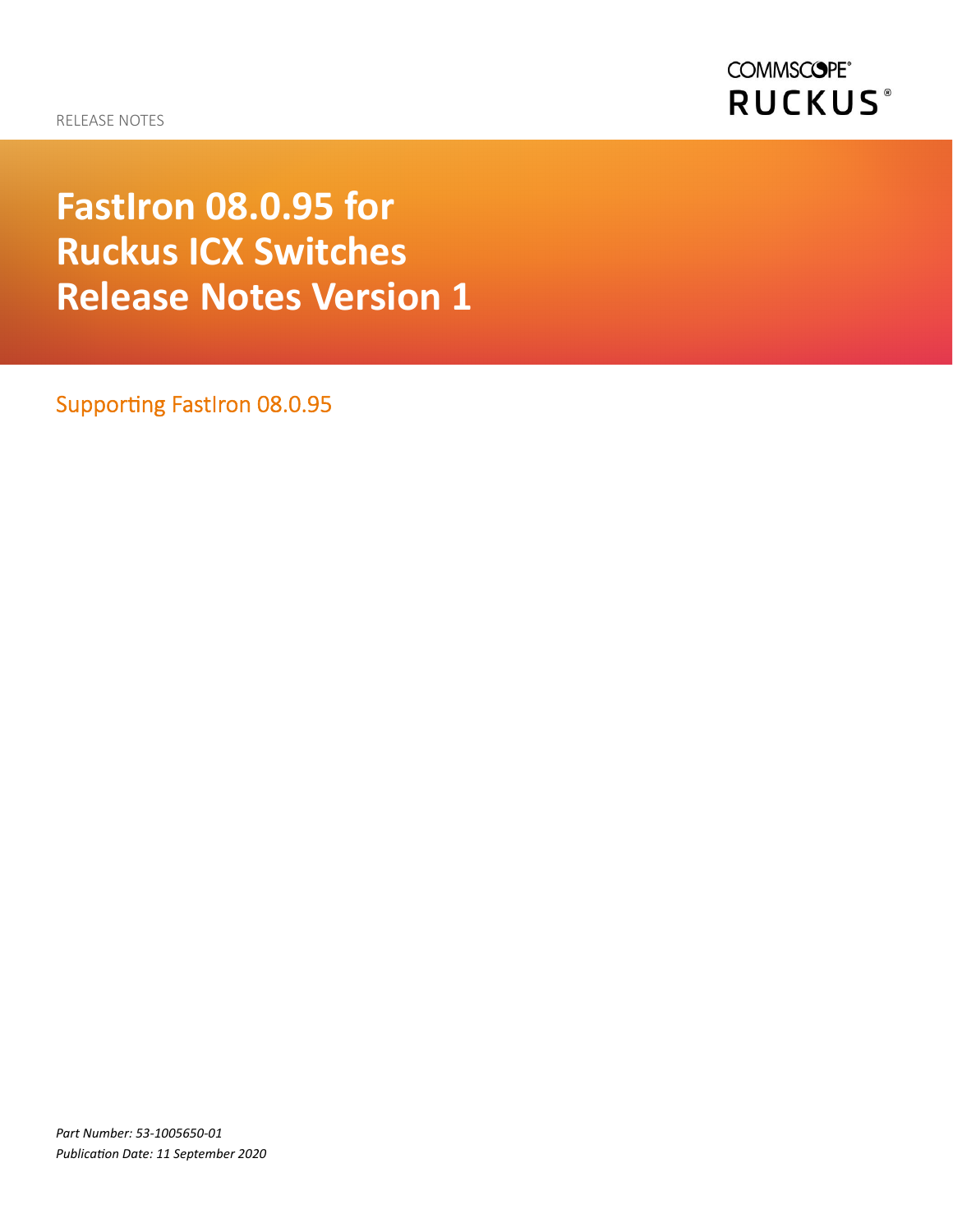## **Copyright, Trademark and Proprietary Rights Information**

© 2020 CommScope, Inc. All rights reserved.

No part of this content may be reproduced in any form or by any means or used to make any derivative work (such as translation, transformation, or adaptation) without written permission from CommScope, Inc. and/or its affiliates ("CommScope"). CommScope reserves the right to revise or change this content from time to time without obligation on the part of CommScope to provide notification of such revision or change.

#### Export Restrictions

These products and associated technical data (in print or electronic form) may be subject to export control laws of the United States of America. It is your responsibility to determine the applicable regulations and to comply with them. The following notice is applicable for all products or technology subject to export control:

These items are controlled by the U.S. Government and authorized for export only to the country of ultimate destination for use by the ultimate consignee or end-user(s) herein identified. They may not be resold, transferred, or otherwise disposed of, to any other country or to any person other than the authorized ultimate consignee or end-user(s), either in their original form or after being incorporated into other items, without first *obtaining approval from the U.S. government or as otherwise authorized by U.S. law and regulations.* 

#### Disclaimer

THIS CONTENT AND ASSOCIATED PRODUCTS OR SERVICES ("MATERIALS"), ARE PROVIDED "AS IS" AND WITHOUT WARRANTIES OF ANY KIND, WHETHER EXPRESS OR IMPLIED. TO THE FULLEST EXTENT PERMISSIBLE PURSUANT TO APPLICABLE LAW, COMMSCOPE DISCLAIMS ALL WARRANTIES, EXPRESS OR IMPLIED, INCLUDING, BUT NOT LIMITED TO, IMPLIED WARRANTIES OF MERCHANTABILITY AND FITNESS FOR A PARTICULAR PURPOSE, TITLE, NON-INFRINGEMENT, FREEDOM FROM COMPUTER VIRUS, AND WARRANTIES ARISING FROM COURSE OF DEALING OR COURSE OF PERFORMANCE. CommScope does not represent or warrant that the functions described or contained in the Materials will be uninterrupted or error-free, that defects will be corrected, or are free of viruses or other harmful components. CommScope does not make any warranties or representations regarding the use of the Materials in terms of their completeness, correctness, accuracy, adequacy, usefulness, timeliness, reliability or otherwise. As a condition of your use of the Materials, you warrant to CommScope that you will not make use thereof for any purpose that is unlawful or prohibited by their associated terms of use.

#### Limitation of Liability

IN NO EVENT SHALL COMMSCOPE, COMMSCOPE AFFILIATES, OR THEIR OFFICERS, DIRECTORS, EMPLOYEES, AGENTS, SUPPLIERS, LICENSORS AND THIRD PARTY PARTNERS, BE LIABLE FOR ANY DIRECT, INDIRECT, SPECIAL, PUNITIVE, INCIDENTAL, EXEMPLARY OR CONSEQUENTIAL DAMAGES, OR ANY DAMAGES WHATSOEVER, EVEN IF COMMSCOPE HAS BEEN PREVIOUSLY ADVISED OF THE POSSIBILITY OF SUCH DAMAGES, WHETHER IN AN ACTION UNDER CONTRACT, TORT, OR ANY OTHER THEORY ARISING FROM YOUR ACCESS TO, OR USE OF, THE MATERIALS. Because some jurisdictions do not allow limitations on how long an implied warranty lasts, or the exclusion or limitation of liability for consequential or incidental damages, some of the above limitations may not apply to you.

#### **Trademarks**

ARRIS, the ARRIS logo, COMMSCOPE, RUCKUS, RUCKUS WIRELESS, the Ruckus logo, the Big Dog design, BEAMFLEX, CHANNELFLY, FASTIRON, ICX, SMARTCELL and UNLEASHED are trademarks of CommScope, Inc. and/or its affiliates. Wi-Fi Alliance, Wi-Fi, the Wi-Fi logo, Wi-Fi Certified, the Wi-Fi CERTIFIED logo, Wi-Fi Protected Access, the Wi-Fi Protected Setup logo, Wi-Fi Protected Setup, Wi-Fi Multimedia and WPA2 and WMM are trademarks or registered trademarks of Wi-Fi Alliance. All other trademarks are the property of their respective owners.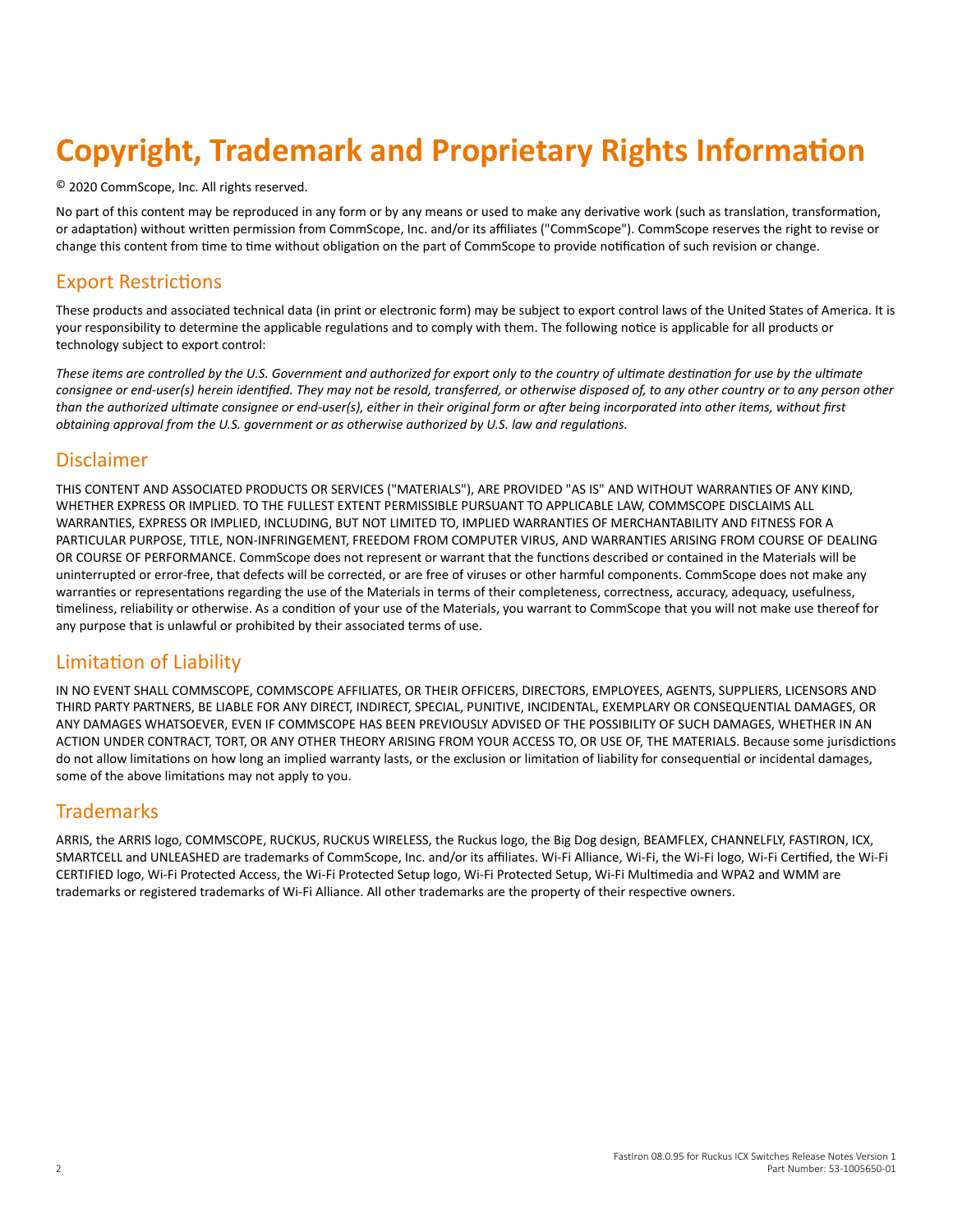# **Contents**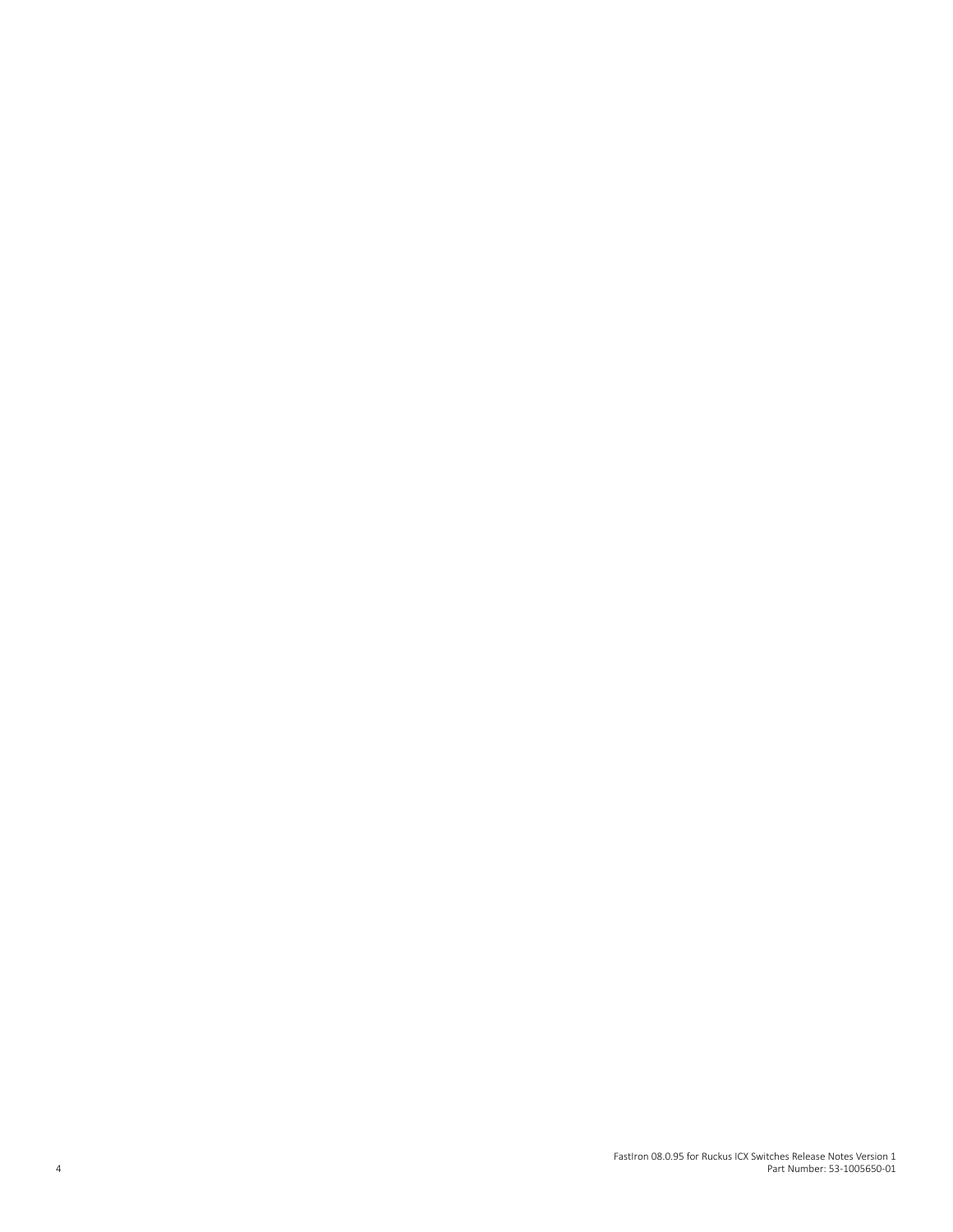# <span id="page-4-0"></span>**Document History**

| Version                                     | Summary of changes       | <b>Publication date</b> |
|---------------------------------------------|--------------------------|-------------------------|
| Fastlron 08.0.95 for ICX Switches Version 1 | New software features    | September 11, 2020      |
|                                             | Resolved software issues |                         |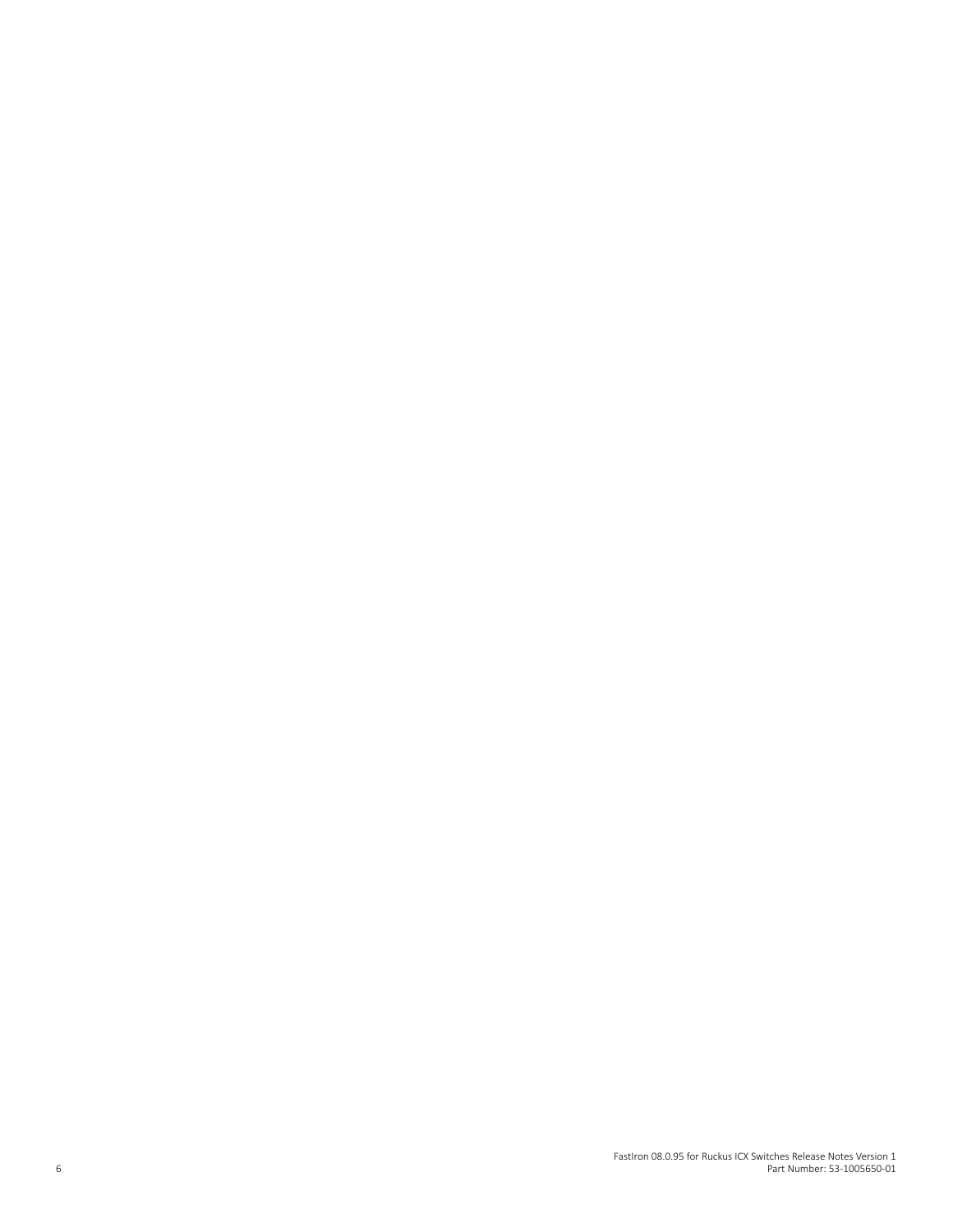# <span id="page-6-0"></span>**Introduction**

| $\bullet$ |  |
|-----------|--|
|           |  |
|           |  |

## **About RUCKUS FastIron Release 08.0.95**

FastIron 08.0.95 introduces a number of new features and enhancements, including simplified security configuration, Layer 3 scale enhancements, IEEE 1588v2 PTP Transparent Clock, and DHCP client on a VE.

## **Document Feedback**

RUCKUS is interested in improving its documentation and welcomes your comments and suggestions.

You can email your comments to RUCKUS at [#Ruckus-Docs@commscope.com.](mailto:%20mailto:%20#Ruckus-Docs@commscope.com)

When contacting us, include the following information:

- **Document title and release number**
- **•** Document part number (on the cover page)
- **•** Page number (if appropriate)

For example:

- **•** RUCKUS SmartZone Upgrade Guide, Release 5.0
- **•** Part number: 800-71850-001 Rev A
- **•** Page 7

### **RUCKUS Product Documentation Resources**

Visit the RUCKUS website to locate related documentation for your product and additional RUCKUS resources.

Release Notes and other user documentation are available at https://support.ruckuswireless.com/documents. You can locate the documentation by product or perform a text search. Access to Release Notes requires an active support contract and a RUCKUS Support Portal user account. Other technical documentation content is available without logging in to the RUCKUS Support Portal.

White papers, data sheets, and other product documentation are available at https://www.ruckuswireless.com.

## **Online Training Resources**

To access a variety of online RUCKUS training modules, including free introductory courses to wireless networking essentials, site surveys, and products, visit the RUCKUS Training Portal at https://training.ruckuswireless.com.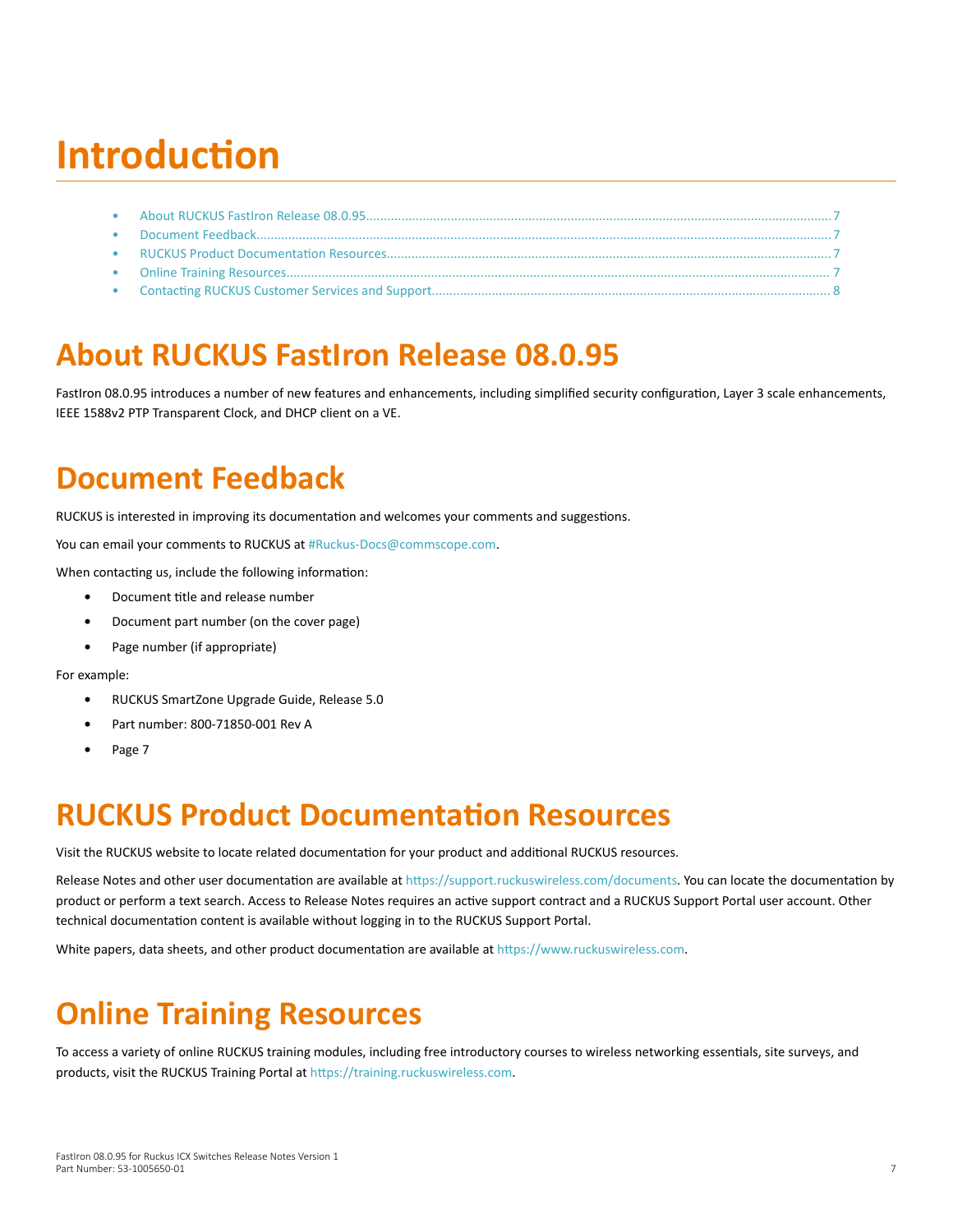## <span id="page-7-0"></span>**Contacting RUCKUS Customer Services and Support**

The Customer Services and Support (CSS) organization is available to provide assistance to customers with active warranties on their RUCKUS products, and customers and partners with active support contracts.

For product support information and details on contacting the Support Team, go directly to the RUCKUS Support Portal using https:// support.ruckuswireless.com, or go to https://www.ruckuswireless.com and select Support.

### **What Support Do I Need?**

Technical issues are usually described in terms of priority (or severity). To determine if you need to call and open a case or access the self-service resources, use the following criteria:

- Priority 1 (P1)-Critical. Network or service is down and business is impacted. No known workaround. Go to the Open a Case section.
- Priority 2 (P2)—High. Network or service is impacted, but not down. Business impact may be high. Workaround may be available. Go to the Open a Case section.
- Priority 3 (P3)-Medium. Network or service is moderately impacted, but most business remains functional. Go to the Self-Service Resources section.
- Priority 4 (P4)-Low. Requests for information, product documentation, or product enhancements. Go to the Self-Service Resources section.

### **Open a Case**

When your entire network is down (P1), or severely impacted (P2), call the appropriate telephone number listed below to get help:

- Continental United States: 1-855-782-5871  $\bullet$
- Canada: 1-855-782-5871
- Europe, Middle East, Africa, Central and South America, and Asia Pacific, toll-free numbers are available at https:// support.ruckuswireless.com/contact-us and Live Chat is also available.
- Worldwide toll number for our support organization. Phone charges will apply: +1-650-265-0903

We suggest that you keep a physical note of the appropriate support number in case you have an entire network outage.

#### **Self-Service Resources**

The RUCKUS Support Portal at https://support.ruckuswireless.com offers a number of tools to help you to research and resolve problems with your RUCKUS products, including:

- Technical Documentation-https://support.ruckuswireless.com/documents
- Community Forums-https://forums.ruckuswireless.com/ruckuswireless/categories  $\bullet$
- Knowledge Base Articles-https://support.ruckuswireless.com/answers
- Software Downloads and Release Notes-https://support.ruckuswireless.com/#products\_grid
- Security Bulletins-https://support.ruckuswireless.com/security

Using these resources will help you to resolve some issues, and will provide TAC with additional data from your troubleshooting analysis if you still require assistance through a support case or RMA. If you still require help, open and manage your case at https://support.ruckuswireless.com/ case management.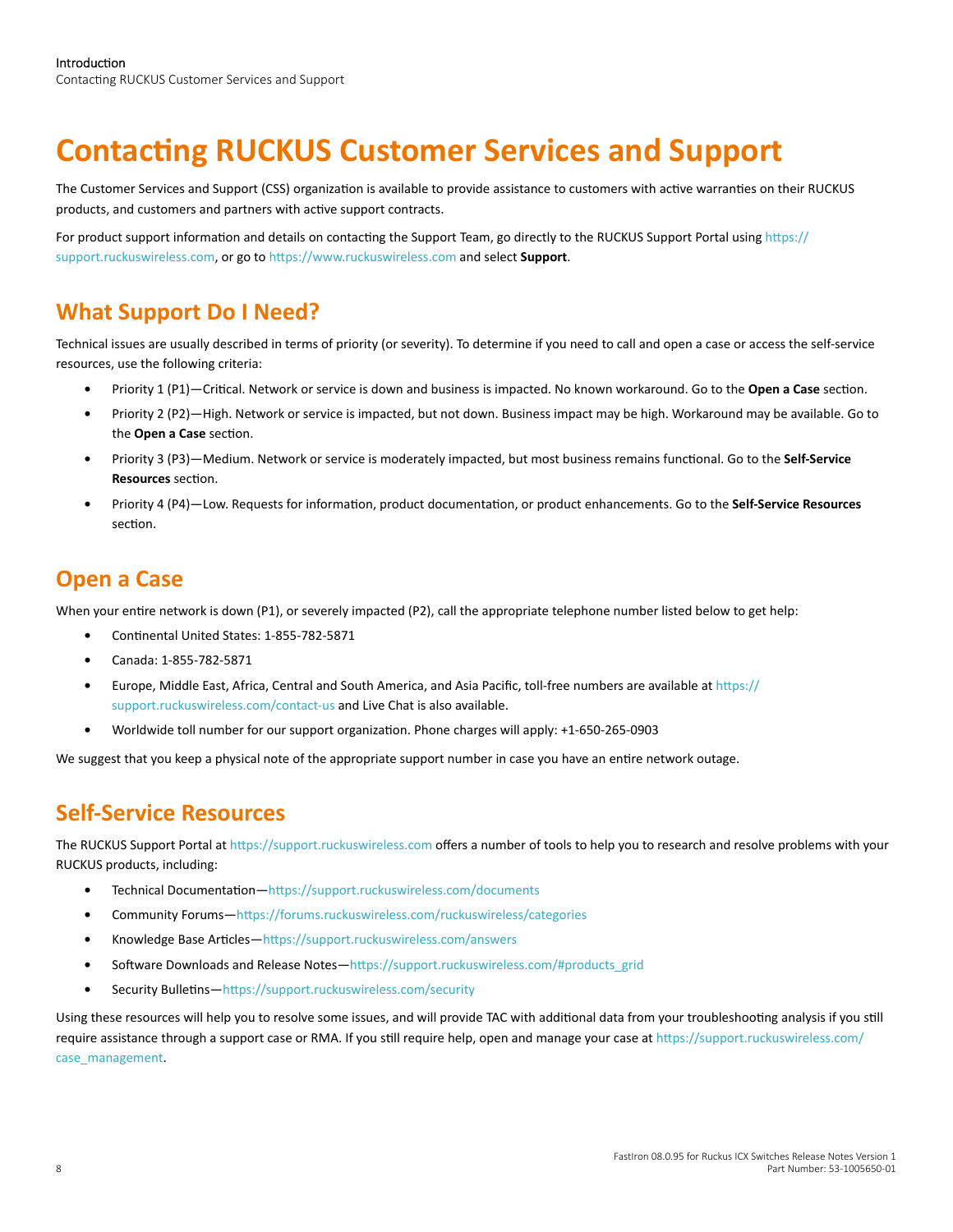# <span id="page-8-0"></span>**New in This Release**

## **Hardware**

No new hardware support is introduced in release 08.0.95. Support for the ICX 7550 Series Switches will be introduced in release 08.0.95a.

## **Software Features**

The following section lists new, modified, and deprecated software features for this release.

### **New Software Features in 08.0.95**

The following software features and enhancements are introduced in this release. Refer to the FastIron Features and Standards Support Matrix, available at www.ruckuswireless.com, for a detailed listing of feature and platform support.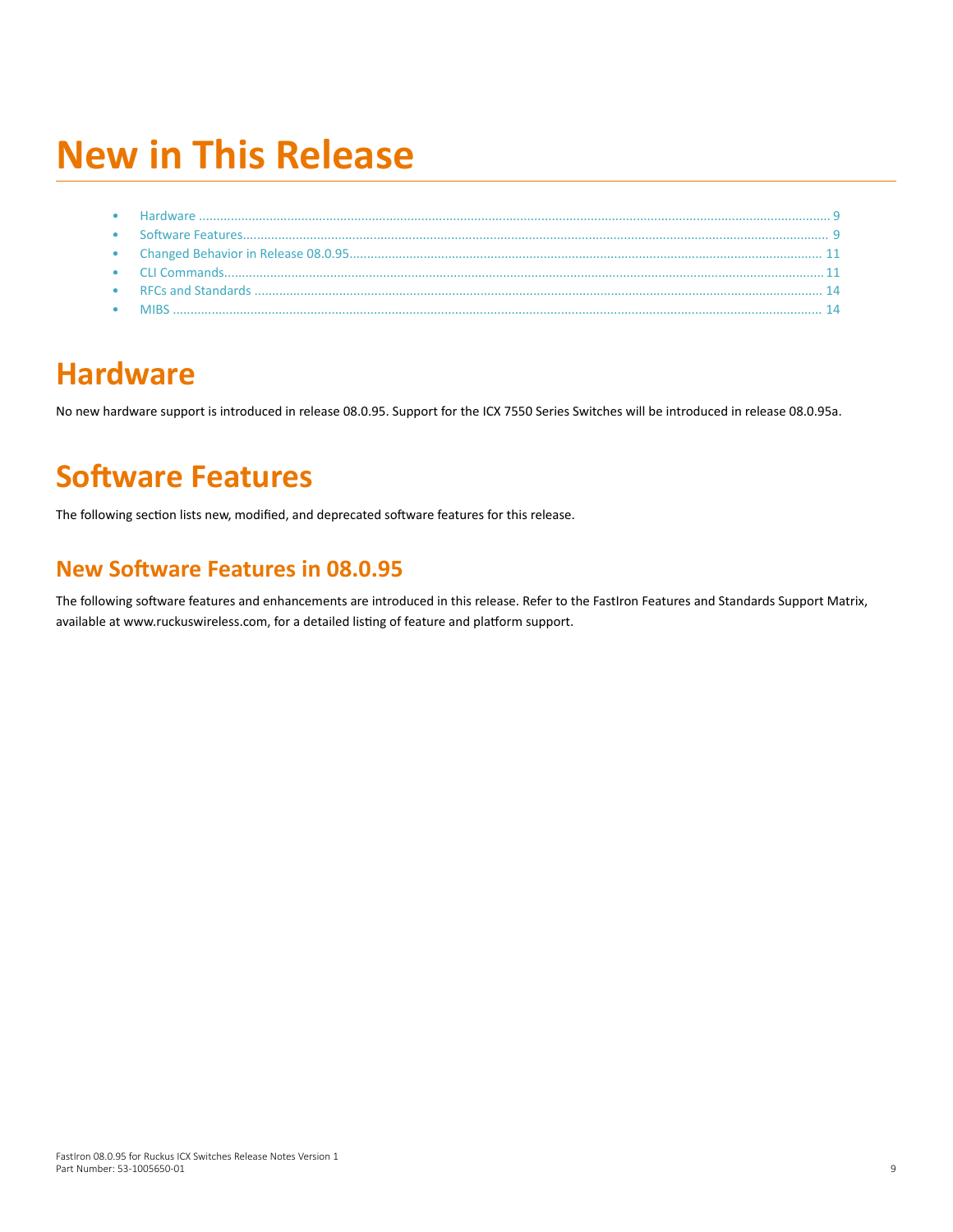#### New in This Release

Software Features

| Feature                                                  | Description                                                                                                                                                                                                                                                                              |
|----------------------------------------------------------|------------------------------------------------------------------------------------------------------------------------------------------------------------------------------------------------------------------------------------------------------------------------------------------|
| Security feature enhancements                            | FastIron 08.0.95 release brings several security feature enhancements making it<br>easier to apply and monitor them across Layaer-2 and Layer-3 images.                                                                                                                                  |
|                                                          | No reboot required                                                                                                                                                                                                                                                                       |
|                                                          | Users are no longer required to reboot the switch when trying to<br>enable DHCP/DHCP6 snooping, Dynamic ARP inspection etc.                                                                                                                                                              |
|                                                          | ACL-per-port-per-vlan configuration is implicitly enabled and is no<br>longer required to be configured separately.                                                                                                                                                                      |
|                                                          | Ability to configure security features at a VLAN level<br>$\bullet$                                                                                                                                                                                                                      |
|                                                          | The following features can now be configured directly on a VLAN<br>without having to create a VE interface.                                                                                                                                                                              |
|                                                          | IPv4 and IPv6 ACLs<br>Denial of Service protection                                                                                                                                                                                                                                       |
|                                                          | <b>MAC Access Control Lists</b><br>٠                                                                                                                                                                                                                                                     |
|                                                          | MAC ACLs are introduced to make MAC-based traffic filter usage<br>similar to IPv4 ACLs.                                                                                                                                                                                                  |
|                                                          | MAC ACLs replace the previously supported MAC filters feature. CLI<br>configuration will automatically be converted from MAC filters to<br>MAC ACLs when upgrading from e releases.                                                                                                      |
|                                                          | <b>Source Guard ACL</b><br>$\bullet$                                                                                                                                                                                                                                                     |
|                                                          | Source Guard ACLs are introduced to work in conjunction with IP<br>Source Guard (IPSG).                                                                                                                                                                                                  |
|                                                          | <b>Enhanced Show commands</b><br>$\bullet$                                                                                                                                                                                                                                               |
|                                                          | The output is enhanced for a wide range of Access-list and security<br>feature commands, providing easy access to feature settings.                                                                                                                                                      |
| MVRP with Per-VLAN STP and Per-VLAN RSTP                 | MVRP is enhanced to support Per-VLAN Spanning Tree (PVST). On both Layer 2<br>switch images and router images, PVST is enabled by default on MVRP untagged<br>VLANs. You can use the mvrp spanning-tree command to choose the type of<br>spanning tree to be added to the dynamic VLANs. |
| ICX 7850 as control bridge                               | ICX 7850 devices can be enabled as a control-bridge standalone or stack in an<br>802.1br (SPX) Campus Fabric configuration.                                                                                                                                                              |
| Nexthop scale enhancements                               | A higher IP nexthop table size is supported for all platforms.                                                                                                                                                                                                                           |
|                                                          | For ICX 7850 devices, a new entry has been added to the predefined forwarding<br>profiles. The IP nexthop table size has been added to the predefined forwarding<br>profile for these devices.                                                                                           |
| Unicast and Multicast scale enhancements on the ICX 7850 | New forwarding profiles with enhanced unicast and multicast scale numbers are<br>supported in this release.                                                                                                                                                                              |
| FDB scale enhancements for the ICX 7850                  | For the ICX 7850, the maximum number of FDB table entries has been<br>increased, and four predefined forwarding profiles are now supported.                                                                                                                                              |
| Slowpath forwarding of IPv4 and IPv6 multicast packets   | The slow path forwarding of IPv4 and IPv6 multicast data packets is enabled by<br>default for PIM-SM groups and disabled by default for PIM-SSM groups. Default<br>settings for slow path forwarding of IPV4 and IPV6 multicast data packets can be<br>changed by configuration.         |
| Show IP traffic for TCP and UDP statistics               | The command output for the show ip traffic and show ipv6 traffic commands<br>was modified to show more detailed information for Transmission Control<br>Protocol (TCP) and User Datagram Protocol (UDP) statistics.                                                                      |
| DHCP client on non-default Virtual Ethernet port         | The DHCP client can now be enabled for a non-default Virtual Ethernet (VE)<br>port. By default, the DHCP client is enabled for the default VE port.                                                                                                                                      |
| IEEE 1588v2 PTP Transparent Clock                        | PTP ensures clock synchronization in a packet-based network corrects the<br>latency and time delays. A Transparent Clock (TC) measures the time taken for a<br>PTP event message to transit the device, and provides this information to clocks<br>receiving this PTP event message.     |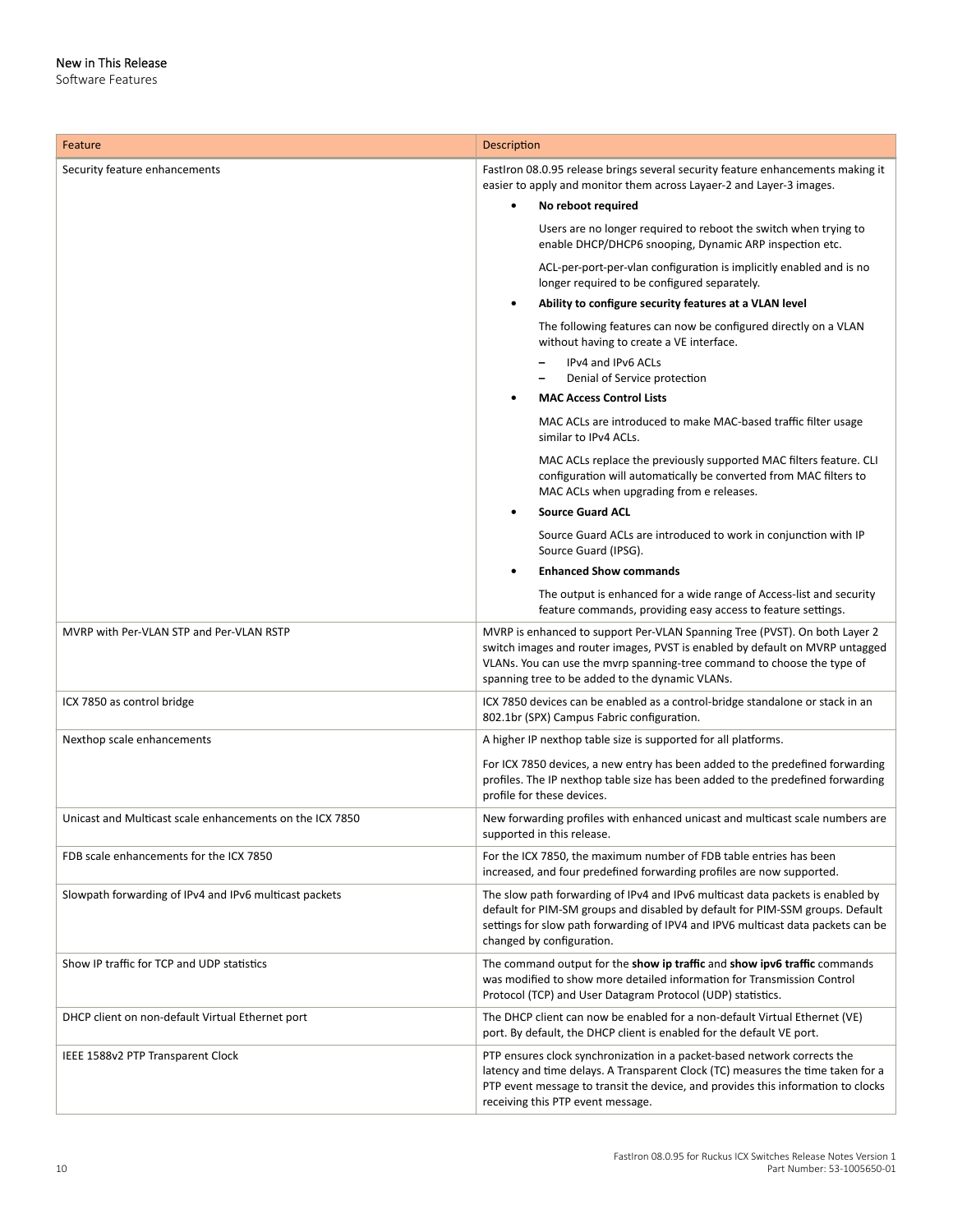<span id="page-10-0"></span>

| Feature                                     | Description                                                                                                                                                                                                                                                                                                   |
|---------------------------------------------|---------------------------------------------------------------------------------------------------------------------------------------------------------------------------------------------------------------------------------------------------------------------------------------------------------------|
| Inter-VRF route leaking using static routes | VRF route leaking between different VRFs allows you to share selective route<br>information between different VRFs. Inter-VRF route leaking allows leaking of<br>route prefixes from one VRF instance to another VRF instance on the same<br>physical router, which eliminates the need for external routing. |
| L3 syslog for IPv6 route table exhaust      | Added Syslogs that indicate the routing table is full.                                                                                                                                                                                                                                                        |
| VxLAN support                               | VXLAN support is extended to ICX 7650 and ICX 7850.                                                                                                                                                                                                                                                           |
|                                             |                                                                                                                                                                                                                                                                                                               |

## **Changed Behavior in Release 08.0.95**

Please note that Campus Fabric is supported in 08.0.95 and will continue to be supported in 08.0.95 maintenance releases. Campus Fabric will not be supported in later FastIron releases, such as 09.0.0.

Refer to the #unique\_14 section for a list of new features in the 08.0.95 release. Refer to the FastIron Features and Standards Support Matrix, available at www.ruckuswireless.com, for a detailed listing of feature and platform support.

## **CLI Commands**

The commands listed in this section were introduced, modified, or deprecated in FastIron 08.0.95.

### **New Commands in 08.0.95**

- **access-list accounting timer**
- $\alpha$  **authentication filter**
- **enable accounting (ACL)**
- **inline power poe-ha**
- **ip dhcp-client ve**
- **ip sg-access-group**
- **ip sg-access-list**
- **ipv6 access-group**
- ipv6 nd stale-time
- **logmgr clear-fetched-logs**
- **logmgr fetch**
- **logmgr list**
- **lsdb-limit**
- **lsdb-overload-interval**
- **mac access-group**
- **mac access-list**
- **mvrp spanning-tree**
- **ptp-clock transparent**
- show access-list accounting vlan
- show access-list software cam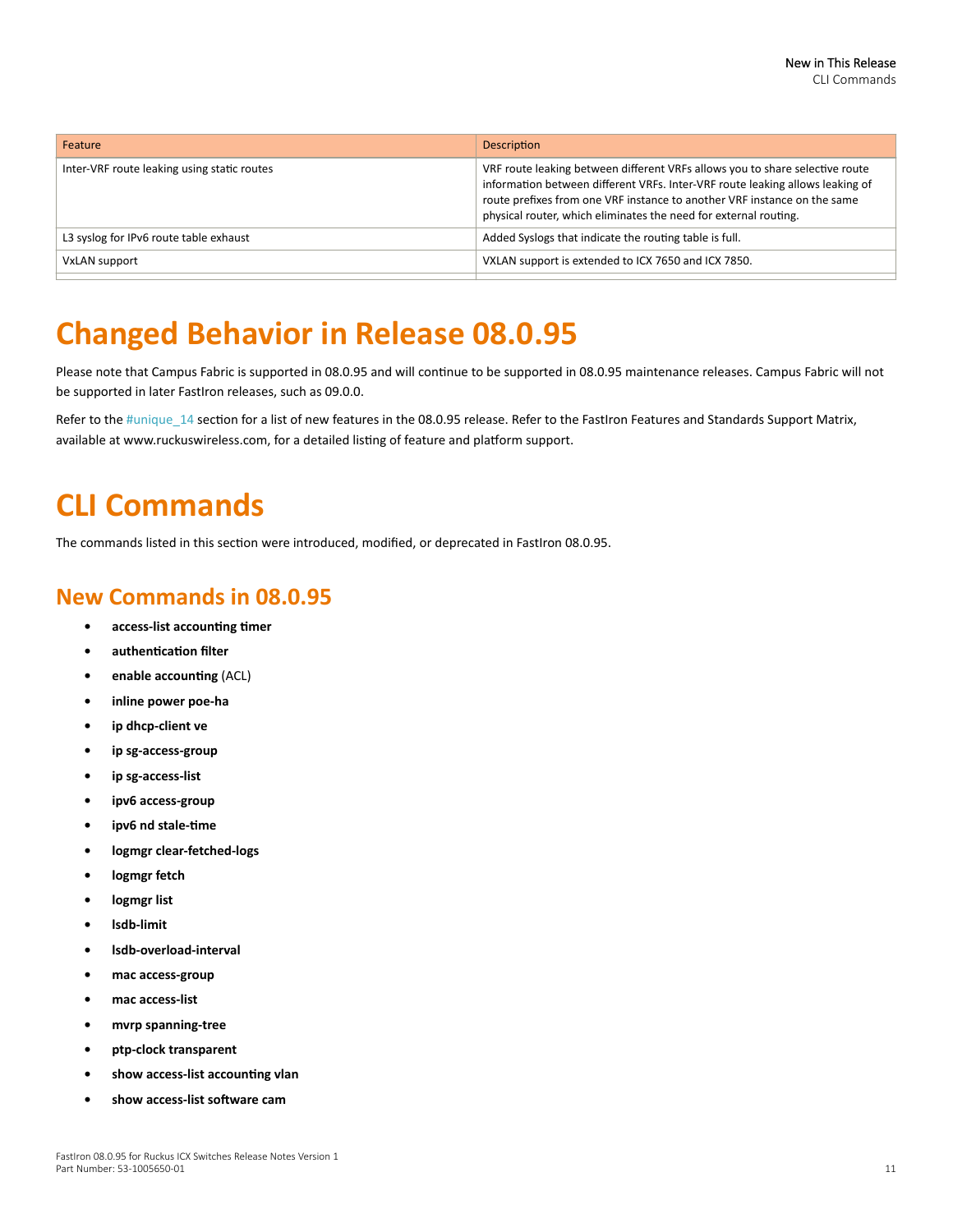- <span id="page-11-0"></span>**• show access-list tcam**
- **show file-manager details**
- **show ip access-list bindings**
- **show ip access-list brief**
- **show ipv6 access-lists bindings**
- **show ipv6 access-lists brief**
- **show log debug**
- **show mac access-lists**
- **show mac access-lists bindings**
- **show mac access-lists brief**
- **show mac access-lists name**
- **show policy-routing (PBR)**
- **show ptp-clock**
- **•** show running-config access-list
- **slow-path-forwarding**
- **system-max ip6-neighbor**

### **Modified Commands in 08.0.95**

- **clear arp**
- **clear dhcp**
- **clear ipv6 neighbor**
- $forwarding-profile$
- **ip access-group**
- **ip access-list**
- **•** ip dhcp snooping relay information disable
- **ip dhcp snooping vlan**
- **ip dscp-remark**
- **•** ip igmp max-response-time
- **ip pcp-remark**
- **ip route**
- **ipv6 access-list**
- **ipv6 dhcp6 snooping vlan**
- ipv6 mld max-response-time
- **ipv6 route**
- **show access-list all**
- show access-list accounting
- **show arp**
- **show default values**
- **show forwarding-profile**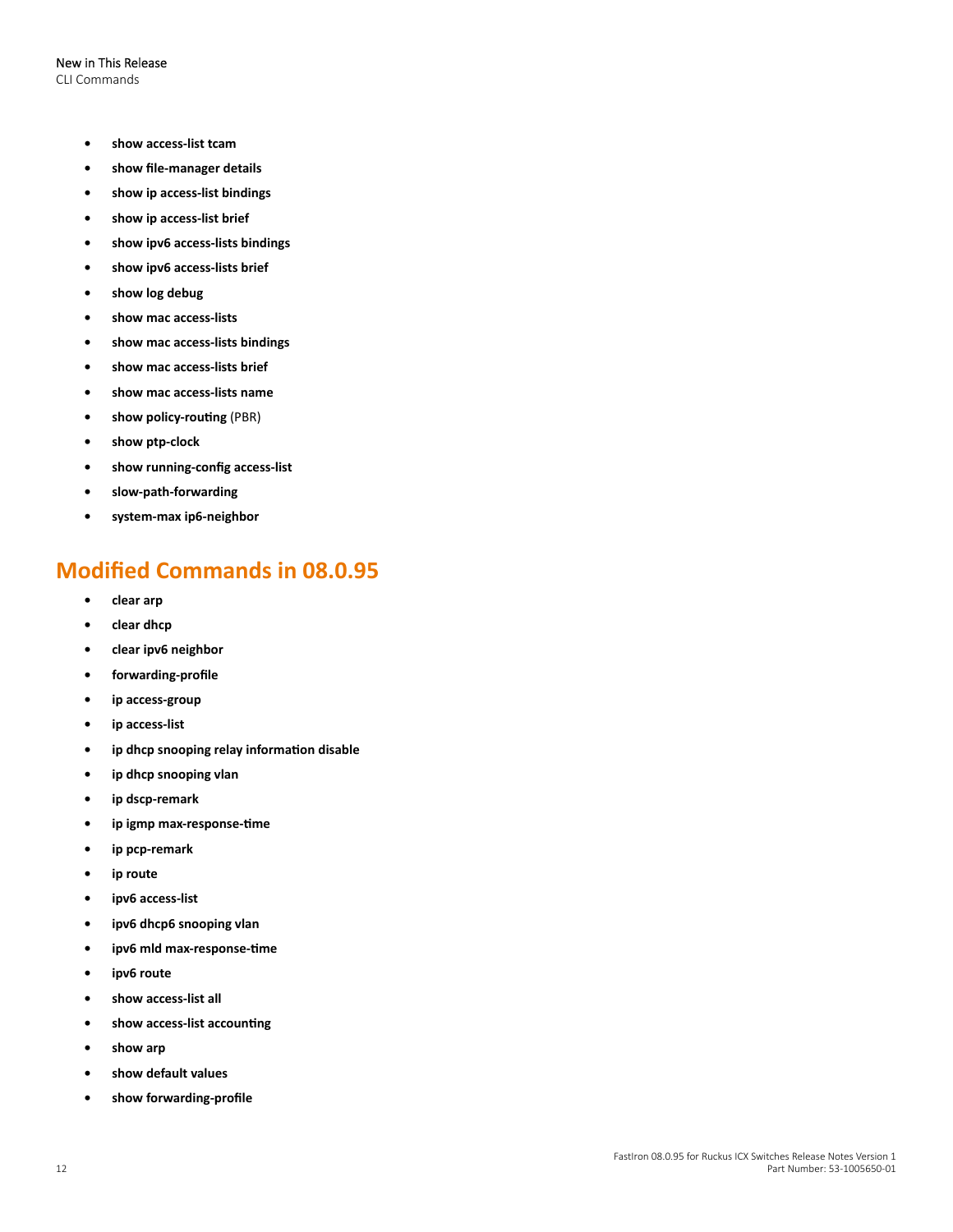- <span id="page-12-0"></span>**• show hardware ipv6-route**
- **show hardware nexthop usage**
- **show hardware route**
- **show interfaces ethernet**
- show ip arp inspection entries
- show ip dhcp relay information
- show ip dhcp relay information brief
- **show ip dhcp snooping**
- **show ip dhcp snooping info**
- **show ip igmp group**
- **show ip pim resource**
- **show ip pim sparse**
- **show ip route**
- show ip tcp traffic
- show ip traffic
- **show ipv6 dhcp6 snooping**
- **show ipv6 dhcp6 snooping info**
- **show ipv6 neighbor**
- **show ipv6 ospf**
- **show ipv6 pim resource**
- **show ipv6 pim sparse**
- **show ipv6 raguard**
- **show ipv6 route**
- show ipv6 tcp traffic
- show ipv6 traffic
- **show mvrp**
- **source-guard enable**
- **system-max ip6-cache**
- **•** traffic-policy rate limit adaptive
- *traffic-policy rate limit fixed*

### **Deprecated Commands in 08.0.95**

- **acl-logging**
- **acl-policy**
- **authentication auth-filter (Flex auth)**
- **dot1x auth-filter**
- *enable-accounting (ACL)*
- **enable acl-per-port-per-vlan**
- **enable nd hop-limit**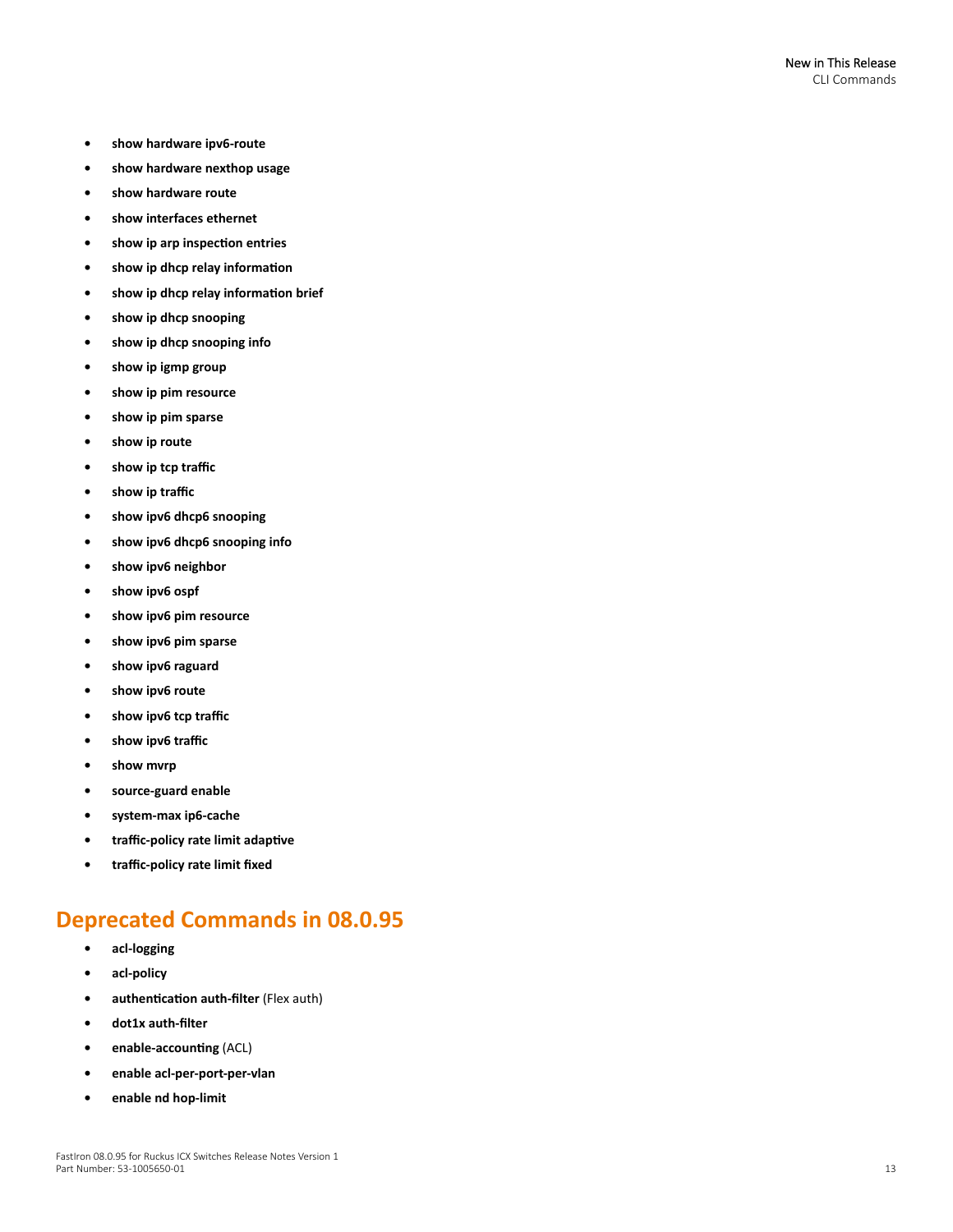- <span id="page-13-0"></span>**•** ip dhcp snooping flash-update-interval
- ipv6 traffic-filter
- **logging-enable**
- mac filter
- **mac filter enable-accounting**
- mac filter log-enable
- mac filter-group
- **mac filter-group log-enable**
- **show access-list named-acl**
- **show access-list hw-usage**
- **show acl-policy info**
- show ip dhcp snooping flash
- **show I2 dist-filter-list**
- **show I2 filter-list**
- **suppress acl-seq**
- **system-max hw-traffic-conditioner**
- **system-max l3-vlan**
- **system-max max-dhcp-snoop-entries**
- system-max max-static-inspect-arp-entries

## **RFCs and Standards**

Support for the following IEEE standards were introduced in release 08.0.95:

**•** IEEE 1588v2 Precision Timing Protocol (PTP) Transparent Clock. Supported on the following models: ICX7150-24, ICX7150-C12P, ICX7850-48F, and ICX7850-32Q

## **MIBS**

Support was added for the following MIBs:

- **•** RUCKUS ACL MIB
- **•** MIB support for switch port groups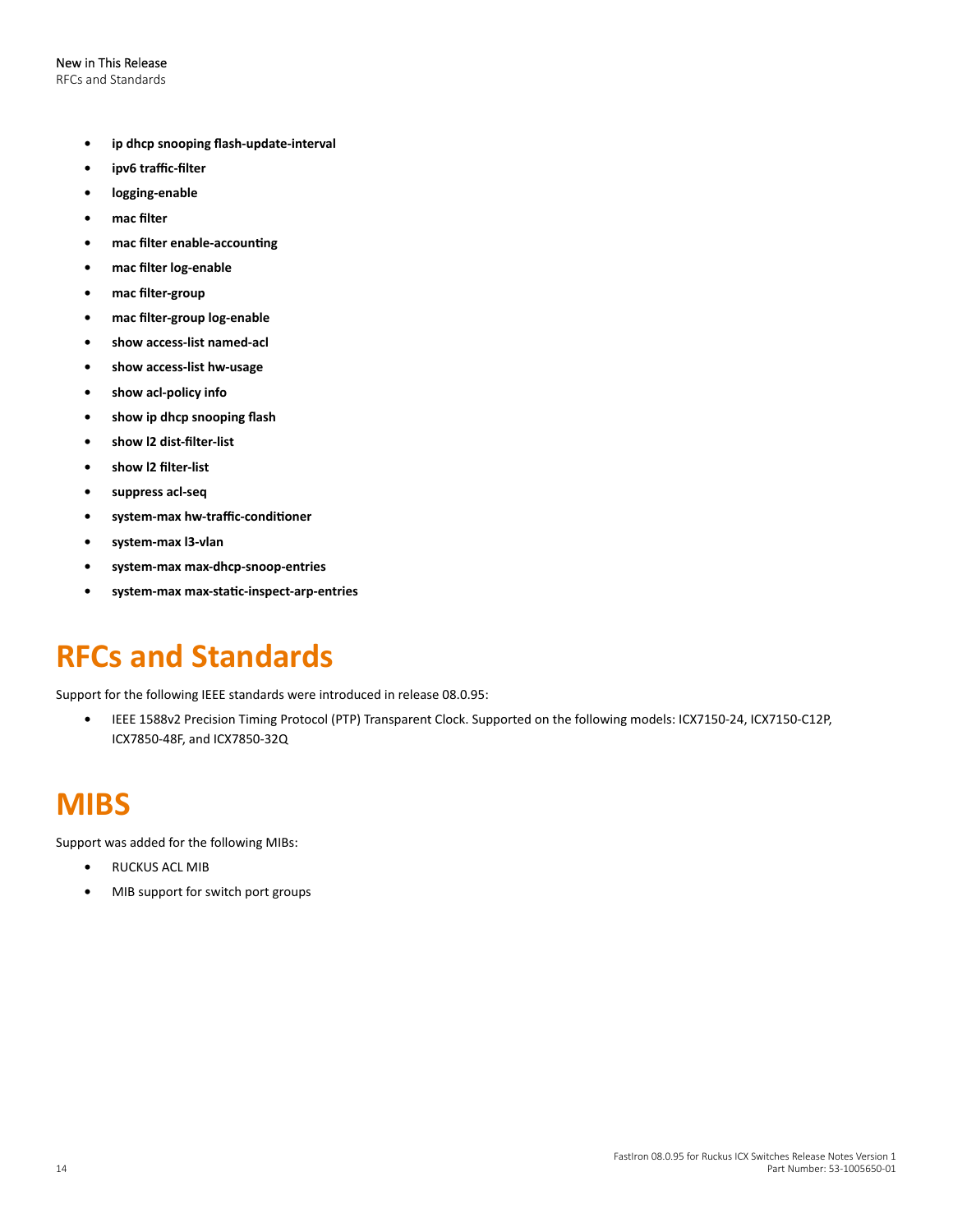## <span id="page-14-0"></span>**Hardware Support**

## **Supported Devices**

The following devices are supported in release 08.0.95.

- **•** ICX 7150 Series (ICX 7150-C08P, ICX7150-C08PT, ICX7150-C10ZP, ICX7150-C12P, ICX7150-24, ICX7150-24F, ICX7150-24P, ICX7150-48, ICX7150‑48P, ICX7150-48PF, ICX7150-48ZP)
- **•** ICX 7250 Series (ICX7250-24, ICX7250-24G, ICX7250-24P, ICX7250-48, ICX7250-48P)
- **•** ICX 7450 Series (ICX7450-24, ICX7450-24P, ICX7450-32ZP, ICX7450-48, ICX7450-48F, ICX7450-48P)
- **•** ICX 7650 Series (ICX7650-48P, ICX7650-48ZP, ICX7650-48F)
- **•** ICX 7750 Series (ICX7750-26Q, ICX7750-48C, ICX7750-48F)
- **•** ICX 7850 Series (ICX7850-32Q, ICX7850-48FS, ICX7850-48F)

#### **NOTE**

While the ICX 7750 Series Switches were not supported in release 08.0.91, they are supported in release 08.0.92 and later releases.

#### **Default Username and Password**

New ICX switches that are initially deployed using 08.0.90 or later releases must be accessed using the following default local username and password:

- **•** Default local username: super
- **•** Default password: sp-admin

The default username and password apply to all forms of access including Console, SSH and Web. The administrator will be prompted to create a new password after logging in. ICX devices that are already deployed with a previous release and upgraded to 08.0.90 will not be affected by this change.

## **Supported Power Supplies**

For a list of supported power supplies, refer to the Data Sheet for your device. Data Sheets are available online at www.ruckuswireless.com.

## **Supported Optics**

For a list of supported fiber-optic transceivers that are available from RUCKUS, refer to the latest version of the RUCKUS Ethernet Optics Family Data Sheet available online at https://www.commscope.com/globalassets/digizuite/61722-ds-ethernet-optics-family.pdf.

#### **NOTE**

Optics and transceivers are being re-branded from Brocade to RUCKUS, which includes changes to labels and serial numbers.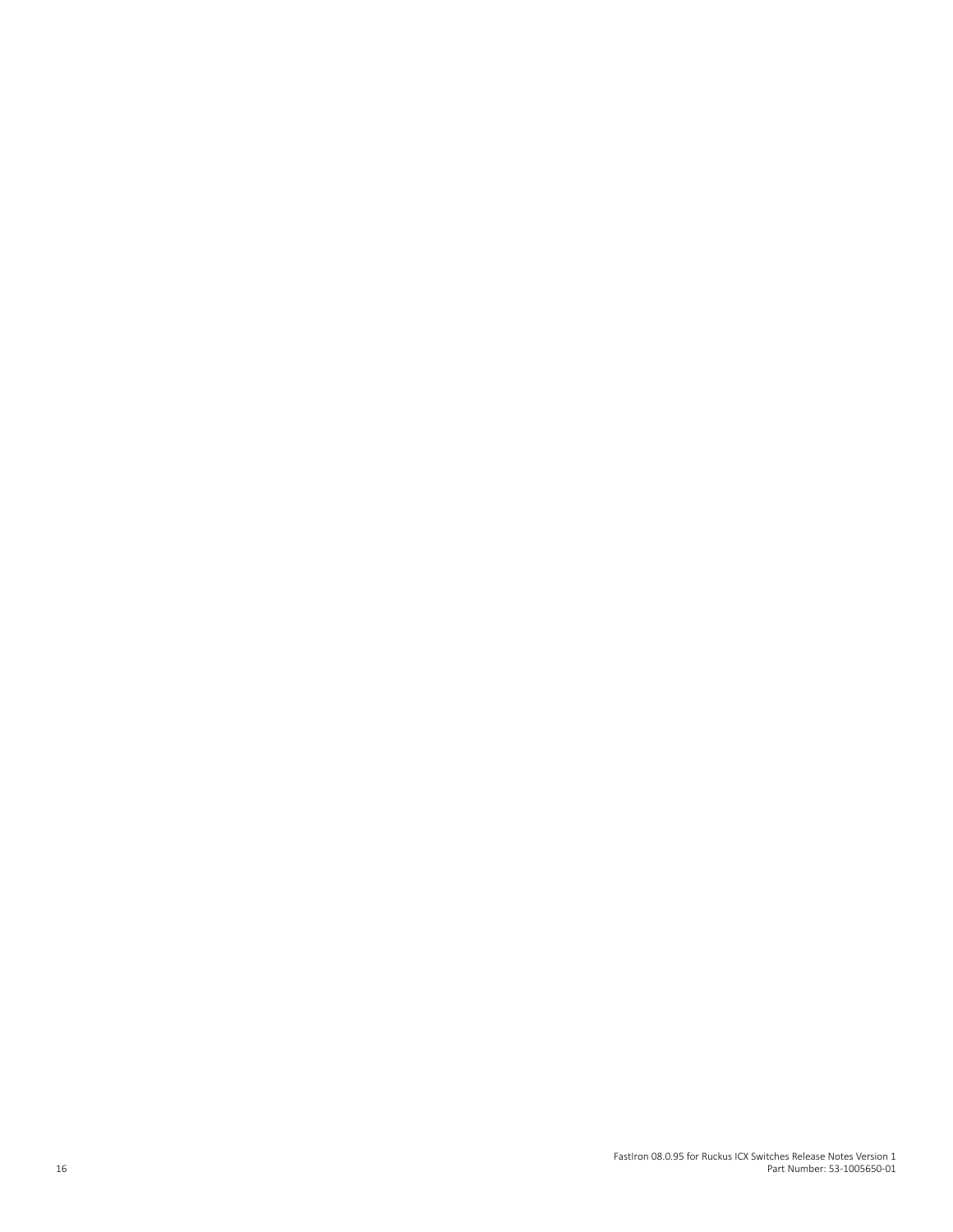# <span id="page-16-0"></span>**Upgrade Information**

## **Image File Names**

Download the following FastIron images from www.ruckuswireless.com.

The UFI (which was introduced in 08.0.80) consists of the application image, the boot code image, and the signature file, and can be downloaded in a single file.

Beginning with FastIron 08.0.90, any new ICX hardware platform (starting with the ICX 7850) will use only UFIs. Any systems upgraded from 08.0.70 or earlier releases directly to 08.0.90 manually or using the manifest file must be upgraded a second time using the UFI image. If the upgrade is from 08.0.80, then use the UFI image.

For detailed instructions on how to upgrade to a new FastIron release, see the RUCKUS FastIron Software Upgrade Guide.

| <b>Device</b> | UFI file name (boot, image)     |
|---------------|---------------------------------|
| ICX 7150      | SPR08095ufi.bin/SPS08095ufi.bin |
| ICX 7250      | SPR08095ufi.bin/SPS08095ufi.bin |
| ICX 7450      | SPR08095ufi.bin/SPS08095ufi.bin |
| ICX 7650      | TNR08095ufi.bin/TNS08095ufi.bin |
| ICX 7750      | SWR08095ufi.bin/SWS08095ufi.bin |
| ICX 7850      | TNR08095ufi.bin                 |

## **PoE Firmware Files**

The following tables lists the PoE firmware file types supported in this release.

| <b>Device</b> | Firmware version | File name                  |
|---------------|------------------|----------------------------|
| ICX 7150      | $2.1.8$ fw       | icx7xxx poe 02.1.8.b004.fw |
| ICX 7250      | $2.1.8$ fw       | icx7xxx poe 02.1.8.b004.fw |
| ICX 7450      | $2.1.8$ fw       | icx7xxx_poe_02.1.8.b004.fw |
| ICX 7650      | $2.1.8$ fw       | icx7xxx poe 02.1.8.b004.fw |

The firmware files are specific to their devices and are not interchangeable. For example, you cannot load ICX 7250 firmware on an ICX 7450 device.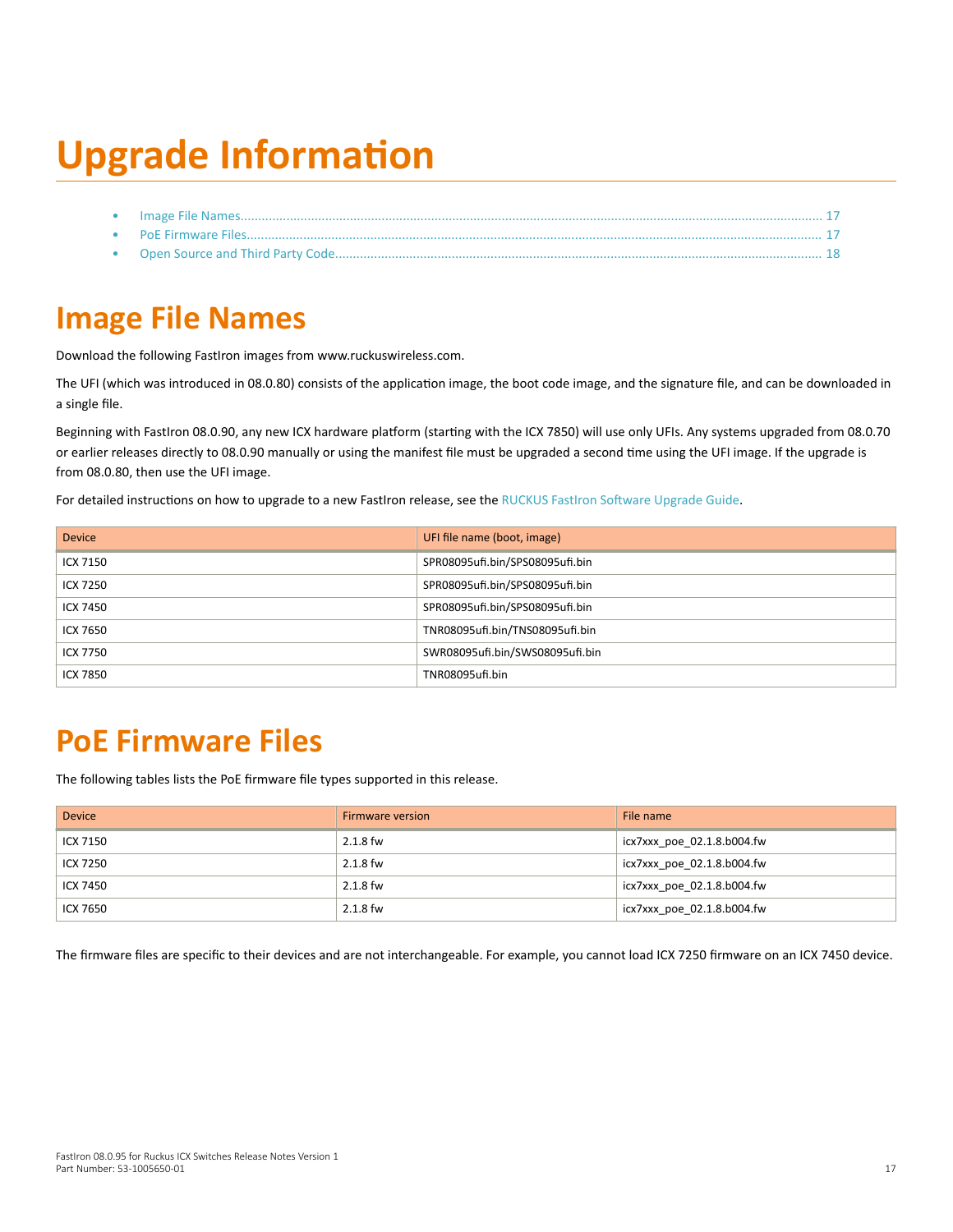#### <span id="page-17-0"></span>**NOTE**

Please note the following recommendations and notices:

- **•** Inline power is enabled by default as of FastIron release 08.0.70.
- As of FastIron release 08.0.70 legacy-inline-power configuration is disabled by default.
- Data link operation is decoupled from inline power by default as of FastIron release 08.0.70.
- **•** Use the **[no] inline power** command to enable and disable POE on one or a range of ports.
- Data link operation is coupled with inline power using the command **inline power ethernet** *x/x/x* couple-datalink in Priviliged EXEC mode or in interface configuration mode using the command inline power couple-datalink. The PoE behavior remains the same as in releases prior to 08.0.70 (08.0.30, 08.0.40, 08.0.50, 08.0.61).
- Do not downgrade PoE firmware from the factory installed version. When changing the PoE firmware, always check the current firmware version with the **show inline power detail** command, and make sure the firmware version you are installing is higher than the version currently running.
- The PoE microcontrollers are pre-programmed at the factory. The firmware can be loaded as an external file. The PoE firmware version string will be kept updated to match the corresponding FastIron software version; however, this is only a cosmetic change, and the firmware itself remains unchanged. If a new version of the code is released, Ruckus Technical Support will notify its customers of the needed code upgrade. Finally, in the remote case that a failure occurs during an upgrade process, the switch would still be functional but without PoE circuitry. If you encounter such an issue, please contact Ruckus Technical Support.
- PoE firmware will auto upgrade to version 2.1.0 fw during the loading of FastIron Release 08.0.80. This auto upgrade of the PoE firmware will add approximately 10 minutes to the loading of FastIron Release 08.0.80 on ICX 7150, ICX 7250, ICX 7450, and ICX 7650 devices.

## **Open Source and Third Party Code**

Ruckus FastIron software contains or references the following third-party or open source software.

| <b>Manufacturer</b> | <b>Third Party Software</b>                  |
|---------------------|----------------------------------------------|
| InMon               | Sflow                                        |
| Broadcom Inc        | SDK 6.5.13                                   |
| open source S/W     | u-boot 2011.09                               |
| open source S/W     | u-boot 2015.01                               |
| open source S/W     | u-boot 2016.01                               |
| open source S/W     | Linux OS:                                    |
|                     | ICX 7150, ICX 7250, ICX 7450: Linux 4.4<br>٠ |
|                     | ICX 7650, ICX 7850: Linux 3.14.65<br>٠       |
|                     | ICX 7750: Linux 2.6.34.6<br>٠                |
| Aquantia Inc        | Aquantia phy driver AQR API 2.1.0            |
| Aquantia            | Aquantia phy drivers:                        |
|                     | ICX 7150: AQR 3.5.E<br>٠                     |
|                     | ICX 7450: AQR 2.C.5<br>٠                     |
|                     | ICX 7650: AQR 3.5.E<br>$\bullet$             |
| open source S/W     | Parted utility                               |
| Broadcom Inc        | Miura Phy driver 1.8                         |
| Broadcom Inc        | EPDM driver 1.7.4                            |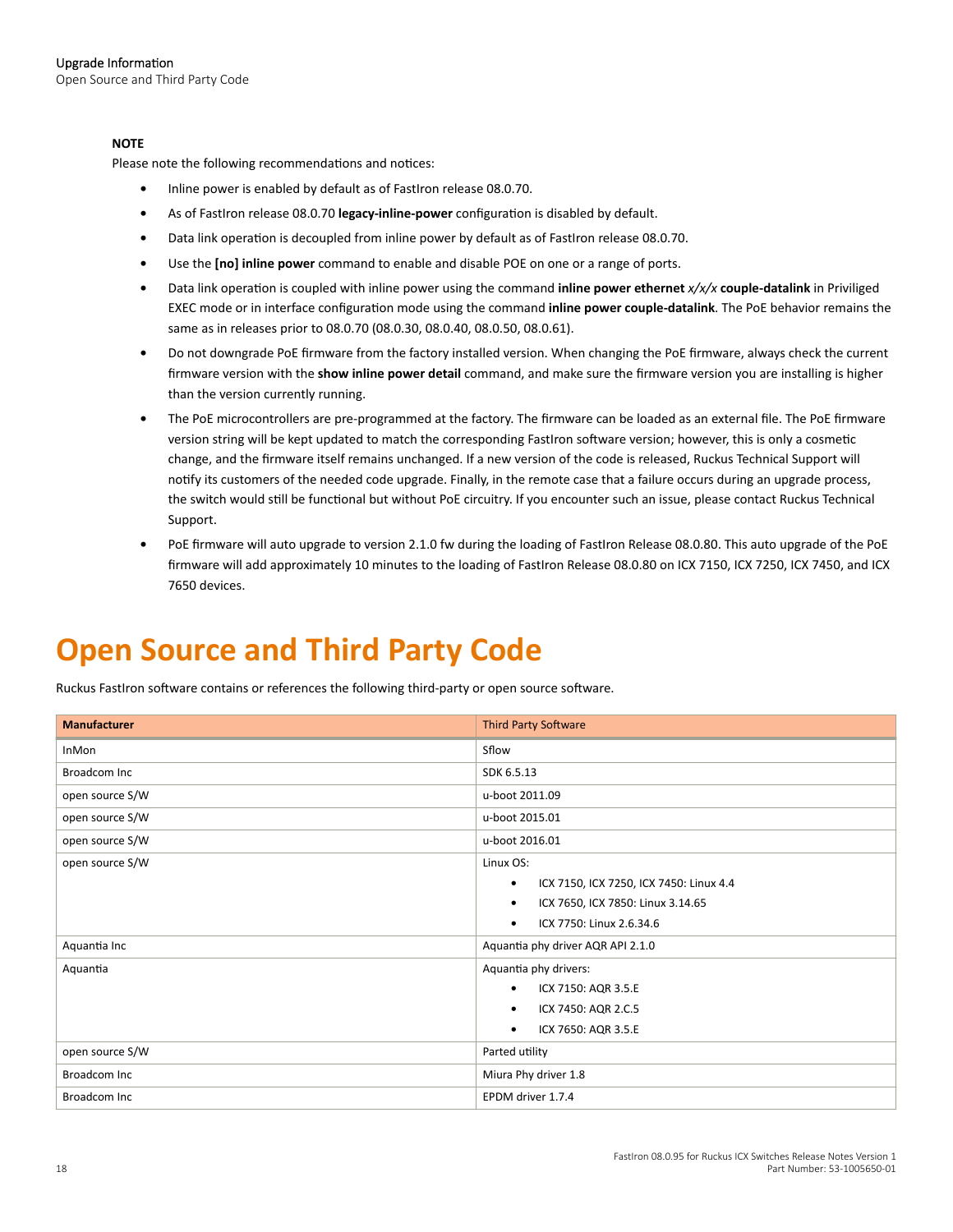| <b>Manufacturer</b>                               | <b>Third Party Software</b>                                                      |
|---------------------------------------------------|----------------------------------------------------------------------------------|
| Spansion                                          | Flash driver                                                                     |
| http://www.bzip.org/                              | <b>Bzip</b>                                                                      |
| http://www.hackersdelight.org/                    | Integer square root computation                                                  |
| GNU (http://www.gnu.org/)                         | LZMA SDK (compression method)                                                    |
| Freescale (NXP)                                   | Software for PowerPC chip                                                        |
| Open Source SW                                    | openssl_tpm_engine-0.4.2                                                         |
| Open Source SW                                    | tpm-tools-1.3.8                                                                  |
| Open Source SW                                    | trousers-0.3.11.2                                                                |
| Infineon Technologies AG                          | ELTT v1.3                                                                        |
| Allegro Software                                  | HTTP/HTTP-S, SSHv2                                                               |
| WindRiver                                         | SNMPv1, v2c, v3; IPSecure                                                        |
| Interlink                                         | Radius                                                                           |
| SafeNet Sentinel RMS                              | Software Licensing Code - SafeNet Sentinel RMS                                   |
| open source S/W                                   | NSS 3.12.4 with NSPR 4.8                                                         |
| open source S/W                                   | OpenSSL FIPS Object Module v2.0.5                                                |
| open source S/W                                   | OpenSSL crypto Ver 1.0.1e                                                        |
| GubuSoft                                          | Javascript based tree display                                                    |
| GNU (The Regents of the University of California) | Syslog                                                                           |
| BSD(The Regents of the University of California)  | <b>DNS Query/Resolution</b>                                                      |
| BSD(The Regents of the University of California)  | TimeZone Code (SNTP)                                                             |
| BSD(The Regents of the University of California)  | Router Renumbering                                                               |
| BSD(The Regents of the University of California)  | IPv6 defines                                                                     |
| RouterWare Inc                                    | TCP/IP stack, IPX, OSPFv2, TELNET, STP, LSL, TFTP client, BOOTP client and relay |
| IP Infusion                                       | RIPng, OSPFv3, BGP4                                                              |
| open source S/W                                   | libunwind                                                                        |
| Wind River Systems, Inc.                          | Wind River MIB Compiler, version 10.2                                            |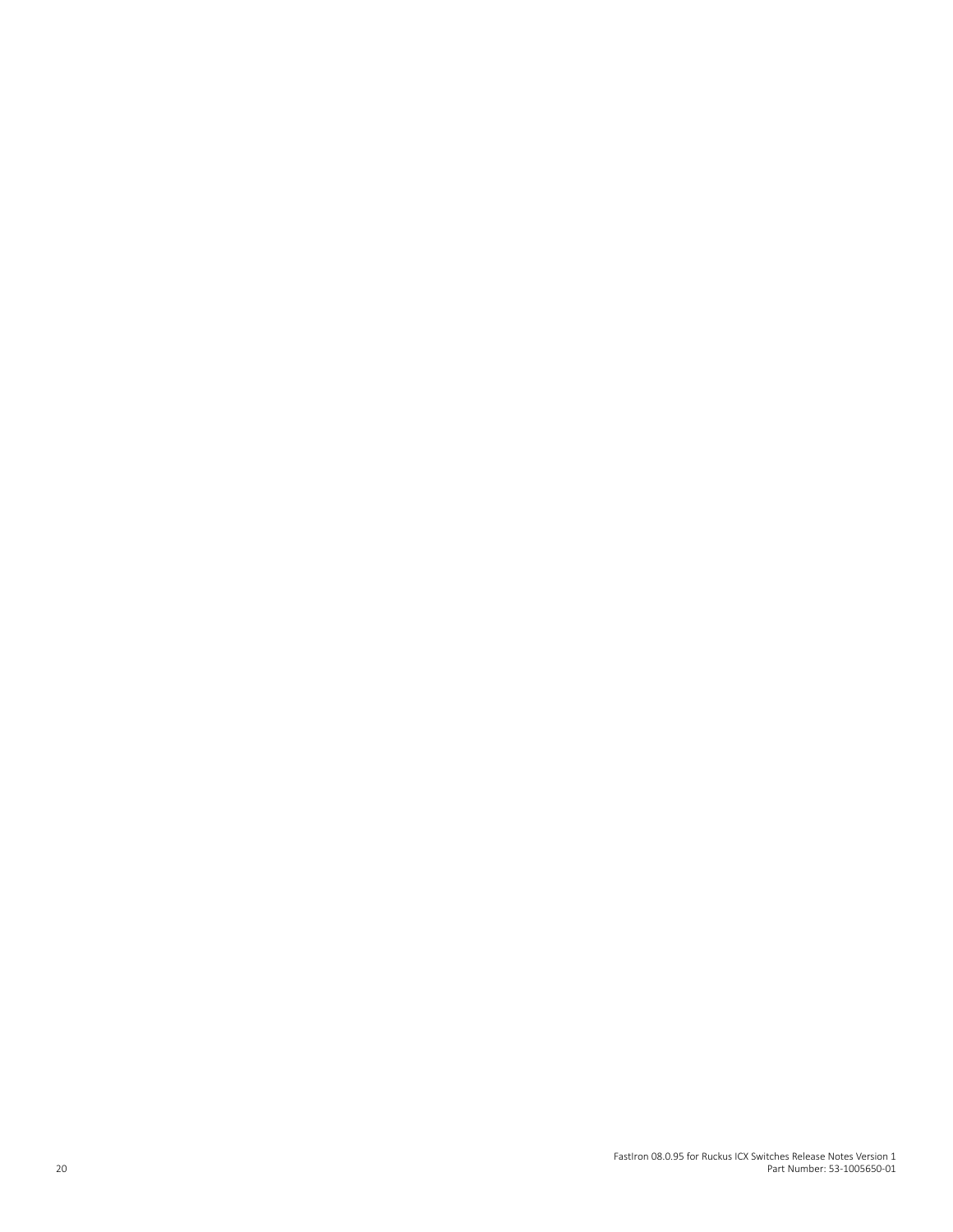# <span id="page-20-0"></span>**Known Issues in Release 08.0.95**

This section lists open software issues with Critical, High, and Medium Technical Severity in FastIron 08.0.95.

| <b>Issue</b>                         | FI-219366                                                                                                                               |
|--------------------------------------|-----------------------------------------------------------------------------------------------------------------------------------------|
| Symptom                              | With high traffic rate, some times ICX device can be exposed to DOS attack even when the ICMP,<br>TCP DOS protection is enabled on ICX. |
| Condition                            | 1. Configure ICMP and TCP DOS Protection for local or transit attack. 2. The ingress traffic should<br>be of very high rate.            |
| Workaround                           | No Workaround                                                                                                                           |
| Recovery                             | No Recovery                                                                                                                             |
| Probability                          |                                                                                                                                         |
| Found In                             | FI 08.0.95                                                                                                                              |
| <b>Technology / Technology Group</b> |                                                                                                                                         |

| <b>Issue</b>                         | FI-219133                                                          |
|--------------------------------------|--------------------------------------------------------------------|
| Symptom                              | While SNMP walk query for wired client MIB OID returns wrong value |
| <b>Condition</b>                     | Query SNMP OID for IPv4 address in wired client MIB.               |
| Workaround                           | No Workaround.                                                     |
| Recovery                             | No Recovery.                                                       |
| Probability                          |                                                                    |
| Found In                             | FI 08.0.95                                                         |
| <b>Technology / Technology Group</b> |                                                                    |

| <b>Issue</b>                  | FI-218949                                                                                                                                           |
|-------------------------------|-----------------------------------------------------------------------------------------------------------------------------------------------------|
| Symptom                       | In the console session, when logged in as super-user, the user may not be able to execute<br>privilege level commands.                              |
| Condition                     | For the super user, when the privilege level is changed from super user to read-only mode.                                                          |
| Workaround                    | No workaround is available                                                                                                                          |
| Recovery                      | User has to exit from privileged EXEC mode to user EXEC mode and then re-enter to the privilege<br>EXEC mode by entering the username and password. |
| Probability                   |                                                                                                                                                     |
| Found In                      | FI 08.0.95                                                                                                                                          |
| Technology / Technology Group |                                                                                                                                                     |

| <b>Issue</b>                         | FI-218550                                                                  |
|--------------------------------------|----------------------------------------------------------------------------|
| Symptom                              | 7150 stuck in boot mode after power outage                                 |
| <b>Condition</b>                     | Power outage                                                               |
| Workaround                           | None                                                                       |
| Recovery                             | TFTP of FI image needs to be done from boot prompt at primary or secondary |
| Probability                          |                                                                            |
| Found In                             | FI 08.0.70                                                                 |
| <b>Technology / Technology Group</b> | System - System                                                            |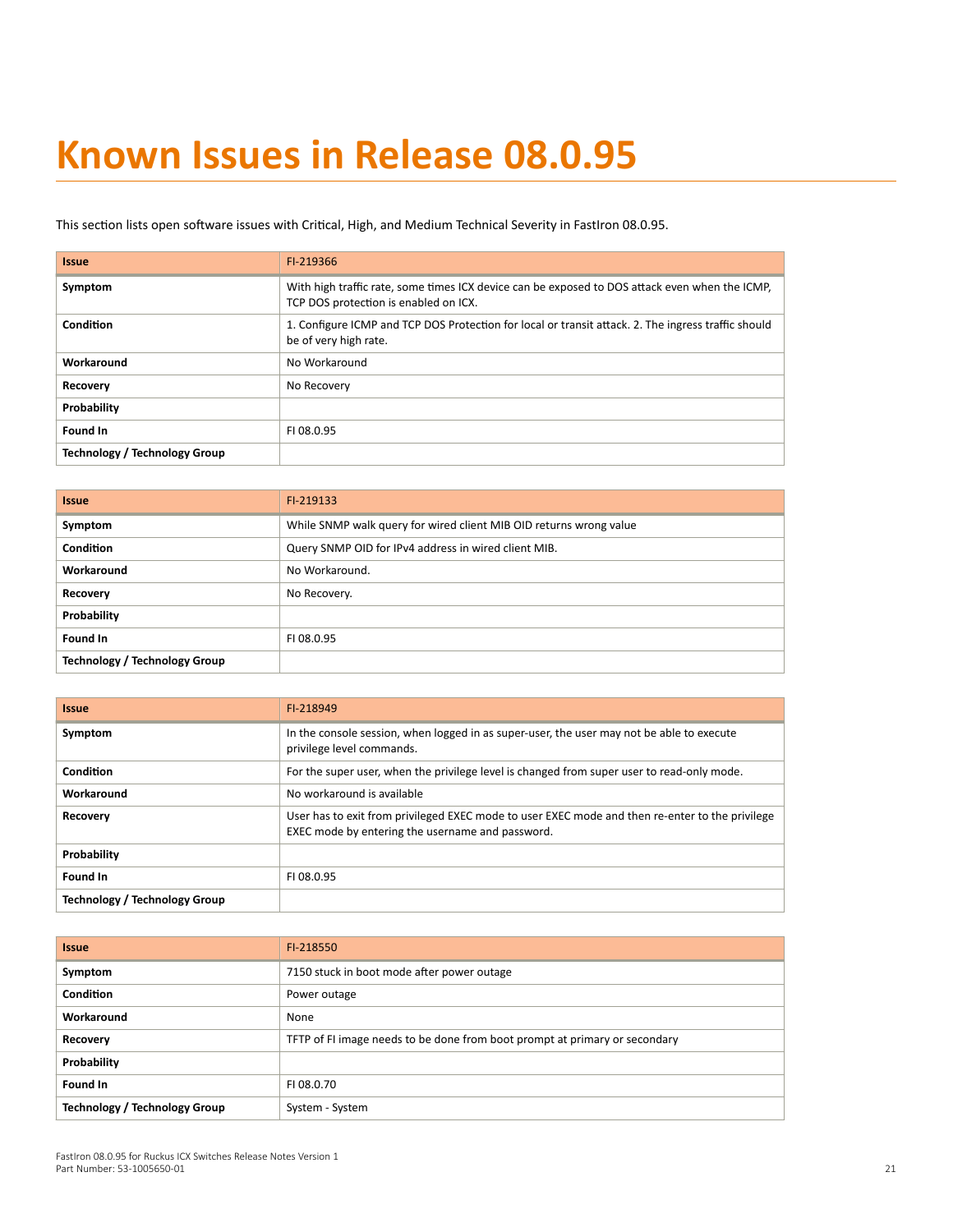| <b>Issue</b>                         | FI-218658                                                                                                          |
|--------------------------------------|--------------------------------------------------------------------------------------------------------------------|
| Symptom                              | ICX DHCP Client is not getting dynamic IP address.                                                                 |
| Condition                            | When ICX DHCP Client is connected to Palo Alto DHCP Server, ICX is not getting the dynamic IP<br>address assigned. |
| Workaround                           | None                                                                                                               |
| Recovery                             | None                                                                                                               |
| Probability                          | High                                                                                                               |
| Found In                             | FI 08.0.92                                                                                                         |
| <b>Technology / Technology Group</b> | Management - DHCP (IPv4)                                                                                           |

| <b>Issue</b>                         | FI-214650                                                                                                                                                                              |
|--------------------------------------|----------------------------------------------------------------------------------------------------------------------------------------------------------------------------------------|
| Symptom                              | With IPSG and User ACLs IPv4 configured on default and upon upgrade the redundant ip access-<br>group commands show up in "show running".                                              |
| Condition                            | On ICX device: 1. configure User ACL on default VLAN. 2. Enable IPSG on selective ports of default<br>VLAN. 3. Upgrade with the above configuration from any pre-8095 release to 8095. |
| Workaround                           | None                                                                                                                                                                                   |
| Recovery                             | None                                                                                                                                                                                   |
| Probability                          |                                                                                                                                                                                        |
| Found In                             | FI 08.0.95                                                                                                                                                                             |
| <b>Technology / Technology Group</b> | Security - IP Source Guard                                                                                                                                                             |

| <b>Issue</b>                  | FI-218524                                                                                                                                                                                                                                                                                                  |
|-------------------------------|------------------------------------------------------------------------------------------------------------------------------------------------------------------------------------------------------------------------------------------------------------------------------------------------------------|
| Symptom                       | Upon reload, the SNMPv2 community string mapped with numbered acl id will not show up in<br>"show running-config".                                                                                                                                                                                         |
| Condition                     | On ICX Device 1 Configure numbers ACL using standard access-list command. 2. Configure snmp<br>comunity strings mapped with numbered acl id. 3. After write memory and reload of ICX device.<br>The SNMPv2 comunity strings mapped with acl id configuration will not show up in "show<br>running-config". |
| Workaround                    | No Workaround                                                                                                                                                                                                                                                                                              |
| Recovery                      | No recovery                                                                                                                                                                                                                                                                                                |
| Probability                   |                                                                                                                                                                                                                                                                                                            |
| Found In                      | FI08.0.95                                                                                                                                                                                                                                                                                                  |
| Technology / Technology Group |                                                                                                                                                                                                                                                                                                            |

| <b>Issue</b>                  | FI-217870                                                           |
|-------------------------------|---------------------------------------------------------------------|
| Symptom                       | 40GE-LR4 links may not come up after reload.                        |
| Condition                     | After a power loss or a reload, some 40GE-LR4 links do not come up. |
| Workaround                    | Disable/Enable recovers the link.                                   |
| Recovery                      | Another reload or disable/enable recovers the 40GE-LR4 link.        |
| Probability                   | Medium                                                              |
| Found In                      | FI 08.0.90                                                          |
| Technology / Technology Group | System - Optics                                                     |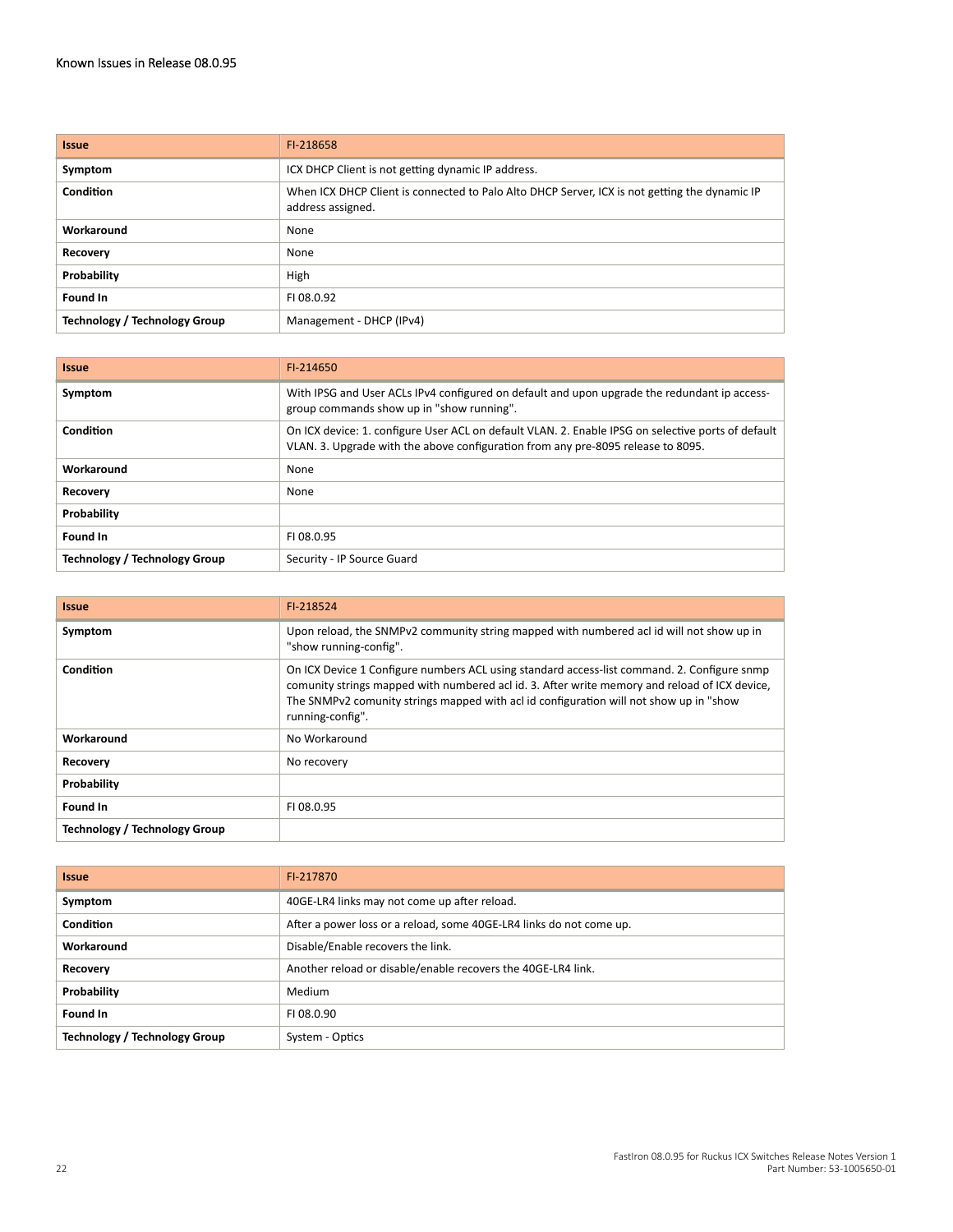| <b>Issue</b>                  | FI-217597                                                                                                                                                                                                    |
|-------------------------------|--------------------------------------------------------------------------------------------------------------------------------------------------------------------------------------------------------------|
| Symptom                       | When ISSU command is used in a campus fabric setup, ISSU might abort and not complete.                                                                                                                       |
| Condition                     | The ISSU may abort when it is triggered on a campus fabric system, where port extender units<br>have PoE capability.                                                                                         |
| Workaround                    | ISSU provides for an on-error option where the system can be reloaded from either primary or<br>secondary partition when an ISSU abort is encountered. User can use this option to workaround<br>this issue. |
| Recovery                      | The campus fabric system to be reloaded when the issue is encountered.                                                                                                                                       |
| Probability                   |                                                                                                                                                                                                              |
| Found In                      | FI08.0.95                                                                                                                                                                                                    |
| Technology / Technology Group |                                                                                                                                                                                                              |

| <b>Issue</b>                  | FI-216753                                                                                                                                               |
|-------------------------------|---------------------------------------------------------------------------------------------------------------------------------------------------------|
| Symptom                       | On ICX, After Addiing MAC ACL Ethertype via SNMP set operation. Removal of applied MAC ACL<br>Ethertype filter via CLI configuration command will fail. |
| Condition                     | 1. Configure MAC ACL Ethertype fitler OID via SNMP set. 2. Run "no" of the configured Ethertype<br>filter via CLI configuration command.                |
| Workaround                    | No Workaround.                                                                                                                                          |
| Recovery                      | No Recovery.                                                                                                                                            |
| Probability                   |                                                                                                                                                         |
| Found In                      | FI08.0.95                                                                                                                                               |
| Technology / Technology Group |                                                                                                                                                         |

| <b>Issue</b>                  | FI-216418                                                                                                                                                           |
|-------------------------------|---------------------------------------------------------------------------------------------------------------------------------------------------------------------|
| Symptom                       | OSPFv3 sessions are in Loading state with uRPF and NSR configured along with triggers of<br>multiple switchover                                                     |
| Condition                     | OSPFv3 sessions are in Loading state with around 2500 LSAs with NSR and uRPF configured with<br>multiple stack switchovers for the OSPFv3 to go into loading state. |
| Workaround                    | Clearing the ospfv3 neighbor sessions bring the session back to full state                                                                                          |
| Recovery                      | Clearing the ospfv3 neighbor sessions                                                                                                                               |
| Probability                   |                                                                                                                                                                     |
| Found In                      | FI 08.0.95                                                                                                                                                          |
| Technology / Technology Group |                                                                                                                                                                     |

| <b>Issue</b>                         | FI-216227                                                                         |
|--------------------------------------|-----------------------------------------------------------------------------------|
| Symptom                              | Deploying Ingress ACL on ICX through SZ interface will fail                       |
| <b>Condition</b>                     | Enable Source Guard configuration on the interface and deploy ingress acl on ICX. |
| Workaround                           | No Workaround                                                                     |
| <b>Recovery</b>                      | No Recovery.                                                                      |
| Probability                          |                                                                                   |
| Found In                             | FI 08.0.95                                                                        |
| <b>Technology / Technology Group</b> |                                                                                   |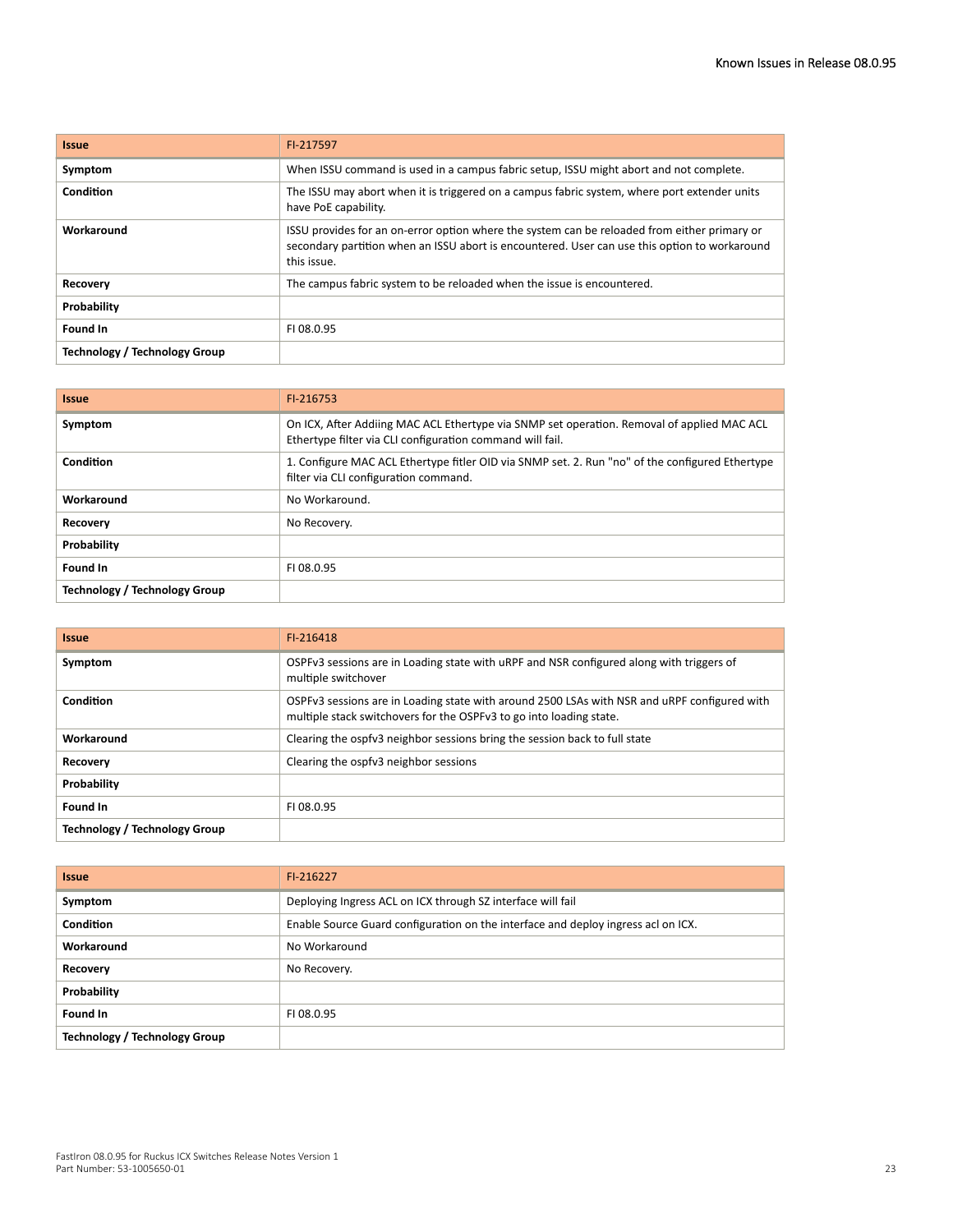| <b>Issue</b>                         | FI-216304                                                                                                         |
|--------------------------------------|-------------------------------------------------------------------------------------------------------------------|
| Symptom                              | When the ICX unit is reloaded, the system may trigger an unexpected coredump before the<br>rebooting of the unit. |
| Condition                            | When the ICX unit is reloaded, the system may trigger an unexpected coredump before the<br>rebooting of the unit. |
| Workaround                           | No workaround available.                                                                                          |
| Recovery                             | No recovery needed. System would automatically recover.                                                           |
| Probability                          |                                                                                                                   |
| Found In                             | FI 08.0.95                                                                                                        |
| <b>Technology / Technology Group</b> |                                                                                                                   |

| <b>Issue</b>                         | FI-208489                                                                                                   |
|--------------------------------------|-------------------------------------------------------------------------------------------------------------|
| Symptom                              | Link may not come up when a 100M M-FX-SR SFP is used to connect to a remote device, after<br>switch reboot. |
| Condition                            | Connect ICX and a remote device using 100M M-FX-SR SFP.                                                     |
| Workaround                           | <b>NA</b>                                                                                                   |
| Recovery                             | Port disable and enable will recover the issue.                                                             |
| Probability                          | Medium                                                                                                      |
| Found In                             | FI 08.0.90                                                                                                  |
| <b>Technology / Technology Group</b> | System - Optics                                                                                             |

| <b>Issue</b>                  | FI-214157                                                                                                                                                  |
|-------------------------------|------------------------------------------------------------------------------------------------------------------------------------------------------------|
| Symptom                       | BUM(Broadcast-Unknown unicast-Multicast) traffic coming from VxLAN network port leaks to<br>VxLAN access port which is in BLOCKED state.                   |
| Condition                     | Physical loop in VxLAN access ports side topology and spanning tree(Any flavor of spanning tree)<br>is configured on VxLAN access ports to break the loop. |
| Workaround                    | None except avoiding loop on VxLAN access port side.                                                                                                       |
| Recovery                      | None.                                                                                                                                                      |
| Probability                   |                                                                                                                                                            |
| Found In                      | FI 08.0.95                                                                                                                                                 |
| Technology / Technology Group |                                                                                                                                                            |

| <b>Issue</b>                  | FI-210895                                                                                                                                                                                                                                                                                                                                                                                                                                                                                                                                                     |
|-------------------------------|---------------------------------------------------------------------------------------------------------------------------------------------------------------------------------------------------------------------------------------------------------------------------------------------------------------------------------------------------------------------------------------------------------------------------------------------------------------------------------------------------------------------------------------------------------------|
| Symptom                       | Few IPv6 routes will fail in installation to HW in the scenarios mentioned in the condition for this<br>to occur.                                                                                                                                                                                                                                                                                                                                                                                                                                             |
| Condition                     | Few IPv6 routes will fail in forwarding profile 1 (default profile) in following particular sequence<br>of execution o Two BGP neighbors - V4 & V6 o First establish V4 neighbor and send 300K /24<br>routes o After the HW table in full sync, establish V6 neighbor and send 11K /64 routes o Then<br>bring down V6 neighbor and on V4 send 300K Custom prefix routes (without affecting the<br>session) o Then establish V6 neighbor and send 11K V6 Custom prefix routes. o At this point we<br>are seeing few hundreds of routes are failed to add to HW |
| Workaround                    | Clear both v4 and v6 routes                                                                                                                                                                                                                                                                                                                                                                                                                                                                                                                                   |
| Recovery                      | Clear both v4 and v6 routes                                                                                                                                                                                                                                                                                                                                                                                                                                                                                                                                   |
| Probability                   |                                                                                                                                                                                                                                                                                                                                                                                                                                                                                                                                                               |
| Found In                      | FI08.0.95                                                                                                                                                                                                                                                                                                                                                                                                                                                                                                                                                     |
| Technology / Technology Group |                                                                                                                                                                                                                                                                                                                                                                                                                                                                                                                                                               |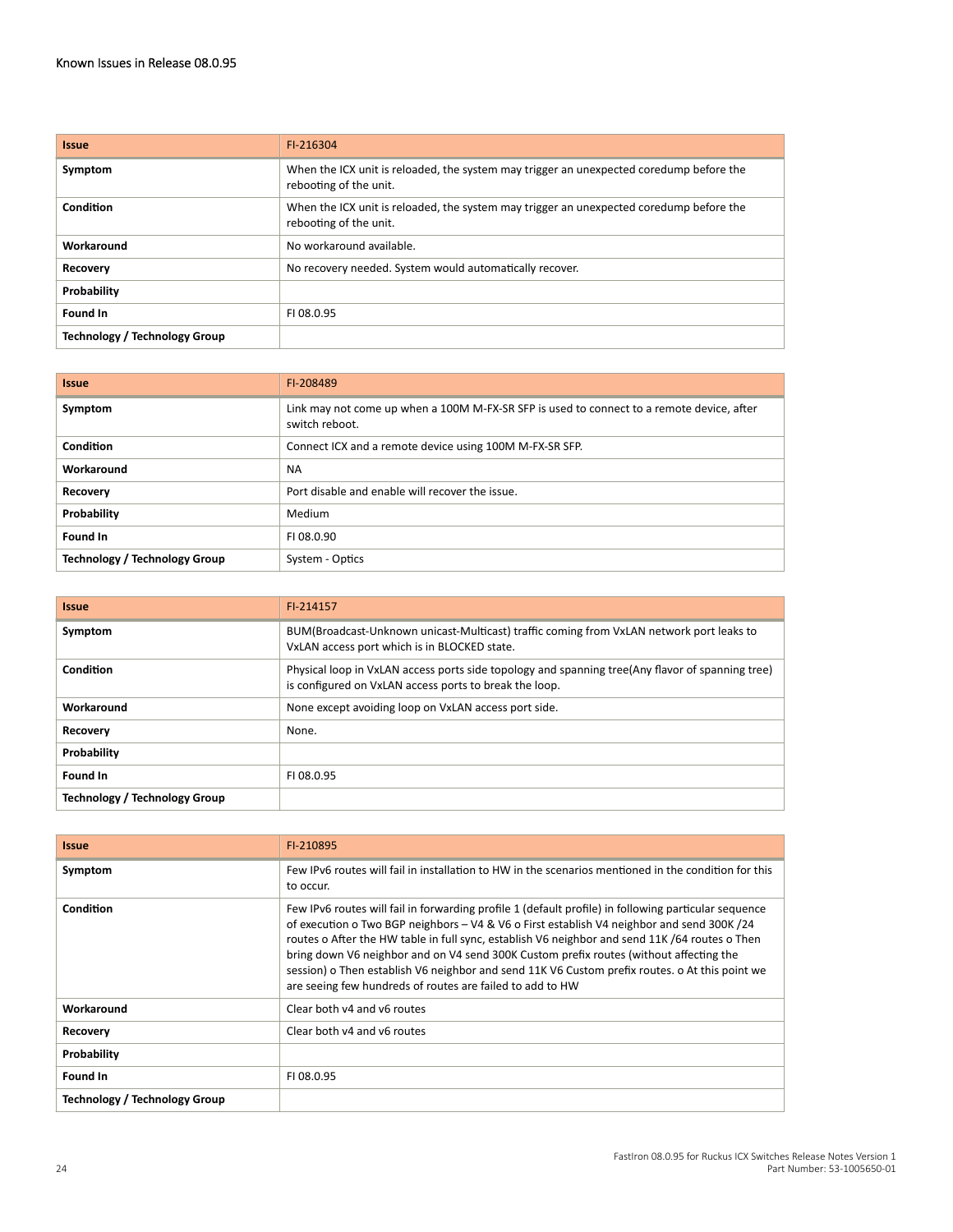| <b>Issue</b>                         | FI-213575                                                                                                                                                                                       |
|--------------------------------------|-------------------------------------------------------------------------------------------------------------------------------------------------------------------------------------------------|
| Symptom                              |                                                                                                                                                                                                 |
| Condition                            |                                                                                                                                                                                                 |
| Workaround                           | Sending Tagged traffic OR having a MAC Table entry will prevent flooding.                                                                                                                       |
| Recovery                             | Changing the interface type to a non-hybrid interface thereby preventing the un-tagged packets<br>from being redirected to the L2/L3 Processing by default will stop the traffic from flooding. |
| Probability                          |                                                                                                                                                                                                 |
| Found In                             | FI08.0.95                                                                                                                                                                                       |
| <b>Technology / Technology Group</b> |                                                                                                                                                                                                 |

| <b>Issue</b>                  | FI-209506                                                                                                                                                                                                                                   |
|-------------------------------|---------------------------------------------------------------------------------------------------------------------------------------------------------------------------------------------------------------------------------------------|
| Symptom                       | The IPv4 route table full SYSLOG message will be generated though the hardware table is not full.                                                                                                                                           |
| Condition                     | With more VRFs configured, if the advertised BGP routes to all the VRFs are increased more than<br>MAX route per VRF, sometimes the hardware route table is not added with MAX route per VRF<br>and route table full SYSLOG will be thrown. |
| Workaround                    | Disabling and Enabling the interface will add back the routes upto MAX route per VRF.                                                                                                                                                       |
| <b>Recovery</b>               | None                                                                                                                                                                                                                                        |
| Probability                   | Low                                                                                                                                                                                                                                         |
| Found In                      | FI 08.0.95                                                                                                                                                                                                                                  |
| Technology / Technology Group | Layer 3 Routing/Network Layer - Multi-VRF                                                                                                                                                                                                   |

| <b>Issue</b>                         | FI-213387                                                                                            |
|--------------------------------------|------------------------------------------------------------------------------------------------------|
| Symptom                              | IPv6 hardware route table full SYSLOG messages are generated when the hardware table is not<br>full. |
| Condition                            | Only when there are more than 30K routes in a singe VRF, these SYSLOG messages will be<br>generated. |
| Workaround                           | None                                                                                                 |
| Recovery                             | None                                                                                                 |
| Probability                          | Low                                                                                                  |
| Found In                             | FI 08.0.95                                                                                           |
| <b>Technology / Technology Group</b> | Layer 3 - Other IPv6                                                                                 |

| <b>Issue</b>                  | FI-211885                                                                                                                                        |
|-------------------------------|--------------------------------------------------------------------------------------------------------------------------------------------------|
| Symptom                       | When the MIRRORED port is on CB and Egress port MONITORING is on PE port then the known<br>unicast packets are not getting forwarded.            |
| Condition                     | When the CB port is configured as Mirrored port for Egress port monitoring of a port on PE and<br>the unicast packets are not getting forwarded. |
| Workaround                    | None                                                                                                                                             |
| Recovery                      | None                                                                                                                                             |
| Probability                   |                                                                                                                                                  |
| Found In                      | FI 08.0.95                                                                                                                                       |
| Technology / Technology Group | Monitoring - Port Mirroring                                                                                                                      |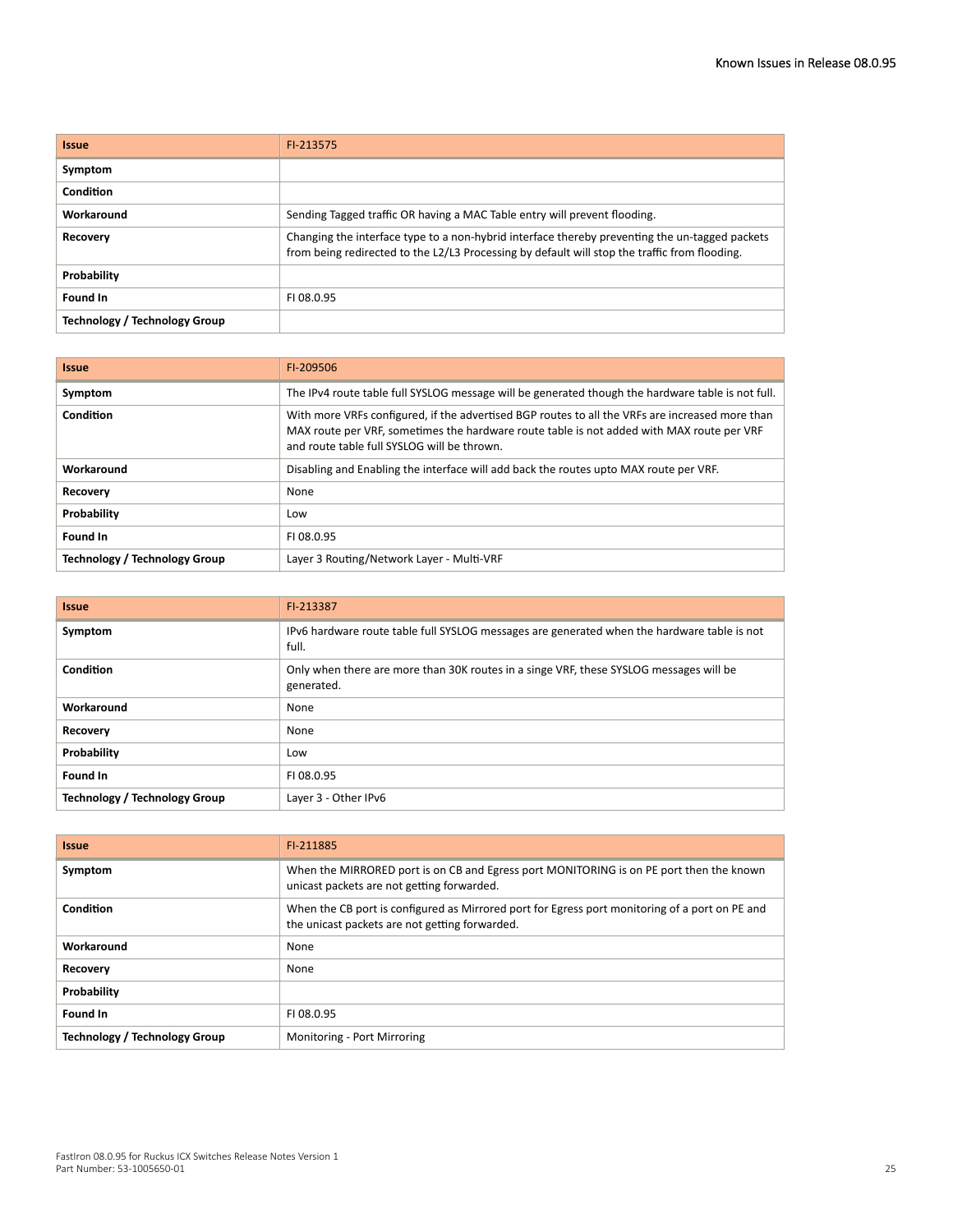| <b>Issue</b>                         | FI-211410                                                             |
|--------------------------------------|-----------------------------------------------------------------------|
| Symptom                              | SNMP walk for DAI with IPaddress as index will show incorrect values. |
| <b>Condition</b>                     | 1. Configure DAI on VLAN 2. SNMP walk on DAI MIB                      |
| Workaround                           | CLI show commands to fecth the DAI Dynamic and Static entries.        |
| Recovery                             | No Recovery                                                           |
| Probability                          |                                                                       |
| Found In                             | FI 08.0.95                                                            |
| <b>Technology / Technology Group</b> |                                                                       |

| <b>Issue</b>                  | FI-202413                                                                           |
|-------------------------------|-------------------------------------------------------------------------------------|
| Symptom                       | ICX7650 / ICX7850 port connected to VDX will be down with port shut/no shut at VDX. |
| Condition                     | shut/no shut at VDX (or) port disable/enable at ICX.                                |
| Workaround                    | VDX port shut/no shut and ICX reload will recover the issue.                        |
| Recovery                      | <b>NA</b>                                                                           |
| Probability                   | High                                                                                |
| Found In                      | FI 08.0.70                                                                          |
| Technology / Technology Group | System - Optics                                                                     |

| <b>Issue</b>                  | FI-210309                                                                                                                                                                 |
|-------------------------------|---------------------------------------------------------------------------------------------------------------------------------------------------------------------------|
| Symptom                       | On Standalone ICX device which supports breakout ports (For Ex: 10x4g). DDoS Port Statistics OID<br>for Breakout Ports will be skipped when the user initiates SNMP walk. |
| Condition                     | 1. Configure DoS Protection on ICX device. 2. Initiate SNMP Walk for DDoS Port Statistics OID.                                                                            |
| Workaround                    | User can fetch the DDoS port statistics using CLI command : "show statistics dos-attack"                                                                                  |
| Recovery                      | No Recovery Mechanism                                                                                                                                                     |
| Probability                   |                                                                                                                                                                           |
| Found In                      | FI08.0.95                                                                                                                                                                 |
| Technology / Technology Group |                                                                                                                                                                           |

| <b>Issue</b>                         | FI-193316                                                                                                                                                                                                                                                                          |
|--------------------------------------|------------------------------------------------------------------------------------------------------------------------------------------------------------------------------------------------------------------------------------------------------------------------------------|
| Symptom                              | The configured rate-limit will be changed when mld or igmp rate-limit (any one) is disabled once<br>after the rate-limit configuration is set for mld and igmp.                                                                                                                    |
| Condition                            | 1. On ICX device configure both IGMP and MLD snooping on two different VLANs. 2. Configure<br>multicast ratelimit. 3. Disable IGMP Snooping or MLD Snooping (any one) under both the VLANs.<br>The effective rate-limit for multicast packets will be changed which is unexpected. |
| Workaround                           | No Workaround.                                                                                                                                                                                                                                                                     |
| Recovery                             | No Recovery.                                                                                                                                                                                                                                                                       |
| Probability                          |                                                                                                                                                                                                                                                                                    |
| Found In                             | FI 08.0.90                                                                                                                                                                                                                                                                         |
| <b>Technology / Technology Group</b> | Layer 2 - Link Aggregation                                                                                                                                                                                                                                                         |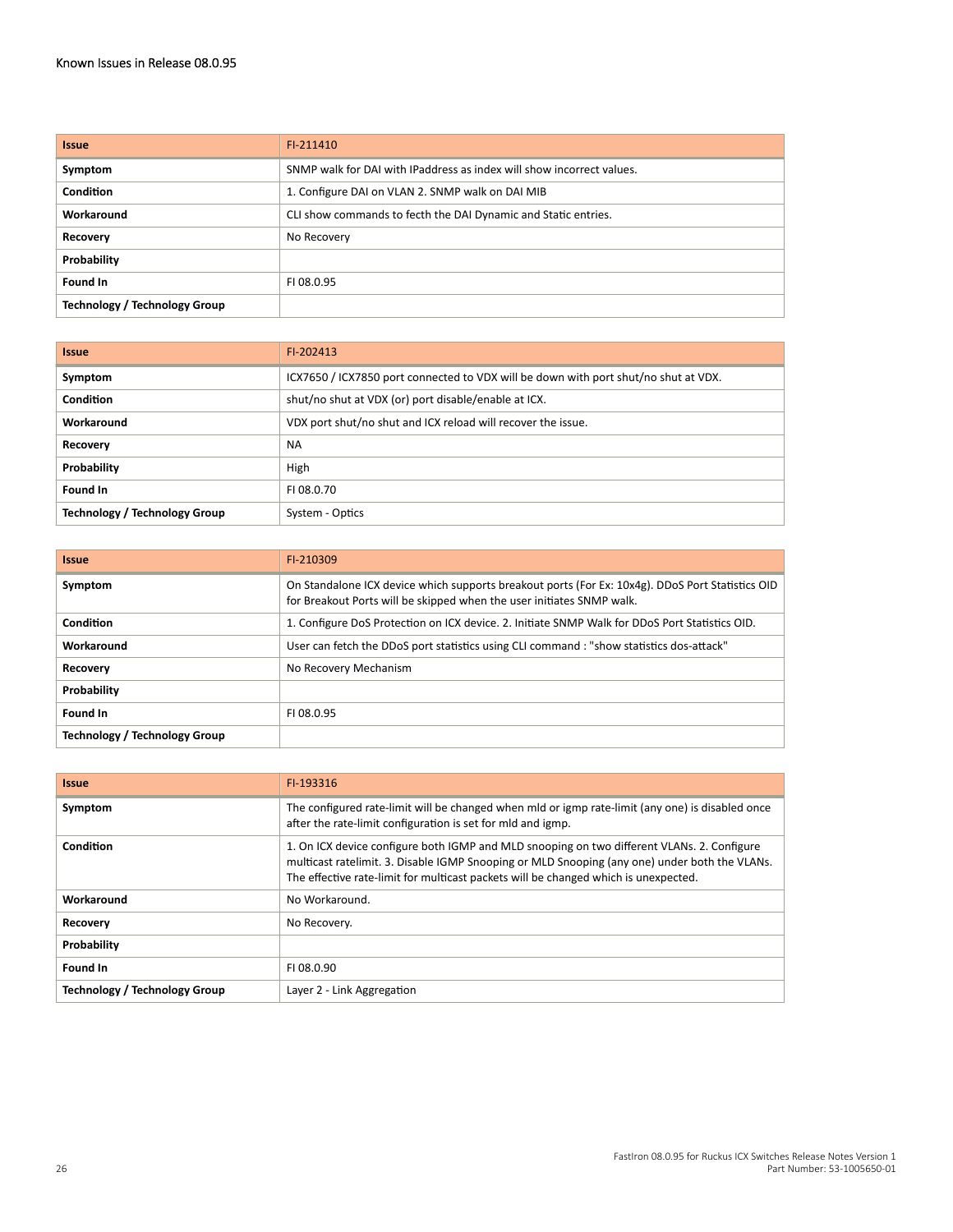| <b>Issue</b>                  | FI-202954                                                                                                                                                                                      |
|-------------------------------|------------------------------------------------------------------------------------------------------------------------------------------------------------------------------------------------|
| Symptom                       | DHCPv6 Snooping Table Doesn't have Entry for DHCPv6 Address                                                                                                                                    |
| <b>Condition</b>              | While IPv6 Addresses are getting allocated to hosts via DHCPv6 process and DHCPv6 Snoop is<br>enabled on the Switch/Router, the snoop table have entry only for prefix but not for the Address |
| Workaround                    | No Work-Around                                                                                                                                                                                 |
| Recovery                      | No Recovery                                                                                                                                                                                    |
| Probability                   | Medium                                                                                                                                                                                         |
| Found In                      | FI08.0.95                                                                                                                                                                                      |
| Technology / Technology Group | Security - IP Source Guard                                                                                                                                                                     |

| <b>Issue</b>                         | FI-201580                                                                                                                                                                                                                                                        |
|--------------------------------------|------------------------------------------------------------------------------------------------------------------------------------------------------------------------------------------------------------------------------------------------------------------|
| Symptom                              | Moast client sees traffic interruption when a new receiver connected to active unit joins the<br>group or existing receiver connected to active unit leaves, other receivers connected to active<br>unit experience a momentary traffic loss (few packets < 10). |
| Condition                            | Problem is seen when source is connected to standby and receivers are connected to active.                                                                                                                                                                       |
| Workaround                           | Apply the command "no ip multicast-routing optimization oif-list all"                                                                                                                                                                                            |
| Recovery                             | Apply the command "no ip multicast-routing optimization oif-list all"                                                                                                                                                                                            |
| Probability                          | Medium                                                                                                                                                                                                                                                           |
| Found In                             | FI 08.0.80 FI 08.0.90 FI 08.0.91 FI 08.0.92 FI 08.0.95                                                                                                                                                                                                           |
| <b>Technology / Technology Group</b> | IP Multicast - IGMP - Internet Group Management Protocol                                                                                                                                                                                                         |

| <b>Issue</b>                  | FI-185144                                                                                                                                                                                                                |
|-------------------------------|--------------------------------------------------------------------------------------------------------------------------------------------------------------------------------------------------------------------------|
| Symptom                       | On an ICX 7K stack, if a packet having Invalid Source Module ID in the Higig header enters the<br>stack link, it will keep looping within the stack.                                                                     |
| Condition                     | By design, all the packets sent over the HiGig links are initialized with valid Source Module ID. It is<br>not known at this point any specific sequence of steps that lead to the Source Module ID<br>becoming invalid. |
| Workaround                    | no workaround                                                                                                                                                                                                            |
| Recovery                      |                                                                                                                                                                                                                          |
| Probability                   |                                                                                                                                                                                                                          |
| Found In                      | FL08.0.70 FL08.0.61 FL08.0.60 FL08.0.80                                                                                                                                                                                  |
| Technology / Technology Group | <b>Stacking - Traditional Stacking</b>                                                                                                                                                                                   |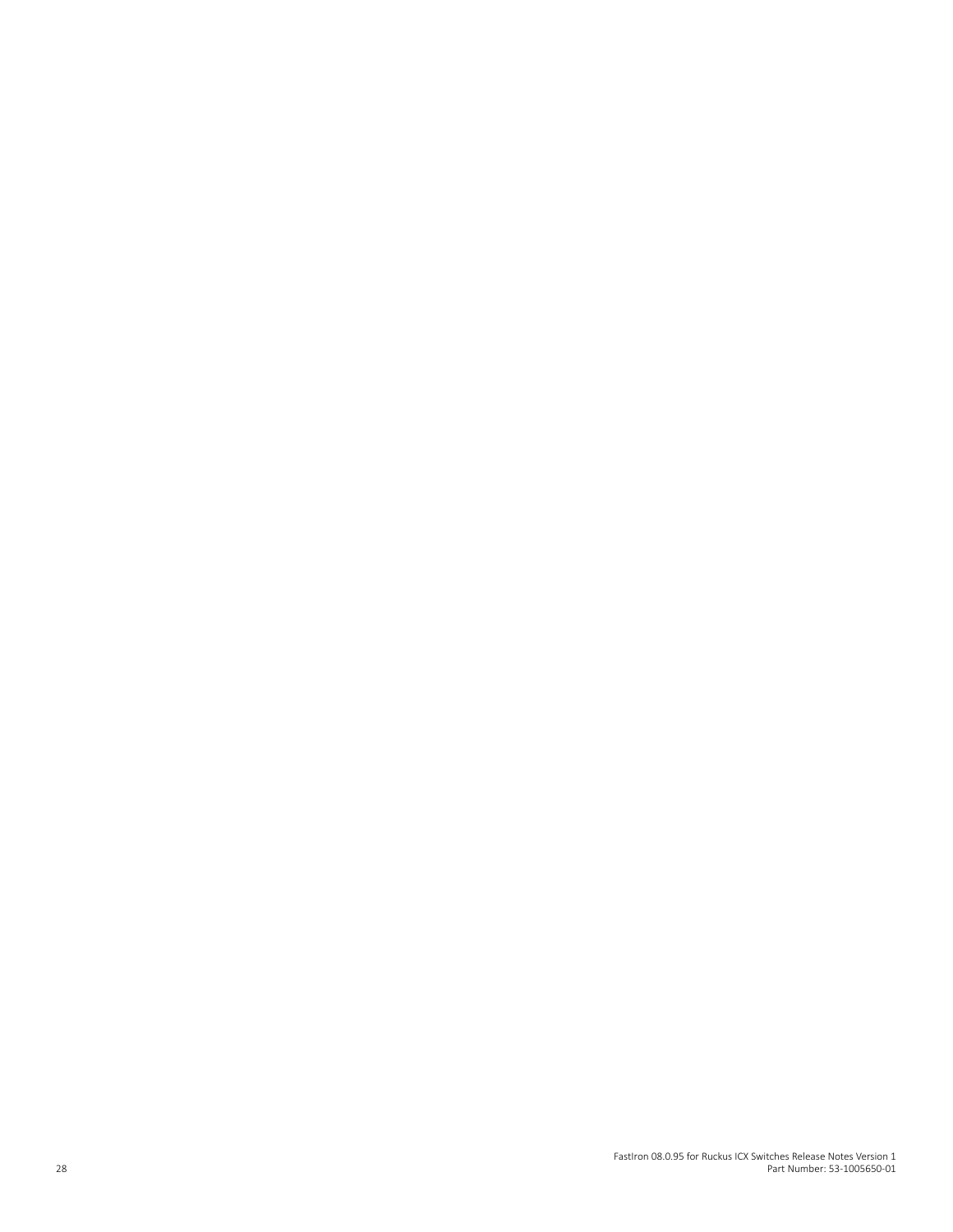# <span id="page-28-0"></span>**Resolved Issues in Release 08.0.95**

This section lists software issues with Critical, High, and Medium Technical Severity that were resolved with a code change in release 08.0.95.

| <b>Issue</b>                  | FI-216846                                                                                   |
|-------------------------------|---------------------------------------------------------------------------------------------|
| Symptom                       | Device might reload unexpectedly due to excessive usage of memory and memory leak.          |
| Condition                     | High number of RSTP events and port flap in short period of time can cause the Memory leak. |
| Workaround                    | <b>NA</b>                                                                                   |
| Recovery                      | <b>NA</b>                                                                                   |
| Probability                   |                                                                                             |
| Found In                      | FI 08.0.30                                                                                  |
| Technology / Technology Group | Layer 2 Switching - xSTP - Spanning Tree Protocols                                          |

| <b>Issue</b>                  | FI-216132                                                                                                                                     |
|-------------------------------|-----------------------------------------------------------------------------------------------------------------------------------------------|
| Symptom                       | DHCP snooping lease time decreasing too slow compared to show clock output.                                                                   |
| <b>Condition</b>              | 1. Configure DHCP snooping 2. Compare show clock and DHCP snooping lease time value. There<br>will be a huge time difference after few hours. |
| Workaround                    | None                                                                                                                                          |
| <b>Recovery</b>               | None                                                                                                                                          |
| Probability                   | Medium                                                                                                                                        |
| Found In                      | FL08.0.30 FL08.0.90 FL08.0.92                                                                                                                 |
| Technology / Technology Group | Management - DHCP (IPv4)                                                                                                                      |

| <b>Issue</b>                  | FI-214870                                                                                                                                                                                                  |
|-------------------------------|------------------------------------------------------------------------------------------------------------------------------------------------------------------------------------------------------------|
| Symptom                       | ICX7450 slot 2 4x10GF ports traffic forwarding failed while having stacking and MACsec<br>configured simultaniously.                                                                                       |
| Condition                     | The issue is ICX7450 slot 2 4x10GF module specific because of HW limitations. SW sanity check<br>has been added to avoid stacking and MACsec configured simultaniously on ICX7450 slot 2<br>4x10GF module. |
| Workaround                    | Move stacking port configuration onto slot 3 or 4.                                                                                                                                                         |
| Recovery                      |                                                                                                                                                                                                            |
| Probability                   | High                                                                                                                                                                                                       |
| Found In                      | FI 08.0.90                                                                                                                                                                                                 |
| Technology / Technology Group | Security - MACsec - Media Access Control security                                                                                                                                                          |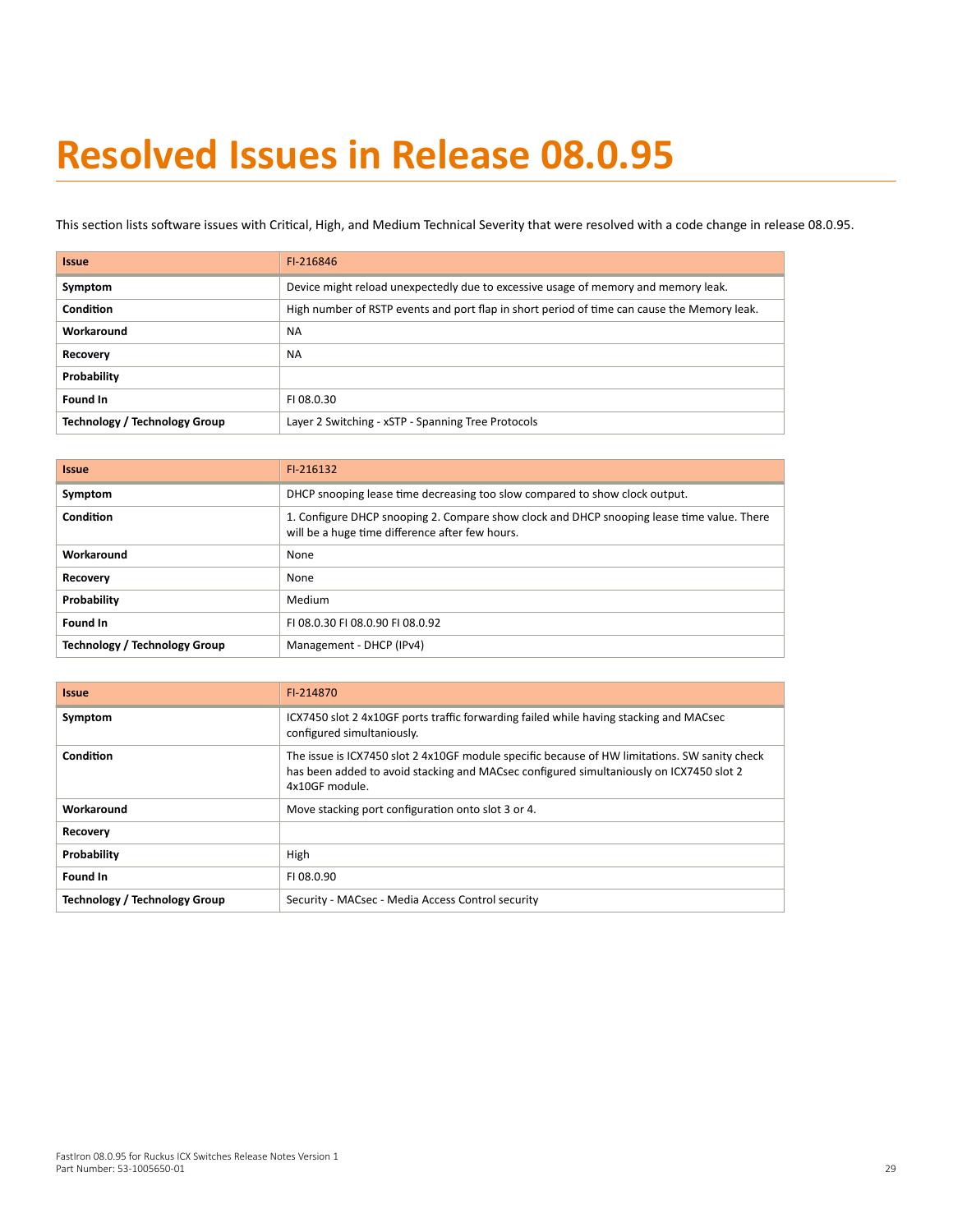| <b>Issue</b>                  | FI-192530                                                                                                                         |
|-------------------------------|-----------------------------------------------------------------------------------------------------------------------------------|
| Symptom                       | DOS attack 'ip tcp burst' and 'ip icmp attack-rate' don't work as expected, when the traffic is<br>destined for subnet broadcast. |
| Condition                     | when DOS attack ICMP/TCP traffic is sent with destination IP as subnet broadcast IP.                                              |
| Workaround                    | No                                                                                                                                |
| Recovery                      |                                                                                                                                   |
| Probability                   |                                                                                                                                   |
| Found In                      | FI 08.0.61                                                                                                                        |
| Technology / Technology Group | Security - DoS (Denial of Service) protection                                                                                     |

| <b>Issue</b>                         | FI-209171                                                                                                                                                     |
|--------------------------------------|---------------------------------------------------------------------------------------------------------------------------------------------------------------|
| Symptom                              | When sending TCP packet with TTL as 1 and the destination IP address as unknown, CPU spikes<br>to 99%.                                                        |
| Condition                            | 1. Send TCP packet with TTL as 1 and the destination IP address as unknown 2. CPU will be<br>increased to 99%. 3. Issue is seen with or without DOS commands. |
| Workaround                           | None                                                                                                                                                          |
| Recovery                             | None                                                                                                                                                          |
| Probability                          | Medium                                                                                                                                                        |
| Found In                             | FI 08.0.90                                                                                                                                                    |
| <b>Technology / Technology Group</b> | Security - ACLs - Access Control Lists                                                                                                                        |

| <b>Issue</b>                         | FI-213144                                                                                                                                             |
|--------------------------------------|-------------------------------------------------------------------------------------------------------------------------------------------------------|
| Symptom                              | ICX device may occassionally go for an unexpected reload when NTP domain name server is<br>configured.                                                |
| Condition                            | If the NTP server has more than 8 names registered with domain name server and when DNS<br>returns more than 8 names during lookup, ICX might reload. |
| Workaround                           | None                                                                                                                                                  |
| Recovery                             | None                                                                                                                                                  |
| Probability                          | Medium                                                                                                                                                |
| Found In                             | FI 08.0.90                                                                                                                                            |
| <b>Technology / Technology Group</b> | Management - NTP - Network Time Protocol                                                                                                              |

| <b>Issue</b>                         | FI-214174                                                                                                       |
|--------------------------------------|-----------------------------------------------------------------------------------------------------------------|
| Symptom                              | Unexpected re-load of the ICX device when CPU profiled data is dumped on the console.                           |
| <b>Condition</b>                     | After collecting CPU profiling data, execute the command "cpu profiling show" multiple times on<br>the console. |
| Workaround                           | None                                                                                                            |
| Recovery                             | None                                                                                                            |
| Probability                          | Low                                                                                                             |
| Found In                             | FI 08.0.90                                                                                                      |
| <b>Technology / Technology Group</b> | Monitoring/RAS                                                                                                  |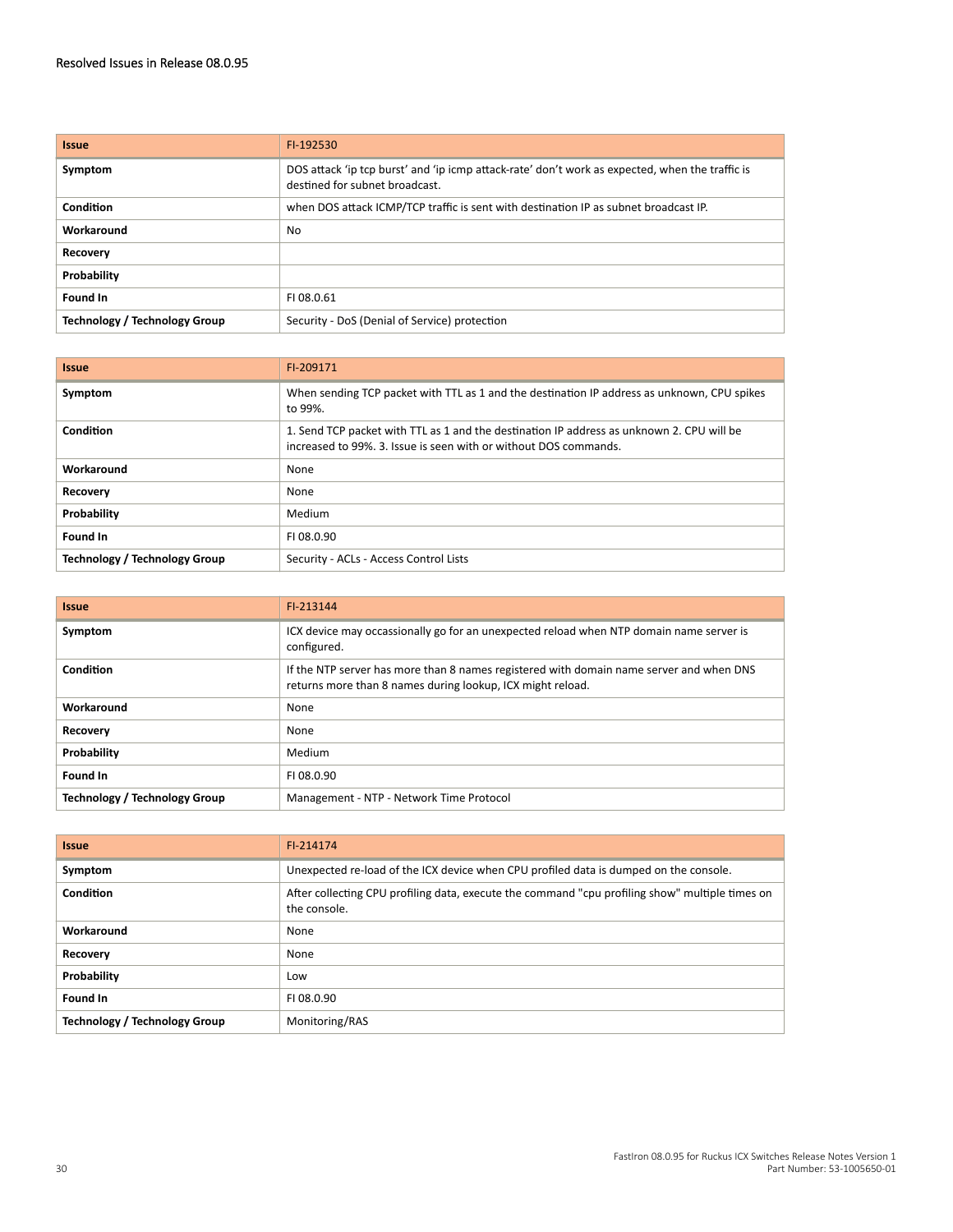| <b>Issue</b>                         | FI-211738                                                                                               |
|--------------------------------------|---------------------------------------------------------------------------------------------------------|
| Symptom                              | 7250 lost licenses and config after upgrading from 8030 to 8090                                         |
| <b>Condition</b>                     | 1. Load 8030 image 2. After upgrading the device from 8030 to 8090, Licenses and config will be<br>lost |
| Workaround                           | None                                                                                                    |
| <b>Recovery</b>                      | None                                                                                                    |
| Probability                          | Low                                                                                                     |
| Found In                             | FI 08.0.70                                                                                              |
| <b>Technology / Technology Group</b> | System - System                                                                                         |

| <b>Issue</b>                  | FI-213990                                                                         |
|-------------------------------|-----------------------------------------------------------------------------------|
| Symptom                       | Static Route is not getting updated in the Routing table                          |
| <b>Condition</b>              | 1. Add a new static route 2. Add a prefix list with respect to that static route. |
| Workaround                    |                                                                                   |
| Recovery                      |                                                                                   |
| Probability                   | Medium                                                                            |
| Found In                      | FL08.0.30 FL08.0.90                                                               |
| Technology / Technology Group | Layer 3 Routing/Network Layer - Static Routing (IPv4)                             |

| <b>Issue</b>                  | FI-214152                                                                                                           |
|-------------------------------|---------------------------------------------------------------------------------------------------------------------|
| Symptom                       | In show running-config command's O/P the IP ACL entries were correct, but the display was not<br>indented correctly |
| Condition                     | Step 1: configure IP ACL with some entries Step 2: Apply command: show running-config                               |
| Workaround                    | No workaround                                                                                                       |
| Recovery                      |                                                                                                                     |
| Probability                   |                                                                                                                     |
| Found In                      | FI 08.0.90                                                                                                          |
| Technology / Technology Group | Security - ACLs - Access Control Lists                                                                              |

| <b>Issue</b>                  | FI-212451                                                                                                                |
|-------------------------------|--------------------------------------------------------------------------------------------------------------------------|
| Symptom                       | Occassionaly, Incoming SSH connection fail to a L3 switch. When this happens new connections<br>are not getting allowed. |
| <b>Condition</b>              | Incoming ssh to a L3 switch might fail.                                                                                  |
| Workaround                    | None                                                                                                                     |
| <b>Recovery</b>               | None                                                                                                                     |
| Probability                   | Low                                                                                                                      |
| Found In                      | FI 08.0.90                                                                                                               |
| Technology / Technology Group | Management - SSH2 & SCP - Secure Shell & Copy                                                                            |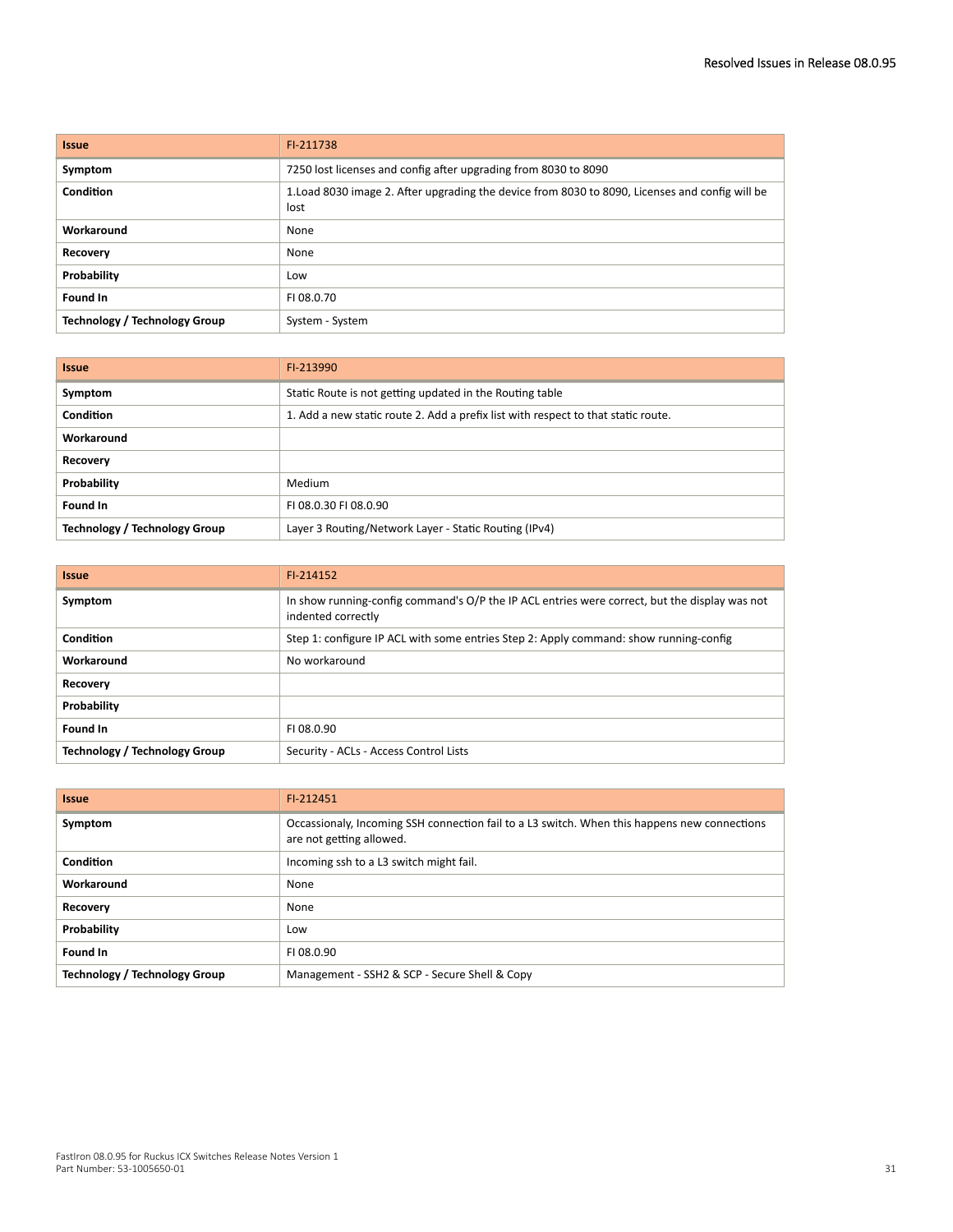| <b>Issue</b>                  | FI-209852                                                                                                           |
|-------------------------------|---------------------------------------------------------------------------------------------------------------------|
| Symptom                       | Added a CLI command to turn off alarm and warning syslogs generated for optical monitoring<br>enabled on down ports |
| Condition                     | 1. Enable optical monitoring for down port 2. Warn and alarm syslog generated when there is a<br>power change.      |
| Workaround                    |                                                                                                                     |
| Recovery                      |                                                                                                                     |
| Probability                   | Medium                                                                                                              |
| Found In                      | FI 08.0.92                                                                                                          |
| Technology / Technology Group | Monitoring - Syslog                                                                                                 |

| <b>Issue</b>                  | FI-199753                                                                                                                                                                                              |
|-------------------------------|--------------------------------------------------------------------------------------------------------------------------------------------------------------------------------------------------------|
| Symptom                       | Hostname configured statically through CLI will be overwritten by hostname received through<br>DHCP messages.                                                                                          |
| Condition                     | 1. Configure the hostname through CLI in ICX. 2. Configure the different hostname for clients at<br>DHCP server. 3. hostname will be replaced once ICX receives the offer message from DHCP<br>server. |
| Workaround                    | <b>NA</b>                                                                                                                                                                                              |
| <b>Recovery</b>               | <b>NA</b>                                                                                                                                                                                              |
| Probability                   | Medium                                                                                                                                                                                                 |
| Found In                      | FI08.0.90                                                                                                                                                                                              |
| Technology / Technology Group | Layer 3 Routing/Network Layer - DHCP - Dynamic Host Configuration Protocol                                                                                                                             |

| <b>Issue</b>                  | FI-211898                                                                                                                                                                    |
|-------------------------------|------------------------------------------------------------------------------------------------------------------------------------------------------------------------------|
| Symptom                       | Sometimes SSH client session got terminated as soon as user logged in                                                                                                        |
| Condition                     | The cause is sometimes the SSH connection state machine initial state was not properly set.<br>which caused SSH client session being logged into wrong state and terminated. |
| Workaround                    | None                                                                                                                                                                         |
| Recovery                      | None                                                                                                                                                                         |
| Probability                   | High                                                                                                                                                                         |
| Found In                      | FI 08.0.90                                                                                                                                                                   |
| Technology / Technology Group | Management - SSH2 & SCP - Secure Shell & Copy                                                                                                                                |

| <b>Issue</b>                         | FI-212770                                        |
|--------------------------------------|--------------------------------------------------|
| Symptom                              | IPG value of the interfaces displays as 0        |
| <b>Condition</b>                     | Execute "show interface" command in ICX devices. |
| Workaround                           | None                                             |
| Recovery                             | None                                             |
| Probability                          | High                                             |
| Found In                             | FI 08.0.70 FI 08.0.90                            |
| <b>Technology / Technology Group</b> | System - CLI                                     |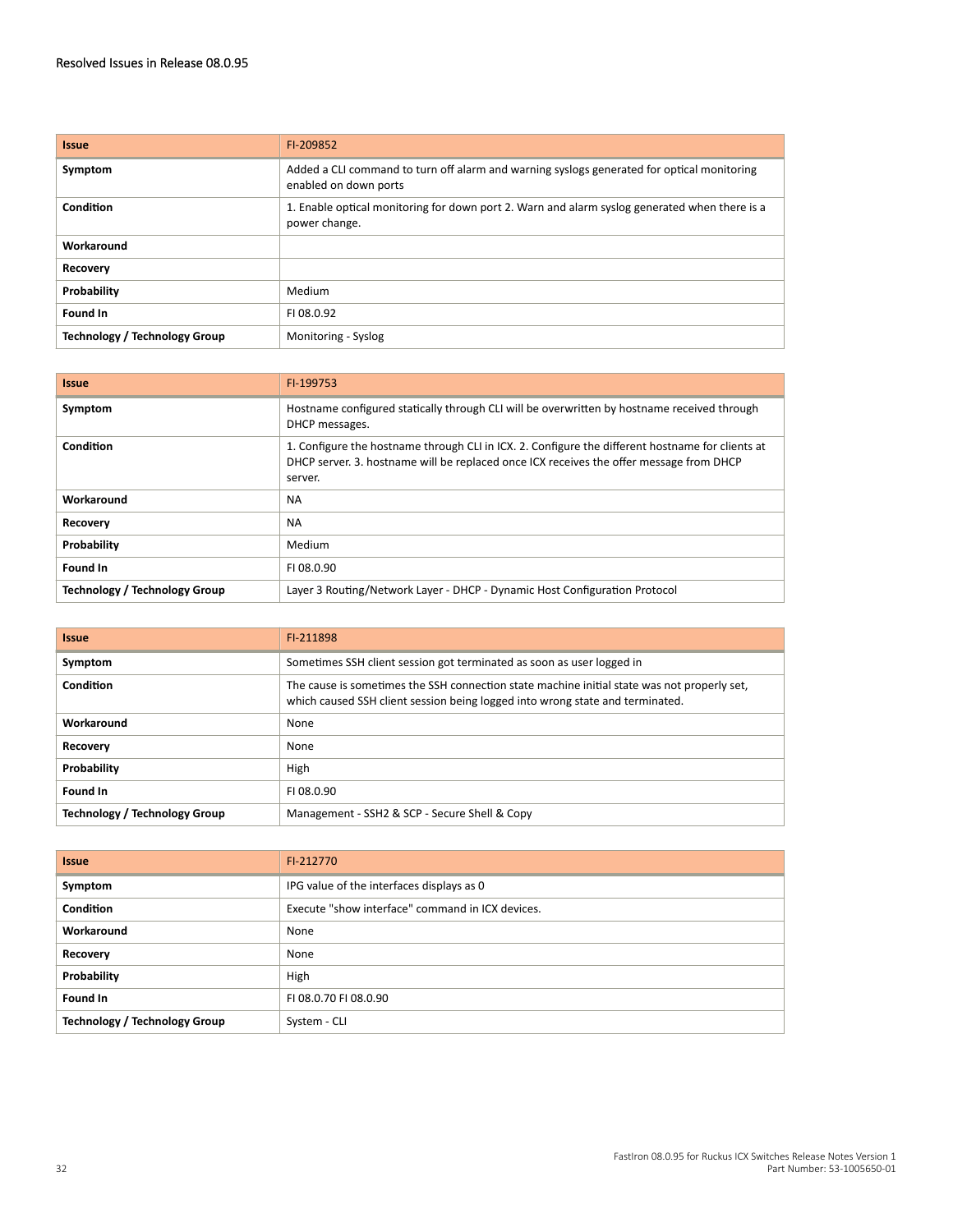| <b>Issue</b>                  | FI-212669                                                                                                                        |
|-------------------------------|----------------------------------------------------------------------------------------------------------------------------------|
| Symptom                       | One of the port in dynamic LAG will not come up post reload with gig-default neg-off configured.                                 |
| Condition                     | 1. Create dynamic LAG with ports that have gig-default neg-off configured. 2. After reload, one of<br>the port will not come up. |
| Workaround                    | None                                                                                                                             |
| Recovery                      | None                                                                                                                             |
| Probability                   | Medium                                                                                                                           |
| Found In                      | FL08.0.70 FL08.0.90 FL08.0.92                                                                                                    |
| Technology / Technology Group | System - Optics                                                                                                                  |

| <b>Issue</b>                         | FI-212293                                                                                                                                          |
|--------------------------------------|----------------------------------------------------------------------------------------------------------------------------------------------------|
| Symptom                              | "Error: OID not increasing" is displayed while snmp walk for the ACL OIDs<br>$(1.3.6.1.4.1.1991.1.2.2.15.2.1.1$ and $1.3.6.1.4.1.1991.1.2.2.15.2)$ |
| Condition                            | SNMP error is thrown when adding an ACL rule with sequence number less than the already<br>existing rule's sequence number for that ACL.           |
| Workaround                           | Reload the ICX device                                                                                                                              |
| Recovery                             | Reload the ICX device                                                                                                                              |
| Probability                          | Medium                                                                                                                                             |
| Found In                             | FI 08.0.90                                                                                                                                         |
| <b>Technology / Technology Group</b> | Security - ACLs - Access Control Lists                                                                                                             |

| <b>Issue</b>                         | FI-211026                                                                                                                                                                                   |
|--------------------------------------|---------------------------------------------------------------------------------------------------------------------------------------------------------------------------------------------|
| Symptom                              | ICX DHCP Client will keep downloading the configuration file from the TFTP server.                                                                                                          |
| Condition                            | When DHCP Auto-Provisioning is enabled and dynamic IP address configuration is there in the<br>config file, the ICX DHCP Client will keep downloading the config file from the TFTP server. |
| Workaround                           | None                                                                                                                                                                                        |
| <b>Recovery</b>                      | None                                                                                                                                                                                        |
| Probability                          | Medium                                                                                                                                                                                      |
| Found In                             | FI 08.0.90                                                                                                                                                                                  |
| <b>Technology / Technology Group</b> | Management - DHCP (IPv4)                                                                                                                                                                    |

| <b>Issue</b>                         | FI-211189                                     |
|--------------------------------------|-----------------------------------------------|
| Symptom                              | Added support for "debug ip ssh"              |
| <b>Condition</b>                     | Added support for "debug ip ssh"              |
| Workaround                           | None                                          |
| Recovery                             | None                                          |
| Probability                          | Low                                           |
| Found In                             | FI 08.0.70 FI 08.0.90                         |
| <b>Technology / Technology Group</b> | Management - SSH2 & SCP - Secure Shell & Copy |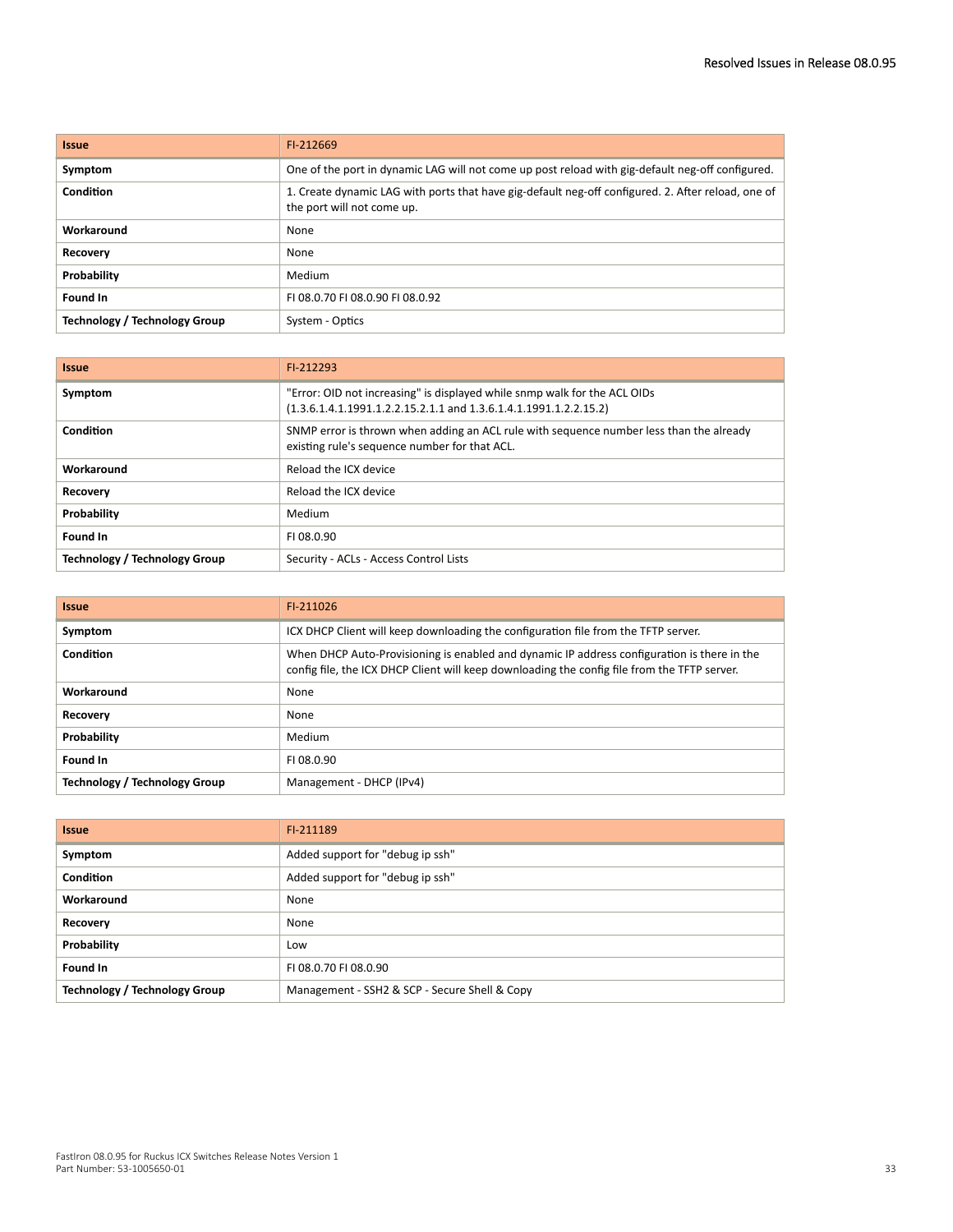| <b>Issue</b>                         | FI-211141                                                                                                                               |
|--------------------------------------|-----------------------------------------------------------------------------------------------------------------------------------------|
| Symptom                              | When SSL-Based RADIUS-authentication is enabled and the server is not reachable, the user will<br>not be able to access the ICX device. |
| Condition                            | SSL-Based RADIUS Authentication is enabled and the RADIUS-server does not respond to<br>authentication request.                         |
| Workaround                           | None                                                                                                                                    |
| Recovery                             | None                                                                                                                                    |
| Probability                          | High                                                                                                                                    |
| Found In                             | FI 08.0.90                                                                                                                              |
| <b>Technology / Technology Group</b> | Management - AAA                                                                                                                        |

| <b>Issue</b>                         | FI-209998                                                                                                        |
|--------------------------------------|------------------------------------------------------------------------------------------------------------------|
| Symptom                              | Port speed of the 100M SFP member port in stacking configured with 100-fx command changes<br>from $100M$ to $1G$ |
| Condition                            | Reload of member unit or entire stack                                                                            |
| Workaround                           | Delete and Reconfigure the member port with 100-fx command after reload                                          |
| Recovery                             | Delete and Reconfigure the member port with 100-fx command after reload                                          |
| Probability                          | High                                                                                                             |
| Found In                             | FI 08.0.30                                                                                                       |
| <b>Technology / Technology Group</b> | System - System                                                                                                  |

| <b>Issue</b>                  | FI-211374                                                                                                                                                                      |
|-------------------------------|--------------------------------------------------------------------------------------------------------------------------------------------------------------------------------|
| Symptom                       | Customer with old ACL configuration commands running any 8030 patch version would not be<br>able to upgrade to 8090 patch releases in two steps. It needs three setup upgrade. |
| Condition                     | This issue is found when user with old ACL configuration commands, running any 8030 patch<br>version try to upgrade to 8090x patch release.                                    |
| Workaround                    | The upgrade can still be done in a three step process. Upgrade from 8030 patches to 8070 latest<br>patch, then to 8080e patch and then finally to 8090 patch release.          |
| Recovery                      | Not applicable.                                                                                                                                                                |
| Probability                   | Medium                                                                                                                                                                         |
| Found In                      | FL08.0.80 FL08.0.90                                                                                                                                                            |
| Technology / Technology Group | Management - Software Installation & Upgrade                                                                                                                                   |

| <b>Issue</b>                  | FI-210594                                                                               |
|-------------------------------|-----------------------------------------------------------------------------------------|
| Symptom                       | 802.1x over IPsec VPN not working. Radius request with Packet size > 1762 gets dropped. |
| Condition                     | 802.1x over IPsec VPN not working. Radius request with Packet size > 1762 gets dropped. |
| Workaround                    | None                                                                                    |
| Recovery                      | None                                                                                    |
| Probability                   | Low                                                                                     |
| Found In                      | FI 08.0.70                                                                              |
| Technology / Technology Group | Security - 802.1x Port-based Authentication                                             |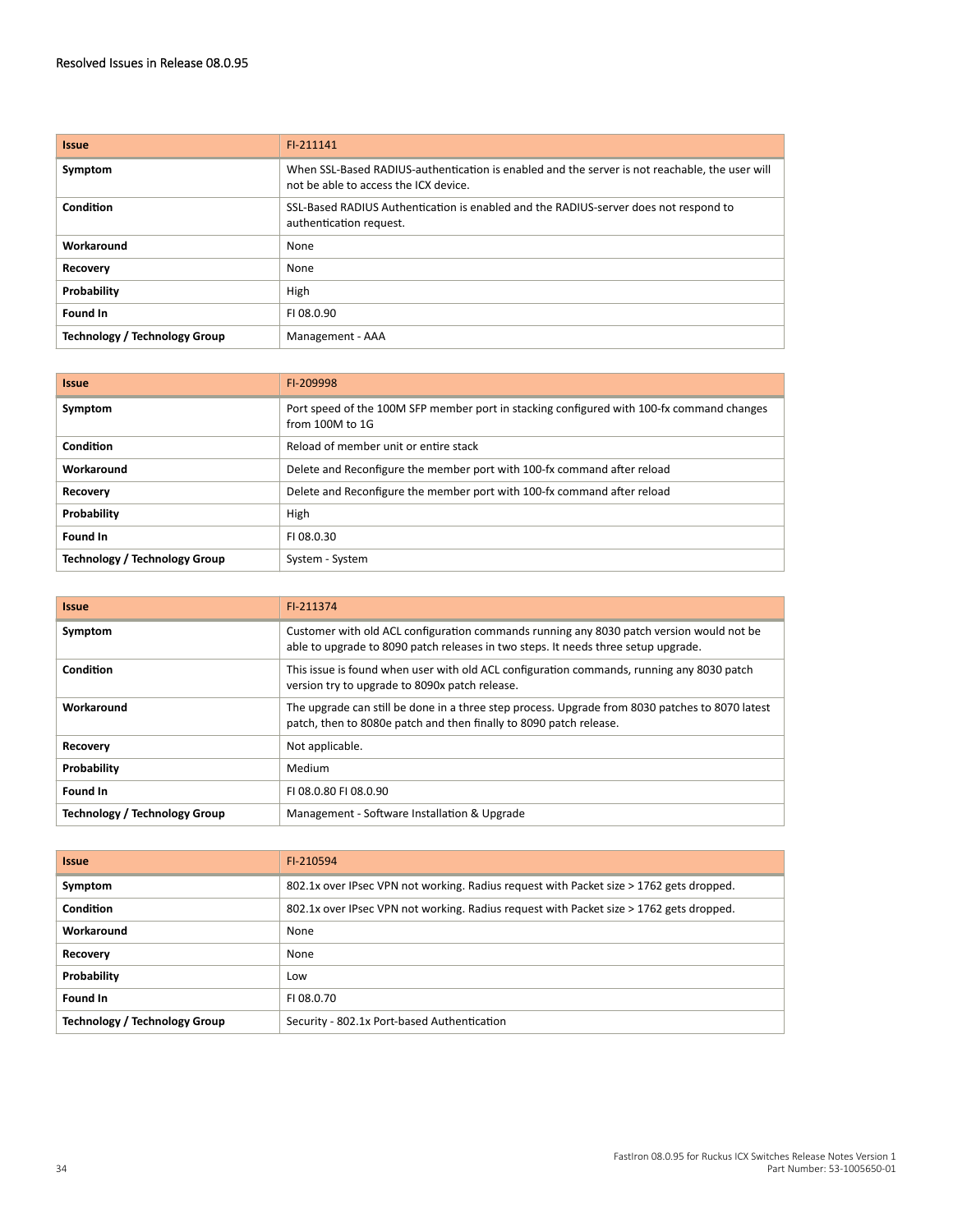| <b>Issue</b>                         | FI-210784                                                                                                                                                                                                               |
|--------------------------------------|-------------------------------------------------------------------------------------------------------------------------------------------------------------------------------------------------------------------------|
| Symptom                              | Sometimes SSH client was logged out unexpectly                                                                                                                                                                          |
| Condition                            | Reverse SSH TCP forwarding channels might use up system SSH channel resource and forcefully<br>log out the existing SSH client. SSH client and TCP forwarding channel limit check has been added<br>to avoid the issue. |
| Workaround                           |                                                                                                                                                                                                                         |
| Recovery                             |                                                                                                                                                                                                                         |
| Probability                          | High                                                                                                                                                                                                                    |
| Found In                             | FI 08.0.90                                                                                                                                                                                                              |
| <b>Technology / Technology Group</b> | Management - SSH2 & SCP - Secure Shell & Copy                                                                                                                                                                           |

| <b>Issue</b>                         | FI-208931                                                                                                                                                                                                                                                                                                                                                   |
|--------------------------------------|-------------------------------------------------------------------------------------------------------------------------------------------------------------------------------------------------------------------------------------------------------------------------------------------------------------------------------------------------------------|
| Symptom                              | When ICX Telnet server source interface is assigned by 'ip telnet source-interface ' command,<br>SZ's ICX config backup feature will not work                                                                                                                                                                                                               |
| Condition                            | SZ's ICX config backup feature uses reverse SSH TCP forward to Telnet to local host 127.0.0.1:23.<br>With ICX Telnet server source interface configured, telnet to local host 127.0.0.1:23 will miss the<br>ICX Telnet server listener and thus failed. Added fix to allow reverse SSH TCP forward Telnet local<br>host 127.0.0.1:23 being accepted always. |
| Workaround                           |                                                                                                                                                                                                                                                                                                                                                             |
| Recovery                             |                                                                                                                                                                                                                                                                                                                                                             |
| Probability                          | Medium                                                                                                                                                                                                                                                                                                                                                      |
| Found In                             | FI08.0.90                                                                                                                                                                                                                                                                                                                                                   |
| <b>Technology / Technology Group</b> | Cloud Management - Cloud Agent                                                                                                                                                                                                                                                                                                                              |

| <b>Issue</b>                         | FI-210235                                                                                               |
|--------------------------------------|---------------------------------------------------------------------------------------------------------|
| Symptom                              | Ruckus AP R730 downshifts to 1G or 100M when connected to ICX7150-48ZP.                                 |
| Condition                            | When the port in ICX7150-482P connected to R730 AP is flapped, the port speed changes to 1G<br>or 100M. |
| Workaround                           | None                                                                                                    |
| Recovery                             | None                                                                                                    |
| Probability                          | Medium                                                                                                  |
| Found In                             | FL08.0.90 FL08.0.92                                                                                     |
| <b>Technology / Technology Group</b> | System - System                                                                                         |

| <b>Issue</b>                  | FI-209994                                                                                 |
|-------------------------------|-------------------------------------------------------------------------------------------|
| Symptom                       | ICX crash while register with vSZ server                                                  |
| <b>Condition</b>              | vSZ server configured 8 IP addresses in active IP list                                    |
| Workaround                    | vSZ server configures less than 4 IP addresses in active IP list                          |
| Recovery                      | Increase ICX active IP list max IP number from 4 to 8, and add crashing prevention logic. |
| Probability                   | Medium                                                                                    |
| Found In                      | FI 08.0.90                                                                                |
| Technology / Technology Group | Cloud Management - Switch Registrar/Tunnel Aggregator                                     |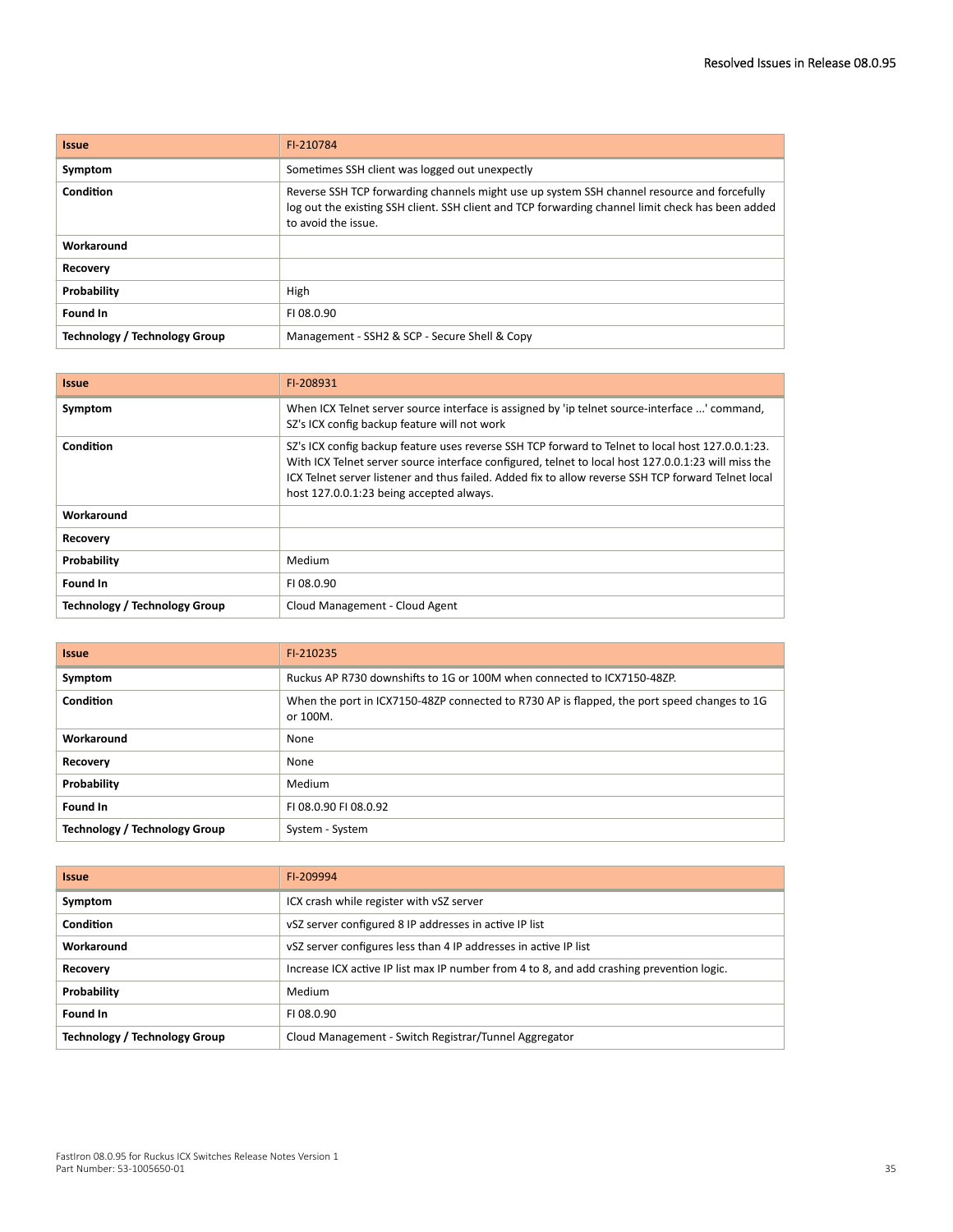| <b>Issue</b>                         | FI-209479                                                                                                              |
|--------------------------------------|------------------------------------------------------------------------------------------------------------------------|
| Symptom                              | ACL name gets removed from the running config when we remove and add the same ACL<br>through tftp config copy command. |
| Condition                            | Run a tftp config copy command to remove and add same ACL.                                                             |
| Workaround                           | Run the delete ACL script and add ACL script separately.                                                               |
| Recovery                             |                                                                                                                        |
| Probability                          | High                                                                                                                   |
| Found In                             | FI 08.0.90                                                                                                             |
| <b>Technology / Technology Group</b> | Security - ACLs - Access Control Lists                                                                                 |

| <b>Issue</b>                         | FI-209587                                                                                                                                                                                                                                               |
|--------------------------------------|---------------------------------------------------------------------------------------------------------------------------------------------------------------------------------------------------------------------------------------------------------|
| Symptom                              | Mobotix camera is not powering up when connected to PoH ports (1 to 8) in ICX7450-P.                                                                                                                                                                    |
| Condition                            | When Mobotix camera is connected to PoH ports (1 to 8) in ICX7450, the camera won't be<br>powered up. Note: If Mobotix camera supports only half duplex mode, then the camera can't be<br>connected to 2.5g PoH ports in ICX7150-48ZP and ICX7650-48ZP. |
| Workaround                           |                                                                                                                                                                                                                                                         |
| Recovery                             |                                                                                                                                                                                                                                                         |
| Probability                          | High                                                                                                                                                                                                                                                    |
| Found In                             | FL08.0.90 FL08.0.92                                                                                                                                                                                                                                     |
| <b>Technology / Technology Group</b> | Management - PoE/PoE+                                                                                                                                                                                                                                   |

| <b>Issue</b>                  | FI-209135                                                                                                                                                                                                                                                                                                                                                                                                                                                                                                                                                             |
|-------------------------------|-----------------------------------------------------------------------------------------------------------------------------------------------------------------------------------------------------------------------------------------------------------------------------------------------------------------------------------------------------------------------------------------------------------------------------------------------------------------------------------------------------------------------------------------------------------------------|
| Symptom                       | While "LLDP med network-policy " Command is applied on LAG member ports, the LLDP med<br>network-policy configuration may be lost after system reloading.                                                                                                                                                                                                                                                                                                                                                                                                             |
| Condition                     | The issue happens with LLDP med network-policy being configured on LAG member ports                                                                                                                                                                                                                                                                                                                                                                                                                                                                                   |
| Workaround                    | <b>NA</b>                                                                                                                                                                                                                                                                                                                                                                                                                                                                                                                                                             |
| Recovery                      | For LAG, LLDP config can only apply to LAG's ethernet member ports, but not to LAG interface.<br>While LLDP med network-policy configuration is applied to LAG's member ports, running-config<br>may generate the LLDP config port list with both LAG's member ports and LAG interface; as a<br>result, with system reloading, LLDP med network-policy running-config replay may fail because<br>the generated LAG interface is not accepted. The fix is to add checking logic to skip the LAG<br>interface during LLDP med network-policy running-config generation. |
| Probability                   | Medium                                                                                                                                                                                                                                                                                                                                                                                                                                                                                                                                                                |
| Found In                      | FI08.0.90                                                                                                                                                                                                                                                                                                                                                                                                                                                                                                                                                             |
| Technology / Technology Group | Management - LLDP - Link Layer Discovery Protocol                                                                                                                                                                                                                                                                                                                                                                                                                                                                                                                     |

| <b>Issue</b>                  | FI-208411                                                                       |
|-------------------------------|---------------------------------------------------------------------------------|
| Symptom                       | switch changes the port speed from 100-full to 100-half on reload of the device |
| Condition                     | Reload of the device                                                            |
| Workaround                    | Reconfigure the port with 100-full configuration after reload of the device     |
| Recovery                      | Recovers on re-configuration after reload                                       |
| Probability                   | High                                                                            |
| Found In                      | FI 08.0.30                                                                      |
| Technology / Technology Group | System - System                                                                 |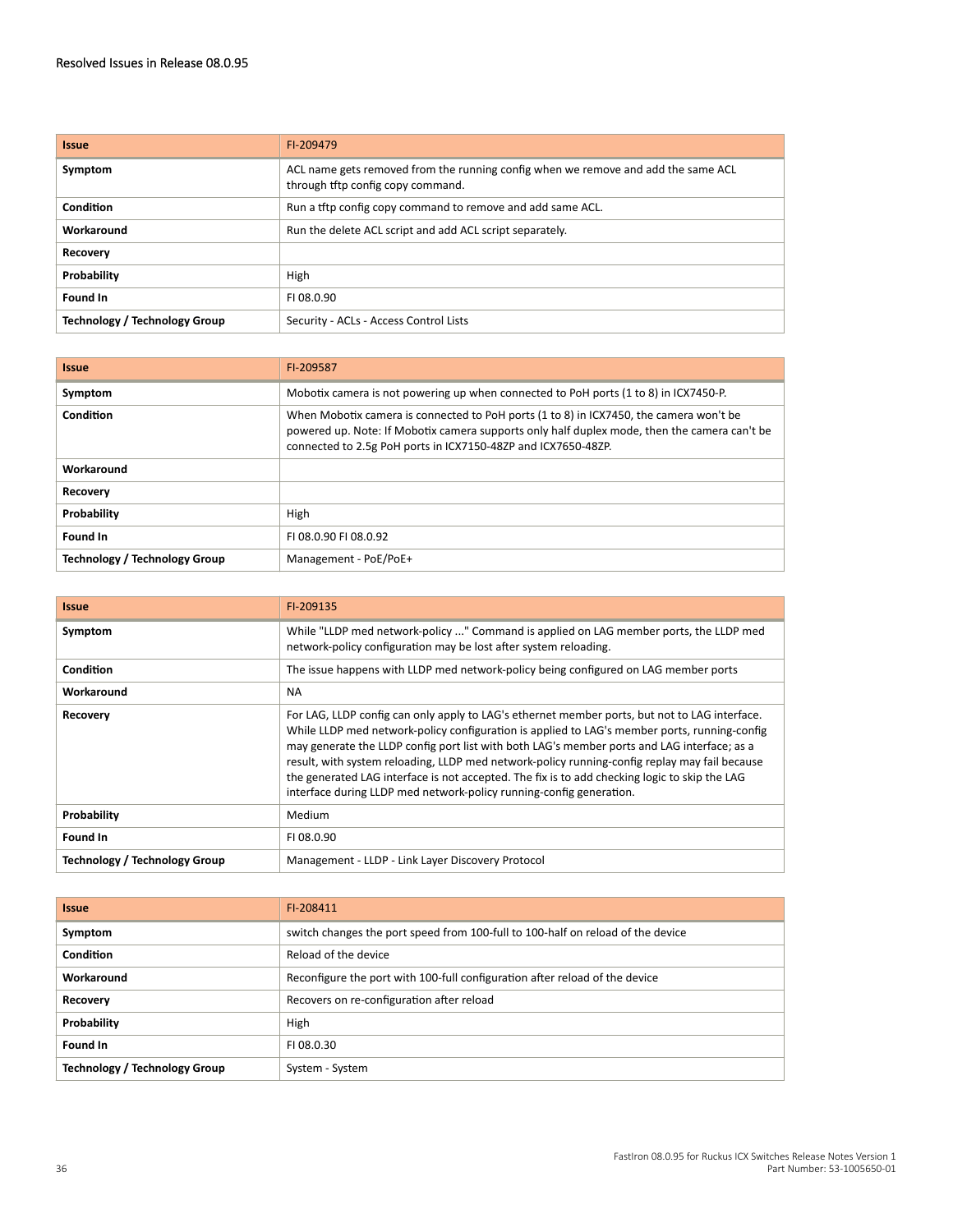| <b>Issue</b>                  | FI-209135                                                                                                                                                                                                                                                                                                                                                                                                                                                                                                                                                             |
|-------------------------------|-----------------------------------------------------------------------------------------------------------------------------------------------------------------------------------------------------------------------------------------------------------------------------------------------------------------------------------------------------------------------------------------------------------------------------------------------------------------------------------------------------------------------------------------------------------------------|
| Symptom                       | While "LLDP med network-policy " Command is applied on LAG member ports, the LLDP med<br>network-policy configuration may be lost after system reloading.                                                                                                                                                                                                                                                                                                                                                                                                             |
| Condition                     | The issue happens with LLDP med network-policy being configured on LAG member ports                                                                                                                                                                                                                                                                                                                                                                                                                                                                                   |
| Workaround                    | <b>NA</b>                                                                                                                                                                                                                                                                                                                                                                                                                                                                                                                                                             |
| Recovery                      | For LAG, LLDP config can only apply to LAG's ethernet member ports, but not to LAG interface.<br>While LLDP med network-policy configuration is applied to LAG's member ports, running-config<br>may generate the LLDP config port list with both LAG's member ports and LAG interface; as a<br>result, with system reloading, LLDP med network-policy running-config replay may fail because<br>the generated LAG interface is not accepted. The fix is to add checking logic to skip the LAG<br>interface during LLDP med network-policy running-config generation. |
| <b>Probability</b>            | Medium                                                                                                                                                                                                                                                                                                                                                                                                                                                                                                                                                                |
| Found In                      | FI08.0.90                                                                                                                                                                                                                                                                                                                                                                                                                                                                                                                                                             |
| Technology / Technology Group | Management - LLDP - Link Layer Discovery Protocol                                                                                                                                                                                                                                                                                                                                                                                                                                                                                                                     |

| <b>Issue</b>                  | FI-206954                                                                                                                                                                                                                                        |
|-------------------------------|--------------------------------------------------------------------------------------------------------------------------------------------------------------------------------------------------------------------------------------------------|
| Symptom                       | If a route X is being injected into backbone area 0 by RTC1 or RTC2 (with same cost or diff cost)<br>and got installed into the routing table, and if there is an SFP calculation, RTA and RTB might reset<br>the route uptime back to 0.        |
| Condition                     | When ever there is a change in the routes or SPF calculation is done. Issue is triggered. OSPF<br>incorrectly update routing engine (RTM), where route entries uptime can get reset back to 0 if<br>there is an SFP calculation being triggered. |
| Workaround                    | <b>NA</b>                                                                                                                                                                                                                                        |
| Recovery                      | No recovery available with the existing code. With the fix issue is not seen.                                                                                                                                                                    |
| Probability                   | Low                                                                                                                                                                                                                                              |
| Found In                      | FI 08.0.30                                                                                                                                                                                                                                       |
| Technology / Technology Group | Layer 3 Routing/Network Layer - OSPF - IPv4 Open Shortest Path First                                                                                                                                                                             |

| <b>Issue</b>                  | FI-208289                                                                                                                                 |
|-------------------------------|-------------------------------------------------------------------------------------------------------------------------------------------|
| Symptom                       | QSFP Links are not correctly detected and "show media" provides incorrect information.                                                    |
| <b>Condition</b>              | 1. Upgrade the ICX device to 8090 release and reload. 2. Another way to hit this problem is<br>repeated fast plug-in and plug-out of QSFP |
| Workaround                    | <b>NONE</b>                                                                                                                               |
| Recovery                      | <b>NONE</b>                                                                                                                               |
| Probability                   | High                                                                                                                                      |
| Found In                      | FI 08.0.90                                                                                                                                |
| Technology / Technology Group | System - Optics                                                                                                                           |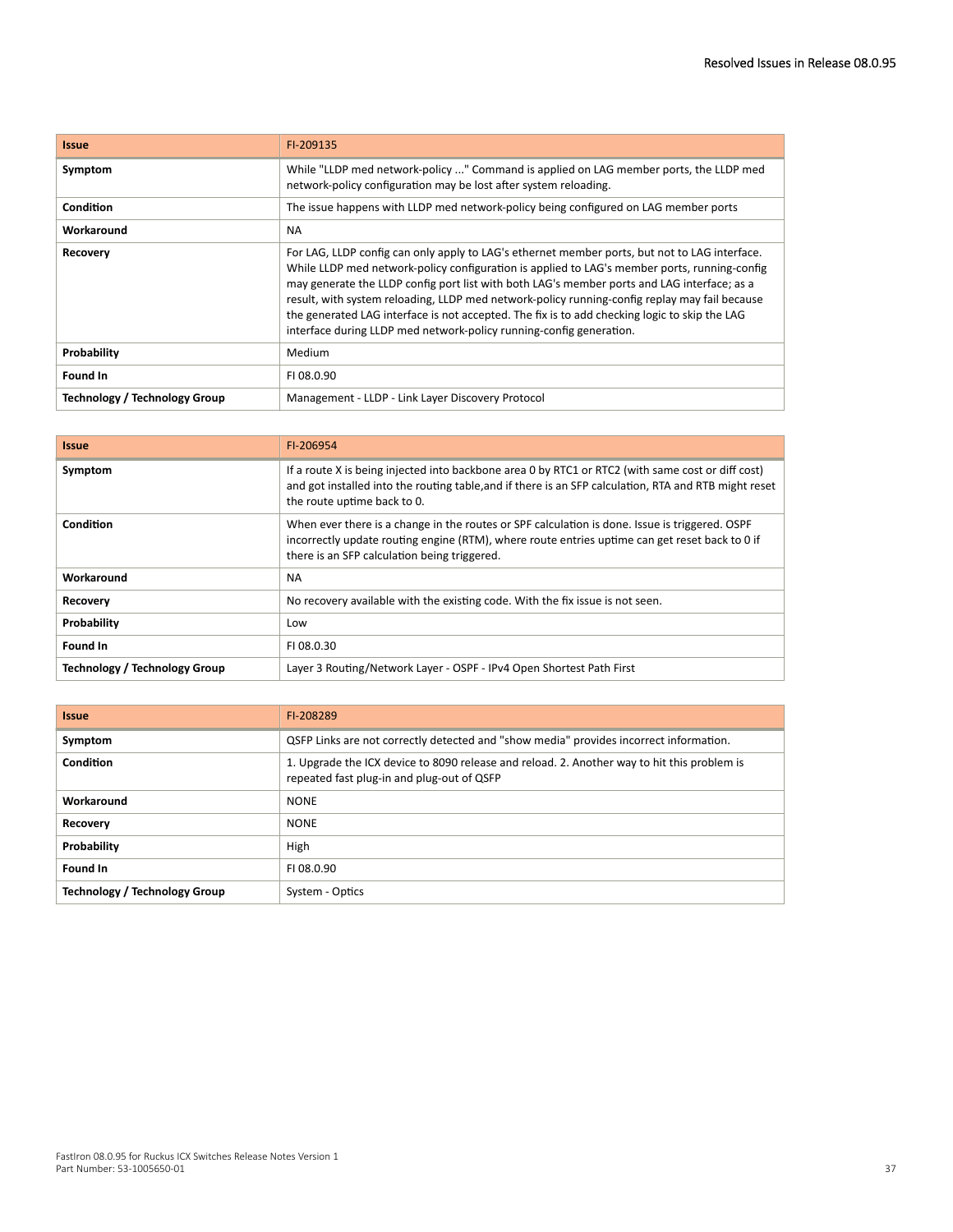| <b>Issue</b>                  | FI-207339                                                                                                            |
|-------------------------------|----------------------------------------------------------------------------------------------------------------------|
| Symptom                       | Port showing up in ICX7650-48F on insertion of 1G M-TX(SFP) to a fibre port without cable or end<br>device connected |
| <b>Condition</b>              | Insert 1G M-TX(SFP) in ICX7650-48F without cable or end device connected                                             |
| Workaround                    | Admin disable/enable of port                                                                                         |
| <b>Recovery</b>               | Admin disable/enable of port                                                                                         |
| Probability                   | High                                                                                                                 |
| Found In                      | FI 08.0.91                                                                                                           |
| Technology / Technology Group | System - System                                                                                                      |

| <b>Issue</b>                         | FI-207936                                                                                                                                  |
|--------------------------------------|--------------------------------------------------------------------------------------------------------------------------------------------|
| Symptom                              | Port link down is seen on megamind with 40GE LM optics                                                                                     |
| Condition                            | Publication: Ports are connected back to back between ICX7850-32Q devices. Multiple reloads of<br>device 1 or device 2 or both the devices |
| Workaround                           | None                                                                                                                                       |
| Recovery                             | Admin disable/enable of port helped sometimes in recovery. Setting speed to 40Gb helped few<br>times in recovery.                          |
| Probability                          | Medium                                                                                                                                     |
| Found In                             | FI 08.0.90                                                                                                                                 |
| <b>Technology / Technology Group</b> | System - System                                                                                                                            |

| <b>Issue</b>                         | FI-208376                                                                                           |
|--------------------------------------|-----------------------------------------------------------------------------------------------------|
| Symptom                              | Will not be able to configure BUM logging/port-dampening commands under multiple interface<br>mode. |
| Condition                            | BUM logging/port-dampening commands under multiple interface mode                                   |
| Workaround                           | None                                                                                                |
| <b>Recovery</b>                      | None                                                                                                |
| Probability                          | Low                                                                                                 |
| Found In                             | FI 08.0.90                                                                                          |
| <b>Technology / Technology Group</b> | Security - ACLs - Access Control Lists                                                              |

| <b>Issue</b>                         | FI-208346                                                                     |
|--------------------------------------|-------------------------------------------------------------------------------|
| Symptom                              | Upgrade to 8090 release sometimes causes unexpected reload of the ICX device. |
| <b>Condition</b>                     | Upgrade to 8090 release                                                       |
| Workaround                           | The device comes up gracefully after the 2nd boot                             |
| Recovery                             | Automatically recovers after the 2nd boot                                     |
| Probability                          | Low                                                                           |
| Found In                             | FI 08.0.90                                                                    |
| <b>Technology / Technology Group</b> | Management - Software Installation & Upgrade                                  |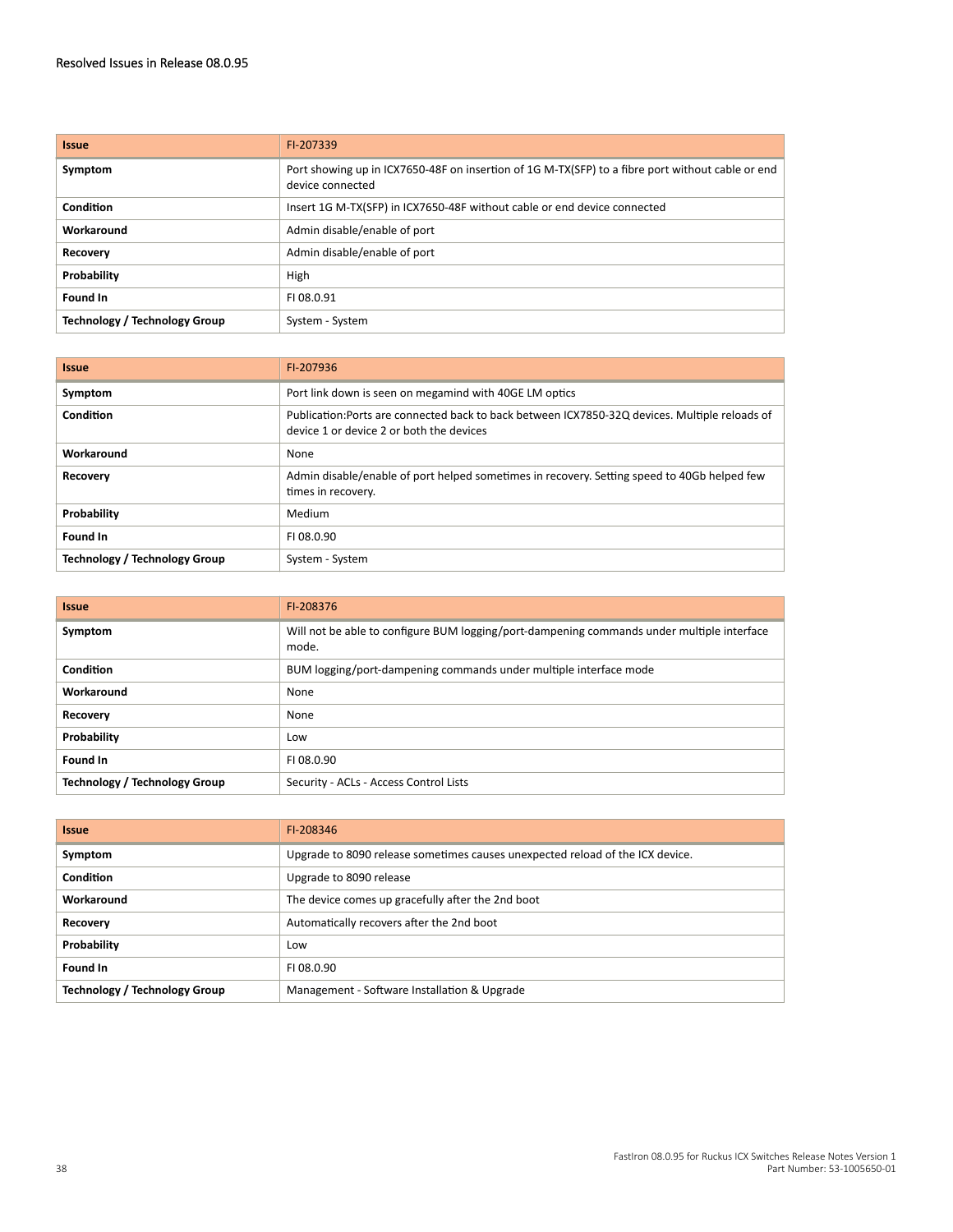| <b>Issue</b>                         | FI-208119                                                            |
|--------------------------------------|----------------------------------------------------------------------|
| Symptom                              | "sh mem" displays high memory usage                                  |
| Condition                            | Multiple iteration of snmpwalk to the ICX IF MIB creates memory leak |
| Workaround                           | None                                                                 |
| Recovery                             | None                                                                 |
| Probability                          | Low                                                                  |
| Found In                             | FI 08.0.90                                                           |
| <b>Technology / Technology Group</b> | Management - SNMP - Simple Network Management Protocol               |

| <b>Issue</b>                         | FI-207772                                                                                                                                        |
|--------------------------------------|--------------------------------------------------------------------------------------------------------------------------------------------------|
| Symptom                              | After a reload there will be a mismatch between lag interface and member ports gig-default<br>mode value, because of which lag becomes inactive. |
| Condition                            | Add ports which have GIG default mode configuration into the LAG. After a reload, LAG will be<br>down.                                           |
| Workaround                           |                                                                                                                                                  |
| Recovery                             | None                                                                                                                                             |
| Probability                          | High                                                                                                                                             |
| Found In                             | FL08.0.70 FL08.0.90                                                                                                                              |
| <b>Technology / Technology Group</b> | System - CLI                                                                                                                                     |

| <b>Issue</b>                         | FI-207928                                                     |
|--------------------------------------|---------------------------------------------------------------|
| Symptom                              | Unsupported CFM Trap is displayed in "sh snmp server" output. |
| <b>Condition</b>                     | Execute "sh snmp server"                                      |
| Workaround                           | None                                                          |
| Recovery                             | None                                                          |
| Probability                          | Low                                                           |
| Found In                             | FI 08.0.90                                                    |
| <b>Technology / Technology Group</b> | Management - SNMP - Simple Network Management Protocol        |

| <b>Issue</b>                  | FI-207613                                                                                                                                                                                 |
|-------------------------------|-------------------------------------------------------------------------------------------------------------------------------------------------------------------------------------------|
| Symptom                       | Link is not coming up for a port while configuring the gig-default neg-off configuration on<br>FCX648s-HPOE 8.0.30h fiber port. Peer device port is configured with neg-off configuration |
| Condition                     | gig-default neg-off configuration on FCX648s-HPOE 8.0.30h fiber port                                                                                                                      |
| Workaround                    | Reload of device                                                                                                                                                                          |
| Recovery                      | Reload of device                                                                                                                                                                          |
| Probability                   | High                                                                                                                                                                                      |
| Found In                      | FI 08.0.30                                                                                                                                                                                |
| Technology / Technology Group | System - System                                                                                                                                                                           |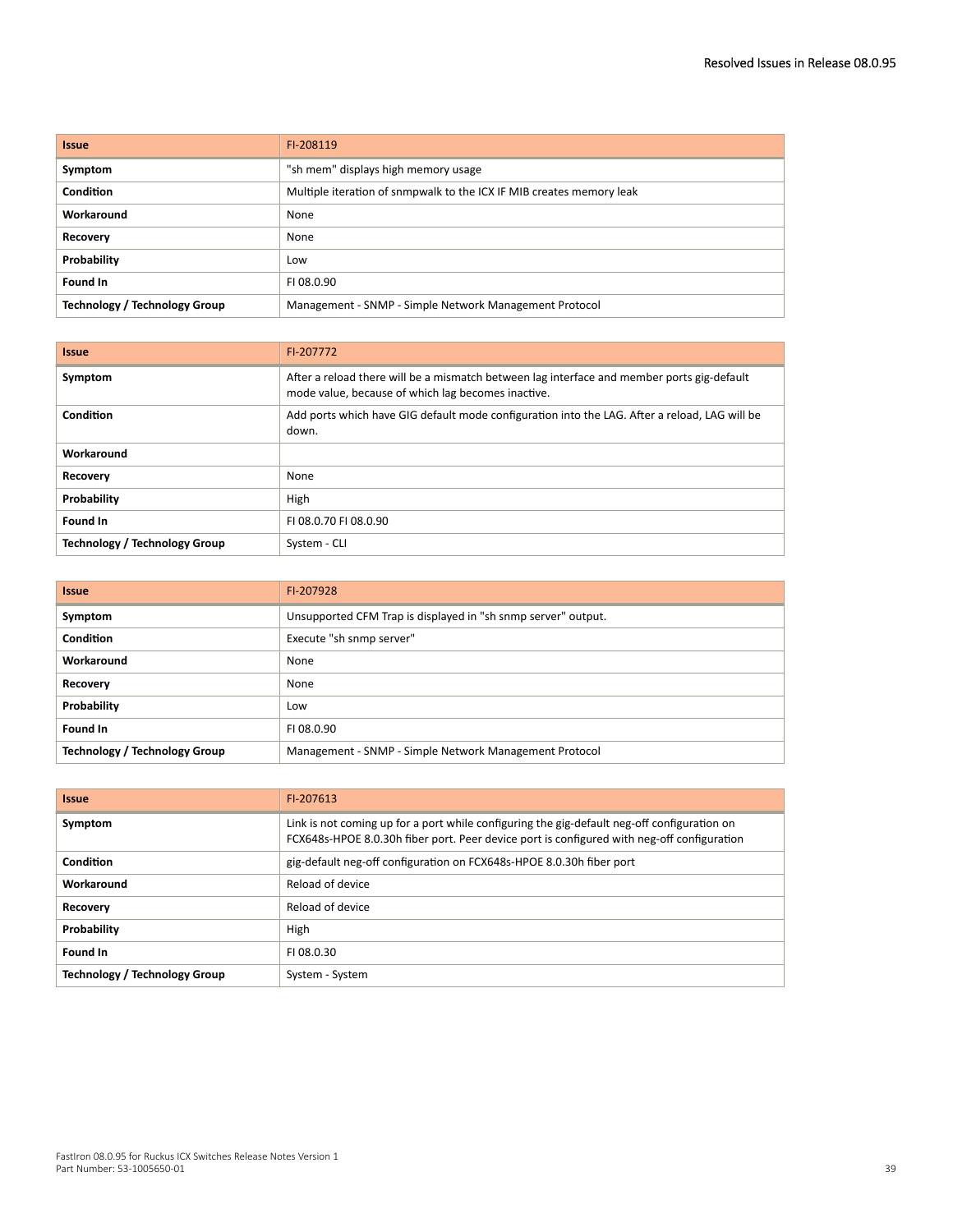| <b>Issue</b>                         | FI-207596                                                                                                 |
|--------------------------------------|-----------------------------------------------------------------------------------------------------------|
| Symptom                              | LG STB electronic devices loss connectivity with ICX devices.                                             |
| Condition                            | When VLAN movement happens on MAC authentication, LG Set top boxes loss connectivity with<br>ICX devices. |
| Workaround                           | None                                                                                                      |
| <b>Recovery</b>                      | None                                                                                                      |
| Probability                          | Low                                                                                                       |
| Found In                             | FL08.0.90 FL08.0.91                                                                                       |
| <b>Technology / Technology Group</b> | Security - MAC Port-based Authentication                                                                  |

| <b>Issue</b>                  | FI-206986                                                                                  |
|-------------------------------|--------------------------------------------------------------------------------------------|
| Symptom                       | SmartZone Config Backup does not work.                                                     |
| <b>Condition</b>              | When 'telnet server enable vlan x' is configured, SZ config backup feature is not working. |
| Workaround                    | Remove the configuration, 'telnet server enable vlan x'.                                   |
| <b>Recovery</b>               | None                                                                                       |
| Probability                   | Low                                                                                        |
| Found In                      | FI 08.0.90                                                                                 |
| Technology / Technology Group | Management - Configuration Fundamentals                                                    |

| <b>Issue</b>                         | FI-206861                                                                                                |
|--------------------------------------|----------------------------------------------------------------------------------------------------------|
| Symptom                              | Unexpected reload can be observed in a stack and some of the members can be disconnected.                |
| Condition                            | When ever we receive the EAPOL response length exceeding the limit we might see the<br>unexpected reload |
| Workaround                           | <b>NA</b>                                                                                                |
| <b>Recovery</b>                      | <b>NA</b>                                                                                                |
| Probability                          | Low                                                                                                      |
| Found In                             | FI 08.0.30                                                                                               |
| <b>Technology / Technology Group</b> | Security - 802.1x Port-based Authentication                                                              |

| <b>Issue</b>                  | FI-206967                                                                                     |
|-------------------------------|-----------------------------------------------------------------------------------------------|
| Symptom                       | IPC error message is printed when one of the stack member unit freeze during stack formation. |
| <b>Condition</b>              | One of the unit in a stack freeze during stack formation.                                     |
| Workaround                    | None                                                                                          |
| <b>Recovery</b>               | None                                                                                          |
| Probability                   | Low                                                                                           |
| Found In                      | FI 08.0.90                                                                                    |
| Technology / Technology Group | Stacking - Stack Management                                                                   |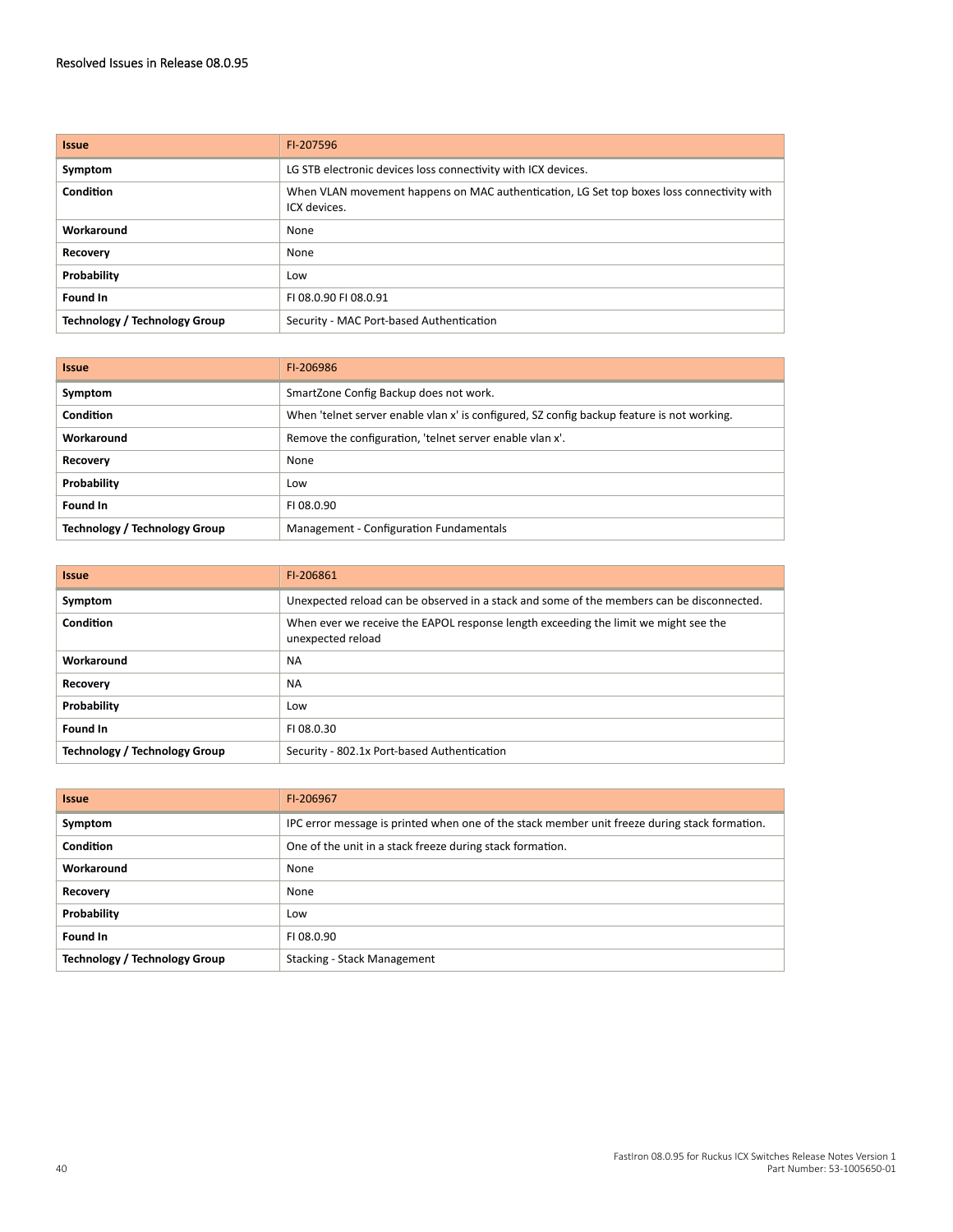| <b>Issue</b>                  | FI-206570                                                                                                                                                                                                                                                                                                                                                                        |
|-------------------------------|----------------------------------------------------------------------------------------------------------------------------------------------------------------------------------------------------------------------------------------------------------------------------------------------------------------------------------------------------------------------------------|
| Symptom                       | Will experience excessive DHCP snooping syslog on DHCP snooping trusted port                                                                                                                                                                                                                                                                                                     |
| Condition                     | Getting IP address from DHCP server will print this syslog Initiation of request for IP address from<br>DHCP client to server will exchange many packets in the following order client to server ----<br>Discover server to client --- Offer client to server -- Request server to client - ACK When ACK is<br>received on DHCP snooping trusted port this syslog will be logged |
| Workaround                    | None                                                                                                                                                                                                                                                                                                                                                                             |
| Recovery                      | None                                                                                                                                                                                                                                                                                                                                                                             |
| Probability                   | Low                                                                                                                                                                                                                                                                                                                                                                              |
| Found In                      | FI08.0.90                                                                                                                                                                                                                                                                                                                                                                        |
| Technology / Technology Group | Security                                                                                                                                                                                                                                                                                                                                                                         |

| <b>Issue</b>                         | FI-206214                                                                |
|--------------------------------------|--------------------------------------------------------------------------|
| Symptom                              | SFLOW Counter samples does not have proper values and contain only zeros |
| Condition                            | Configure SFLOW in non-active unit interface and reload stack            |
| Workaround                           | SFLOW disable and re-enable                                              |
| Recovery                             | SFLOW disable and re-enable                                              |
| Probability                          | Low                                                                      |
| Found In                             | FI 08.0.90                                                               |
| <b>Technology / Technology Group</b> | Monitoring - sFlow                                                       |

| <b>Issue</b>                         | FI-204830                                    |
|--------------------------------------|----------------------------------------------|
| Symptom                              | SFLOW counter samples might not be received. |
| Condition                            | Configure SFLOW and reload the ICX device    |
| Workaround                           | Disable and re-enable SFLOW                  |
| Recovery                             | Disable and re-enable SFLOW                  |
| Probability                          | Low                                          |
| Found In                             | FI 08.0.90                                   |
| <b>Technology / Technology Group</b> | Monitoring - sFlow                           |

| <b>Issue</b>                  | FI-194362                                                                                   |
|-------------------------------|---------------------------------------------------------------------------------------------|
| Symptom                       | New SSH Sessions might be rejected by the device.                                           |
| Condition                     | Rare condition where Log-out Accounting never comes to an end for a particular SSH session. |
| Workaround                    | None                                                                                        |
| <b>Recovery</b>               | Reload of the device.                                                                       |
| Probability                   | Low                                                                                         |
| Found In                      | FI 08.0.30                                                                                  |
| Technology / Technology Group | Management - SSH2 & SCP - Secure Shell & Copy                                               |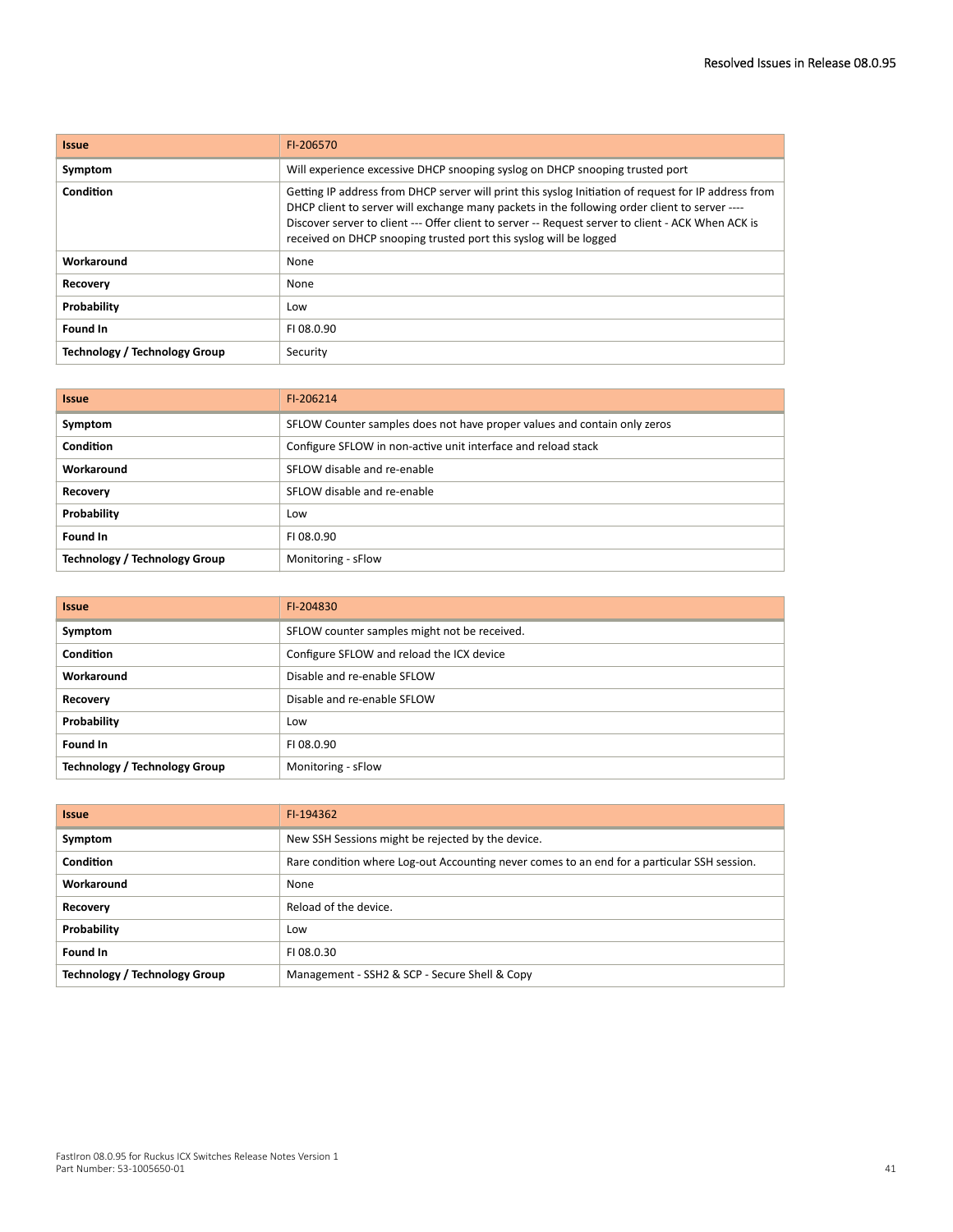| <b>Issue</b>                         | FI-183000                                                                                                       |
|--------------------------------------|-----------------------------------------------------------------------------------------------------------------|
| Symptom                              | "show cli-command-history" does not display output in page mode.                                                |
| Condition                            | "show cli-command-history" output is not displayed in page mode even after executing "page-<br>display" command |
| Workaround                           | None                                                                                                            |
| Recovery                             | None                                                                                                            |
| Probability                          |                                                                                                                 |
| Found In                             |                                                                                                                 |
| <b>Technology / Technology Group</b> |                                                                                                                 |

| <b>Issue</b>                         | FI-185942                                                                                                            |
|--------------------------------------|----------------------------------------------------------------------------------------------------------------------|
| Symptom                              | If SPX setup receives LLC packet with DSAP and SSAP values 0x8940 or 0x89CB, the packet is<br>looped in the network. |
| Condition                            | SPX setup receives LLC packet with DSAP and SSAP values as 0x8940 or 0x89CB                                          |
| Workaround                           | None                                                                                                                 |
| Recovery                             |                                                                                                                      |
| Probability                          | Medium                                                                                                               |
| Found In                             | FI 08.0.60                                                                                                           |
| <b>Technology / Technology Group</b> | Security - Stack Management                                                                                          |

| <b>Issue</b>                         | FI-186386                                                           |
|--------------------------------------|---------------------------------------------------------------------|
| Symptom                              | Crash due to command "dm cpu filock clear"                          |
| <b>Condition</b>                     | command "'d cpu filock clear" when executed is crashing the device. |
| Workaround                           | N/A                                                                 |
| Recovery                             | N/A                                                                 |
| Probability                          | Low                                                                 |
| Found In                             | FI 08.0.70                                                          |
| <b>Technology / Technology Group</b> | System - System                                                     |

| <b>Issue</b>                         | FI-186693                                                                                                         |
|--------------------------------------|-------------------------------------------------------------------------------------------------------------------|
| Symptom                              | Ping from one device to another device present in same vlan is not successful.                                    |
| Condition                            | 1. Perform stack switch-over followed by write memory and Reload. 2. Ping from one device to<br>the other device. |
| Workaround                           |                                                                                                                   |
| <b>Recovery</b>                      |                                                                                                                   |
| Probability                          |                                                                                                                   |
| Found In                             | FI 08.0.61                                                                                                        |
| <b>Technology / Technology Group</b> |                                                                                                                   |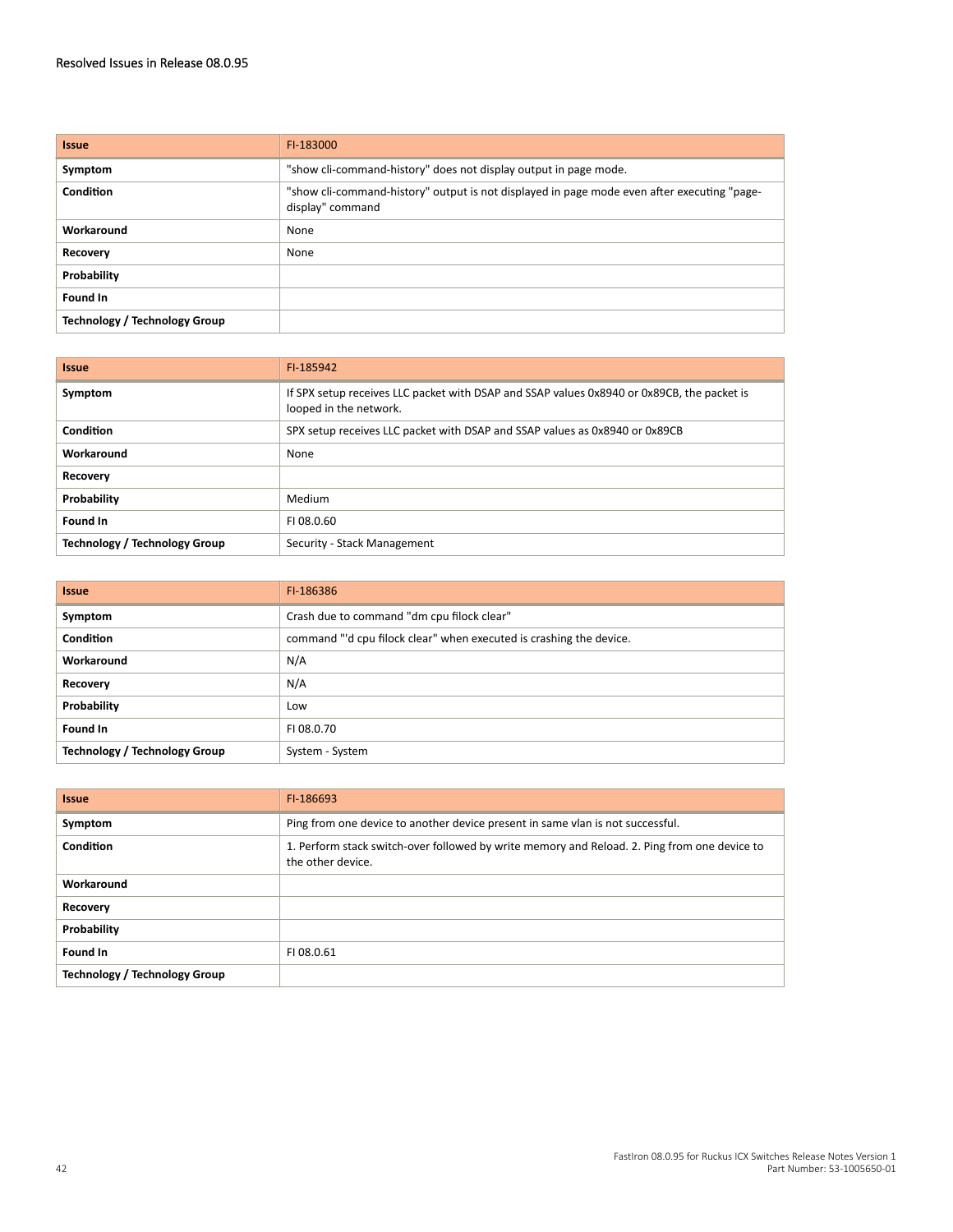| <b>Issue</b>                  | FI-186770                                                                                                                                                                                                                                                                                                                                                                                                                                                                                                                                  |
|-------------------------------|--------------------------------------------------------------------------------------------------------------------------------------------------------------------------------------------------------------------------------------------------------------------------------------------------------------------------------------------------------------------------------------------------------------------------------------------------------------------------------------------------------------------------------------------|
| Symptom                       | 1. When ICX is configured with a flow that should send PacketIn messages to the controller only<br>when "no flow entries are matched", the ICX is instead sending PacketIn messages with the<br>"reason" field set to "0" (NO MATCH) when there is actually match with the flow entries 2.<br>When ICX is configured with a flow that should send Packet n messages to the controller only for<br>packets that have matched flow entries, the ICX is sending PacketIn messages as expected but<br>the reason code is set to "0" (NO MATCH) |
| Condition                     | ICX is configured with a flow that should send PacketIn messages to the controller only when "no<br>flow entries are matched" OR ICX is configured with a flow that should send PacketIn messages<br>to the controller only for packets that have matched flow entries                                                                                                                                                                                                                                                                     |
| Workaround                    | None                                                                                                                                                                                                                                                                                                                                                                                                                                                                                                                                       |
| Recovery                      | None                                                                                                                                                                                                                                                                                                                                                                                                                                                                                                                                       |
| Probability                   |                                                                                                                                                                                                                                                                                                                                                                                                                                                                                                                                            |
| Found In                      | FI08.0.70                                                                                                                                                                                                                                                                                                                                                                                                                                                                                                                                  |
| Technology / Technology Group | SDN - OpenFlow                                                                                                                                                                                                                                                                                                                                                                                                                                                                                                                             |

| <b>Issue</b>                         | FI-186891                                                                                                      |
|--------------------------------------|----------------------------------------------------------------------------------------------------------------|
| Symptom                              | Telnet from ICX7150 to Cisco ASA devices fail.                                                                 |
| Condition                            | Cisco ASA negotiates to use terminal type for telnet access. Terminal-type command is not<br>supported by ICX. |
| Workaround                           |                                                                                                                |
| <b>Recovery</b>                      |                                                                                                                |
| Probability                          |                                                                                                                |
| Found In                             | FI 08.0.70                                                                                                     |
| <b>Technology / Technology Group</b> | Other - Other                                                                                                  |

| <b>Issue</b>                  | FI-187565                                                                   |
|-------------------------------|-----------------------------------------------------------------------------|
| Symptom                       | When all the ports in lag is removed, the ICX device reloads spontaneously. |
| <b>Condition</b>              | LAG is configured on an ICX device and all the ports in lag are removed.    |
| Workaround                    | None                                                                        |
| Recovery                      | None                                                                        |
| Probability                   | Low                                                                         |
| Found In                      | FI08.0.61                                                                   |
| Technology / Technology Group | Layer 2 Switching - LAG - Link Aggregation Group                            |

| <b>Issue</b>                  | FI-187642                                                                                                                        |
|-------------------------------|----------------------------------------------------------------------------------------------------------------------------------|
| Symptom                       | OSPF neighborship stuck in EXSTART/EXCHG state.                                                                                  |
| Condition                     | When the interface is disabled and enabled and if opaque LSA is received, the OSPF neighborship<br>stuck in EXSTART/EXCHG state. |
| Workaround                    | None                                                                                                                             |
| Recovery                      | None                                                                                                                             |
| Probability                   | Medium                                                                                                                           |
| Found In                      | FL08.0.70 FL08.0.61 FL08.0.30                                                                                                    |
| Technology / Technology Group | Layer 3 Routing/Network Layer - OSPF - IPv4 Open Shortest Path First                                                             |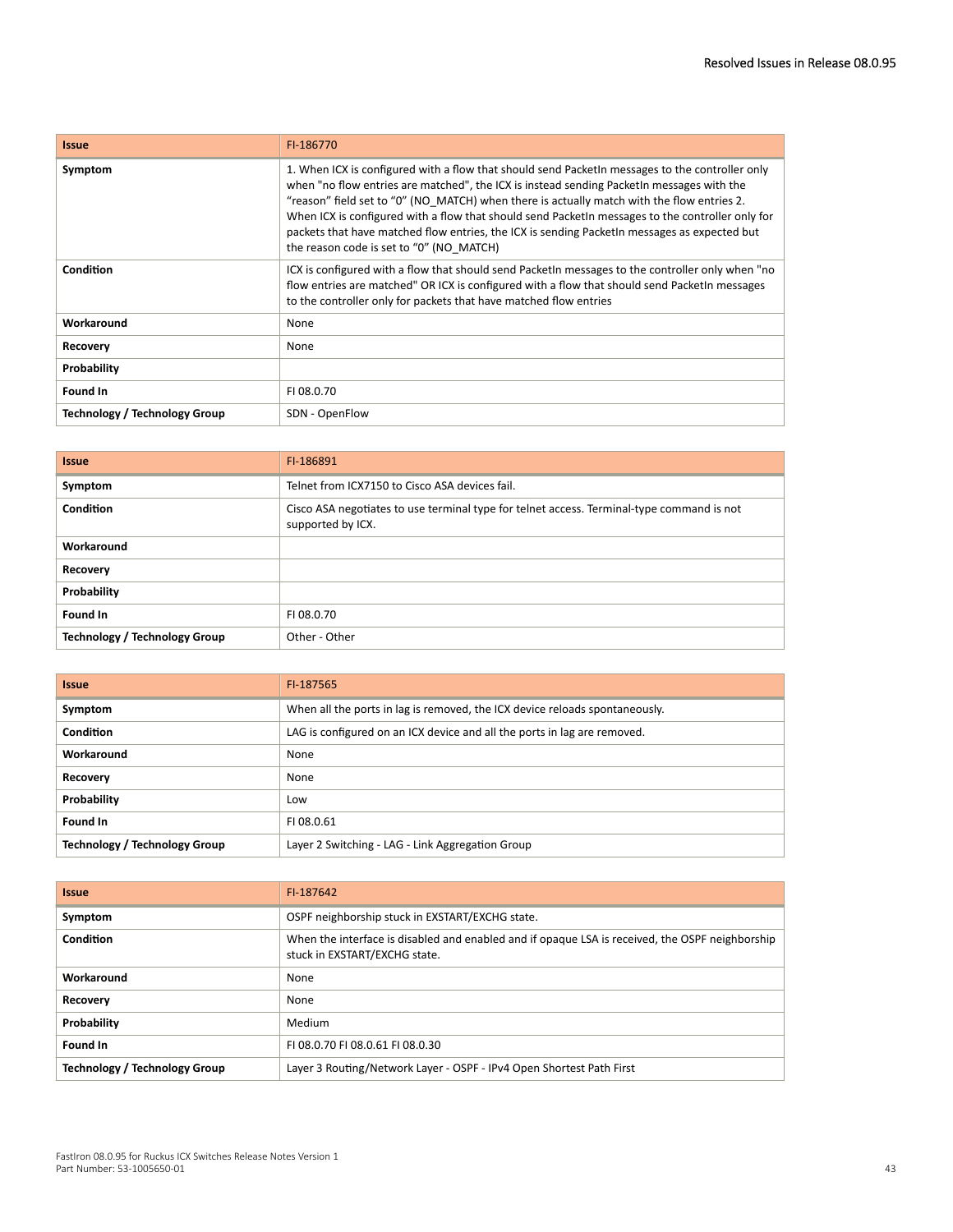| <b>Issue</b>                  | FI-188544                                                                            |
|-------------------------------|--------------------------------------------------------------------------------------|
| Symptom                       | When BUM rate limits are configured on all the ports, stack loops might be observed. |
| <b>Condition</b>              | BUM rate limiting is configured on all ports of a switch.                            |
| Workaround                    | None                                                                                 |
| <b>Recovery</b>               |                                                                                      |
| Probability                   | High                                                                                 |
| Found In                      | FI 08.0.70                                                                           |
| Technology / Technology Group | Security - ACLs - Access Control Lists                                               |

| <b>Issue</b>                  | FI-188985                                                                                                                                   |
|-------------------------------|---------------------------------------------------------------------------------------------------------------------------------------------|
| Symptom                       | On a reload, the ICX device loses configuration for some applications. So, the configuration will<br>not take effect in those applications. |
| Condition                     | This happens when the ICX device reloads when its configuration has Management VLAN along<br>with other applications' configuration.        |
| Workaround                    | None                                                                                                                                        |
| Recovery                      | None                                                                                                                                        |
| Probability                   |                                                                                                                                             |
| Found In                      | FI 08.0.80                                                                                                                                  |
| Technology / Technology Group |                                                                                                                                             |

| <b>Issue</b>                  | FI-189401                                                                                                                                                                                                                             |
|-------------------------------|---------------------------------------------------------------------------------------------------------------------------------------------------------------------------------------------------------------------------------------|
| Symptom                       | When Broadcast/Multicast/unknown-unicast logging/dampening feature is configured on most<br>of the interfaces and the MAC-filter is applied, the MAC-filter fails to add even though there are<br>enough hardware resource available. |
| Condition                     | Broadcast/Multicast/unknown-unicast logging/dampening feature is configured on many<br>interfaces and the MAC filter is being applied on the interface.                                                                               |
| Workaround                    | None                                                                                                                                                                                                                                  |
| Recovery                      |                                                                                                                                                                                                                                       |
| Probability                   | High                                                                                                                                                                                                                                  |
| Found In                      | FL08.0.70 FL08.0.61 FL08.0.80                                                                                                                                                                                                         |
| Technology / Technology Group | Security - ACLs - Access Control Lists                                                                                                                                                                                                |

| <b>Issue</b>                  | FI-190835                                                                                                                                                                                                    |
|-------------------------------|--------------------------------------------------------------------------------------------------------------------------------------------------------------------------------------------------------------|
| Symptom                       | Spurious syslog messages similar to the ones below are seen Oct 8 17:22:53:I:System: SSL server<br>192.168.11.1:443 is disconnected Oct 8 17:22:53:I:System: SSL server 192.168.11.1:443 is now<br>connected |
| <b>Condition</b>              | Only seen in FI 08.0.80c                                                                                                                                                                                     |
| Workaround                    | The command "no sz registrar" when applied as below will stop the messages Router#conf t<br>Router(config)#no sz registrar                                                                                   |
| Recovery                      | None                                                                                                                                                                                                         |
| Probability                   | High                                                                                                                                                                                                         |
| Found In                      | FI 08.0.80                                                                                                                                                                                                   |
| Technology / Technology Group | Cloud Management - Switch Registrar/Tunnel Aggregator                                                                                                                                                        |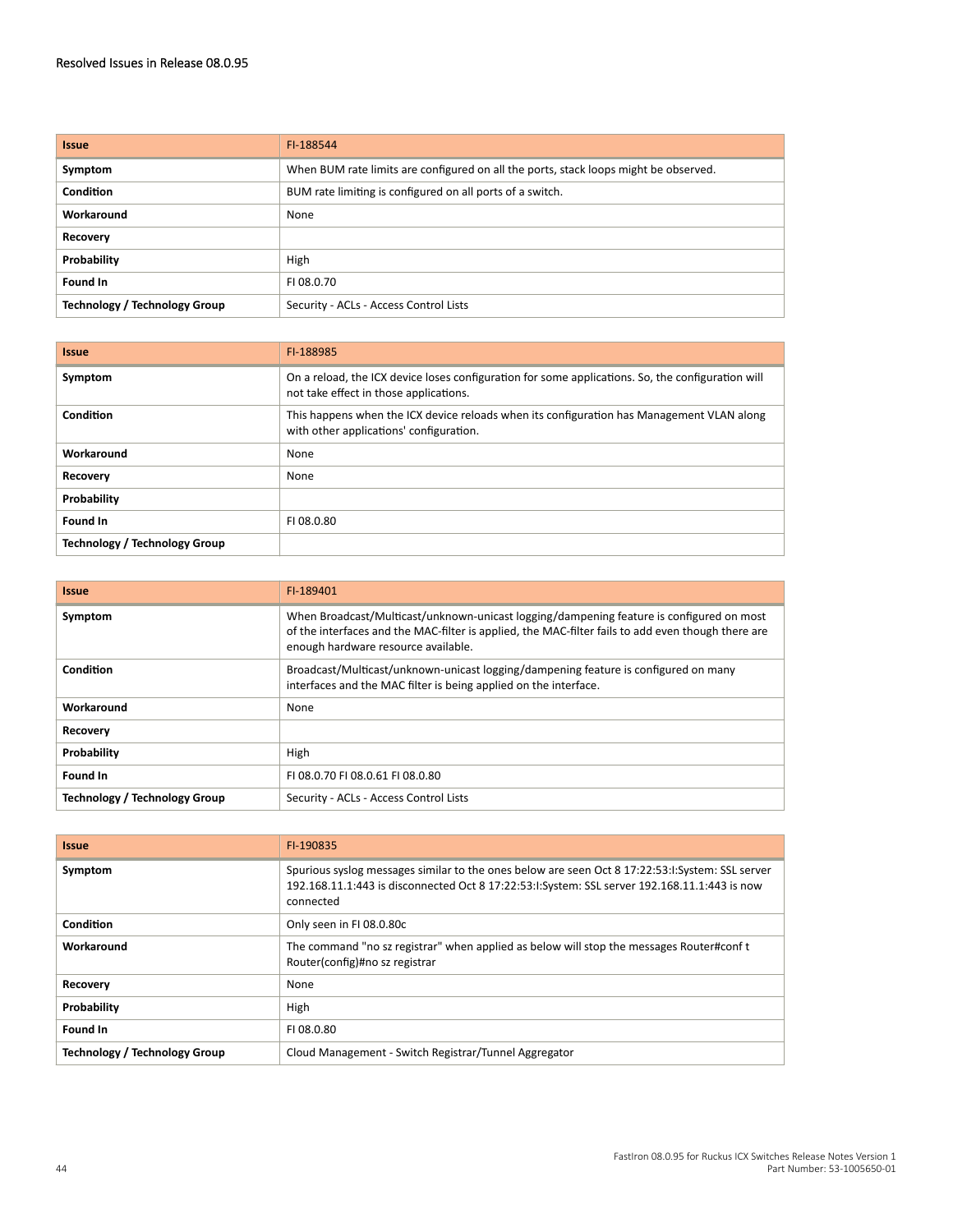| <b>Issue</b>                         | FI-190837                                                                                                                                         |
|--------------------------------------|---------------------------------------------------------------------------------------------------------------------------------------------------|
| Symptom                              | some of the ports will not power PDs and "show inline power" shows different ports as powered<br>while the PDs are connected on some other ports. |
| Condition                            | one or more PoE HWs are sensing voltage drift. This HW may or may not recover.                                                                    |
| Workaround                           | move to 8070d                                                                                                                                     |
| Recovery                             | move to 8070d                                                                                                                                     |
| Probability                          | Low                                                                                                                                               |
| Found In                             | FI08.0.70                                                                                                                                         |
| <b>Technology / Technology Group</b> | Management - PoE/PoE+ - Power over Ethernet                                                                                                       |

| <b>Issue</b>                         | FI-190909                                                                                |
|--------------------------------------|------------------------------------------------------------------------------------------|
| Symptom                              | In ICX7150 10G data port logged Micro flap detected but there is a no Physical link down |
| Condition                            | Every one sec syslog generated for Micro flap detected on 10G data port                  |
| Workaround                           | None                                                                                     |
| Recovery                             |                                                                                          |
| Probability                          | Low                                                                                      |
| Found In                             | FI 08.0.70                                                                               |
| <b>Technology / Technology Group</b> | System - Optics                                                                          |

| <b>Issue</b>                  | FI-192149                                                                                                                                                                          |
|-------------------------------|------------------------------------------------------------------------------------------------------------------------------------------------------------------------------------|
| Symptom                       | On a ICX7650-48F stack, the standby/member gets deleted from the stack and then reloads<br>unexpectedly. After reboot the module gets stuck in continuous boot loop.               |
| Condition                     | On a ICX7650-48F stack, while configuring "speed-duplex 1000-full" in interface range mode for<br>standby/member, the module is stuck for some time and then reloads unexpectedly. |
| Workaround                    | Configure the "speed-duplex 1000-full" in a smaller range of interfaces.                                                                                                           |
| <b>Recovery</b>               | Remove "speed-duplex 1000-full" configuration in standby/member and Configure the "speed-<br>duplex 1000-full" in a smaller range of interfaces.                                   |
| Probability                   | Medium                                                                                                                                                                             |
| Found In                      | FI08.0.70                                                                                                                                                                          |
| Technology / Technology Group | System - System                                                                                                                                                                    |

| <b>Issue</b>                         | FI-193051                                                                 |
|--------------------------------------|---------------------------------------------------------------------------|
| Symptom                              | When the cable is unplugged from the ICX standby unit, the port stays up. |
| <b>Condition</b>                     | Port remains up when the cable is unplugged from the ICX standby unit.    |
| Workaround                           | None                                                                      |
| Recovery                             | None                                                                      |
| Probability                          | Low                                                                       |
| Found In                             | FI 08.0.70                                                                |
| <b>Technology / Technology Group</b> | System - System                                                           |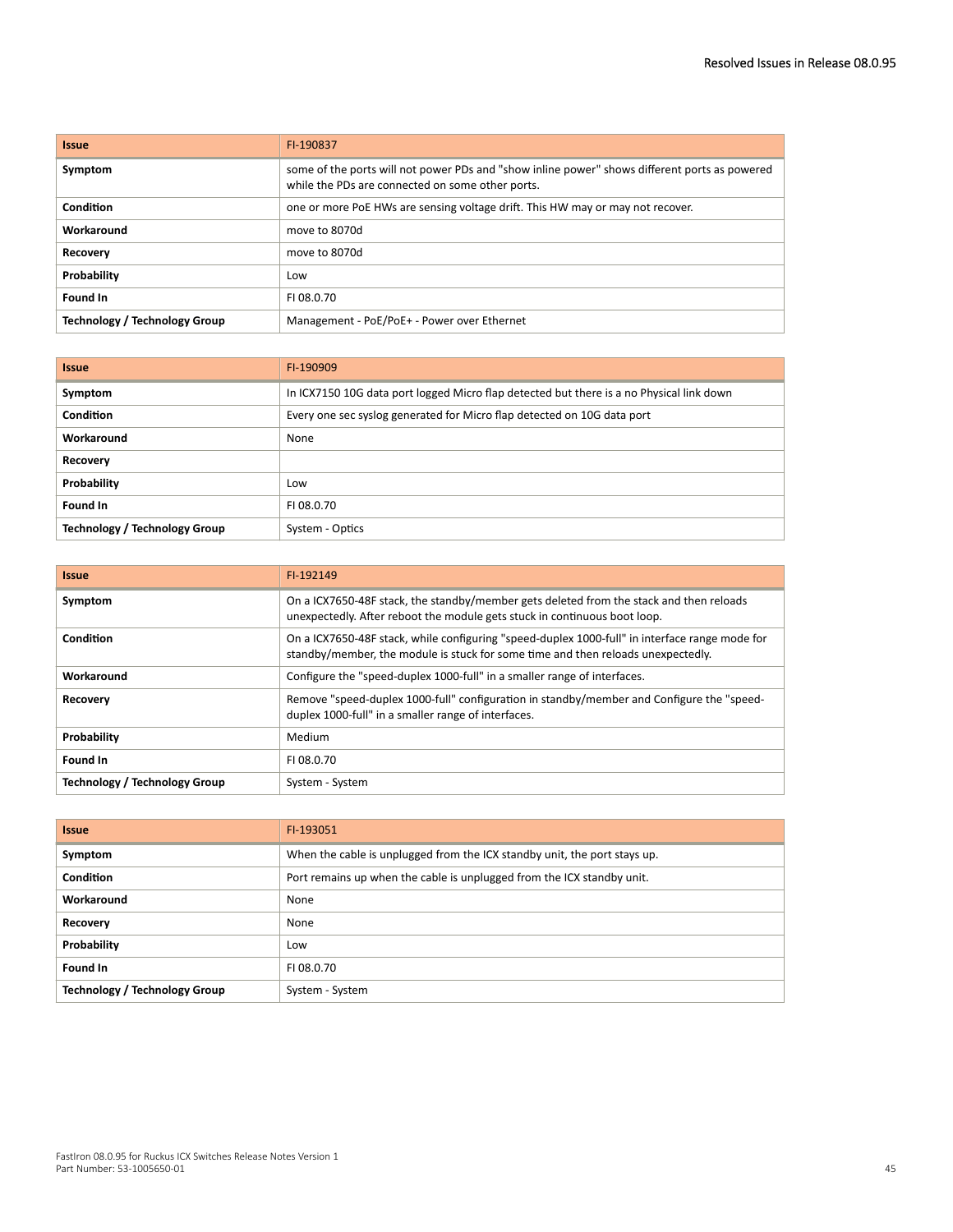#### Resolved Issues in Release 08.0.95

| <b>Issue</b>                         | FI-204805                                                               |
|--------------------------------------|-------------------------------------------------------------------------|
| Symptom                              | In ICX7150, the 2.5g port downshifts to 1g.                             |
| <b>Condition</b>                     | When ICX7150 is connected with R730 AP, the 2.5g port downshifts to 1g. |
| Workaround                           | None                                                                    |
| Recovery                             | None                                                                    |
| Probability                          | Low                                                                     |
| Found In                             | FI 08.0.90                                                              |
| <b>Technology / Technology Group</b> | System - System                                                         |

| <b>Issue</b>                         | FI-204469                                                                      |
|--------------------------------------|--------------------------------------------------------------------------------|
| Symptom                              | ICX7250 losts start-up and license files when there is power outage.           |
| <b>Condition</b>                     | This is a NAND flash HW (ECC) error, and this can occur randomly at boot time. |
| Workaround                           |                                                                                |
| Recovery                             |                                                                                |
| Probability                          |                                                                                |
| Found In                             | FI 08.0.70                                                                     |
| <b>Technology / Technology Group</b> | Management - Licensing                                                         |

| <b>Issue</b>                         | FI-204399                                                                  |
|--------------------------------------|----------------------------------------------------------------------------|
| Symptom                              | The console login prompt overlaps with the longer MOTD message configured. |
| Condition                            |                                                                            |
| Workaround                           |                                                                            |
| Recovery                             |                                                                            |
| Probability                          |                                                                            |
| Found In                             | FI 08.0.90                                                                 |
| <b>Technology / Technology Group</b> |                                                                            |

| <b>Issue</b>                         | FI-204154                                                                      |
|--------------------------------------|--------------------------------------------------------------------------------|
| Symptom                              | ICX switch may encounter unexpected reload.                                    |
| Condition                            | The ICX switch may be reloaded when 'dm verify-device-cert' command is issued. |
| Workaround                           | Do not use the 'dm verify-device-cert' command.                                |
| <b>Recovery</b>                      | None,                                                                          |
| Probability                          |                                                                                |
| Found In                             | FI 08.0.90                                                                     |
| <b>Technology / Technology Group</b> |                                                                                |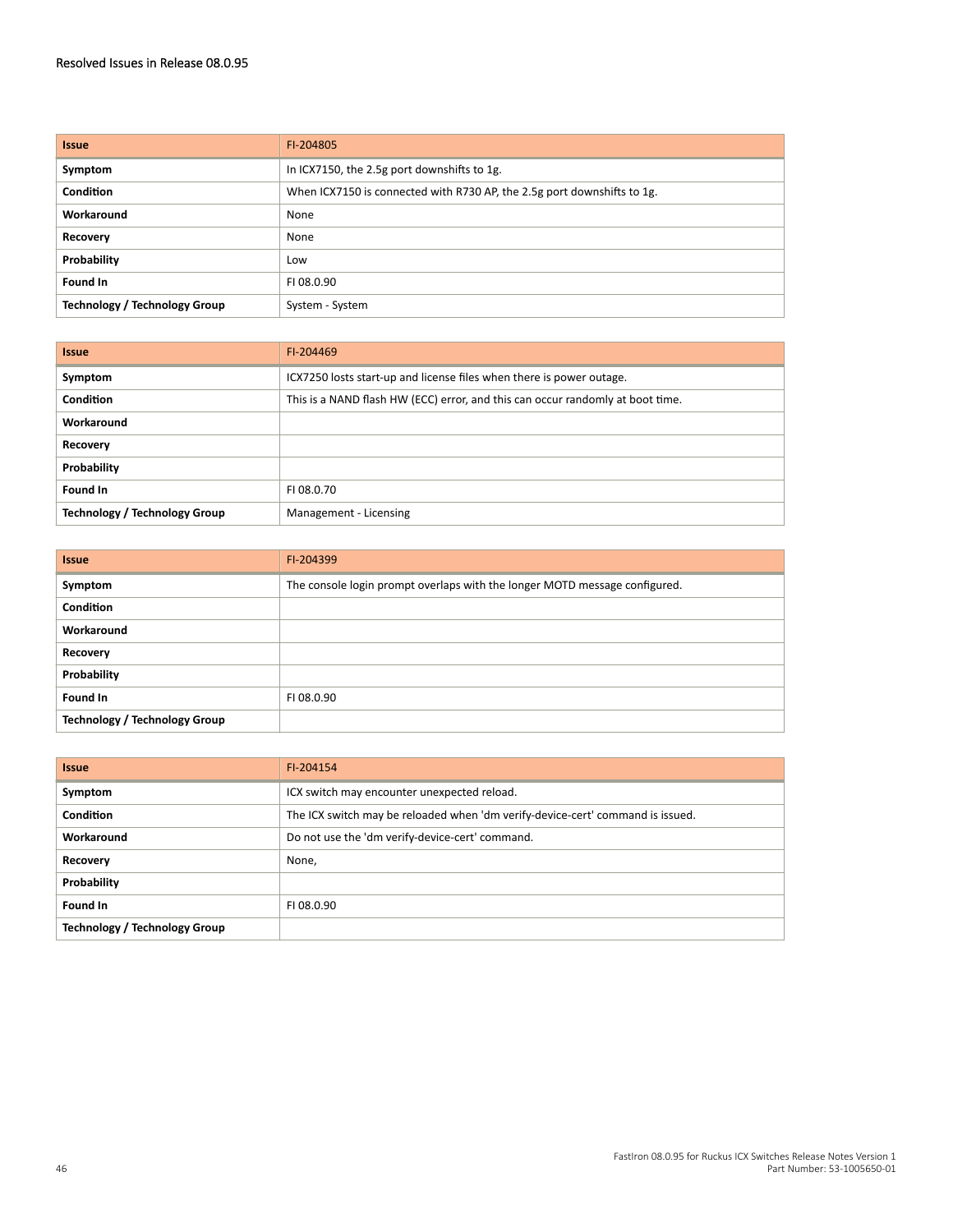| <b>Issue</b>                  | FI-204085                                                                                                                                        |
|-------------------------------|--------------------------------------------------------------------------------------------------------------------------------------------------|
| Symptom                       | During stack switchover active unit system resets when we have uRPF and IPv6 static route with<br>NULLO nexthop interface configured.            |
| Condition                     | When uRPF is enabled globally and IPv6 static route with NULLO nexthop interface is configured,<br>system reset is seen during stack switchover. |
| Workaround                    | None                                                                                                                                             |
| <b>Recovery</b>               | None                                                                                                                                             |
| Probability                   |                                                                                                                                                  |
| Found In                      | FI 08.0.90                                                                                                                                       |
| Technology / Technology Group |                                                                                                                                                  |

| <b>Issue</b>                         | FI-203688                                                                          |
|--------------------------------------|------------------------------------------------------------------------------------|
| Symptom                              | 10 G port ICX7150-C12 is not coming up when connected to ICX7150-C08P via 1Gig SFP |
| <b>Condition</b>                     | Connect 10 G port of ICX7150-C12 to 1G port of ICX7150-C08P with 1G SFP            |
| Workaround                           |                                                                                    |
| <b>Recovery</b>                      | None                                                                               |
| Probability                          | Low                                                                                |
| Found In                             | FI 08.0.91                                                                         |
| <b>Technology / Technology Group</b> |                                                                                    |

| <b>Issue</b>                         | FI-202279                                                                 |
|--------------------------------------|---------------------------------------------------------------------------|
| Symptom                              | Unexpected reload will be observed when SZ disconnect command is invoked. |
| Condition                            | Invoke SZ disconnect command from console.                                |
| Workaround                           | None                                                                      |
| <b>Recovery</b>                      | None                                                                      |
| Probability                          |                                                                           |
| Found In                             | FI 08.0.91                                                                |
| <b>Technology / Technology Group</b> | Other - Other                                                             |

| <b>Issue</b>                         | FI-202974                                                                                                                              |
|--------------------------------------|----------------------------------------------------------------------------------------------------------------------------------------|
| Symptom                              | No warning message is displayed when Deny Acl drops the traffic.                                                                       |
| <b>Condition</b>                     | Configure Deny ACL to drop traffic from a particular host via SNMP. When the deny ACL is hit, the<br>warning message is not displayed. |
| Workaround                           | None                                                                                                                                   |
| <b>Recovery</b>                      | None                                                                                                                                   |
| Probability                          | Low                                                                                                                                    |
| Found In                             | FI 08.0.90                                                                                                                             |
| <b>Technology / Technology Group</b> |                                                                                                                                        |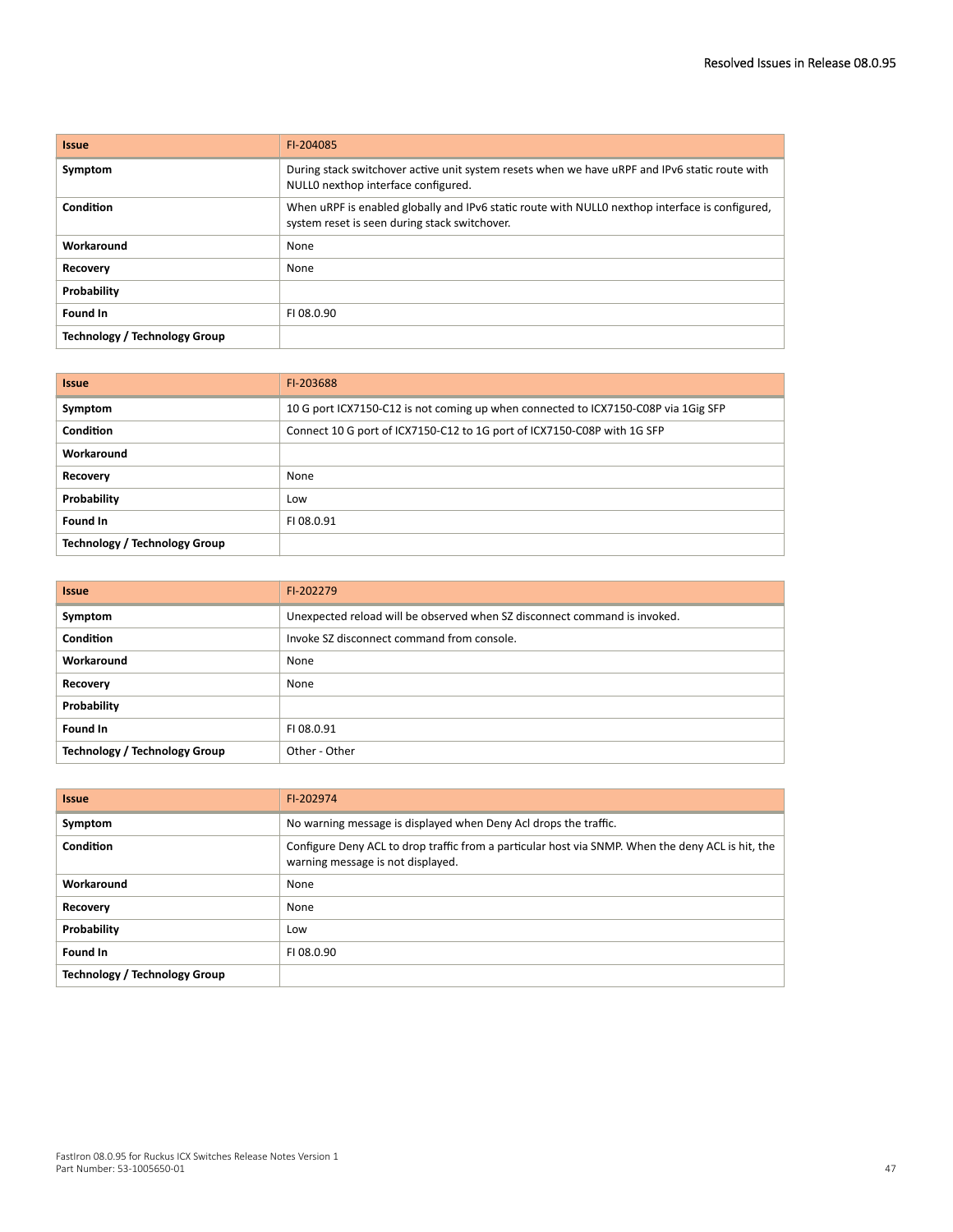#### Resolved Issues in Release 08.0.95

| <b>Issue</b>                  | FI-203554                                                                                                                                                                            |
|-------------------------------|--------------------------------------------------------------------------------------------------------------------------------------------------------------------------------------|
| Symptom                       | ICX sends PIM Join/Prune messages with prefix set to 32 for IPv6 SSM group addresses.                                                                                                |
| Condition                     | When ICX device is configured with IPv6 SSM group addresses, it sends PIM Join/Prune messages<br>with prefix set to 32 instead of 128. As a result, the client would not join/prune. |
| Workaround                    | None                                                                                                                                                                                 |
| Recovery                      | None                                                                                                                                                                                 |
| Probability                   |                                                                                                                                                                                      |
| Found In                      | FI 08.0.91                                                                                                                                                                           |
| Technology / Technology Group |                                                                                                                                                                                      |

| <b>Issue</b>                         | FI-203449                                              |
|--------------------------------------|--------------------------------------------------------|
| Symptom                              | The excessive DHCP Snooping SYSLOGs will be generated. |
| <b>Condition</b>                     |                                                        |
| Workaround                           |                                                        |
| Recovery                             |                                                        |
| Probability                          |                                                        |
| Found In                             | FI 08.0.90                                             |
| <b>Technology / Technology Group</b> |                                                        |

| <b>Issue</b>                         | FI-203359                                                             |
|--------------------------------------|-----------------------------------------------------------------------|
| Symptom                              | Password is displayed as plain text on configuring "password display" |
| <b>Condition</b>                     | "show ip bgp neigh" displays the password as plain text               |
| Workaround                           |                                                                       |
| Recovery                             | None                                                                  |
| Probability                          | High                                                                  |
| Found In                             | FI 08.0.90                                                            |
| <b>Technology / Technology Group</b> |                                                                       |

| <b>Issue</b>                         | FI-203345                                                                                     |
|--------------------------------------|-----------------------------------------------------------------------------------------------|
| Symptom                              | IPC error message is printed when one of the stack member unit freeze during stack formation. |
| <b>Condition</b>                     | One of the unit in a stack freeze during stack formation.                                     |
| Workaround                           | None                                                                                          |
| <b>Recovery</b>                      | None                                                                                          |
| Probability                          | Low                                                                                           |
| Found In                             | FI 08.0.90                                                                                    |
| <b>Technology / Technology Group</b> | Stacking - Stack Management                                                                   |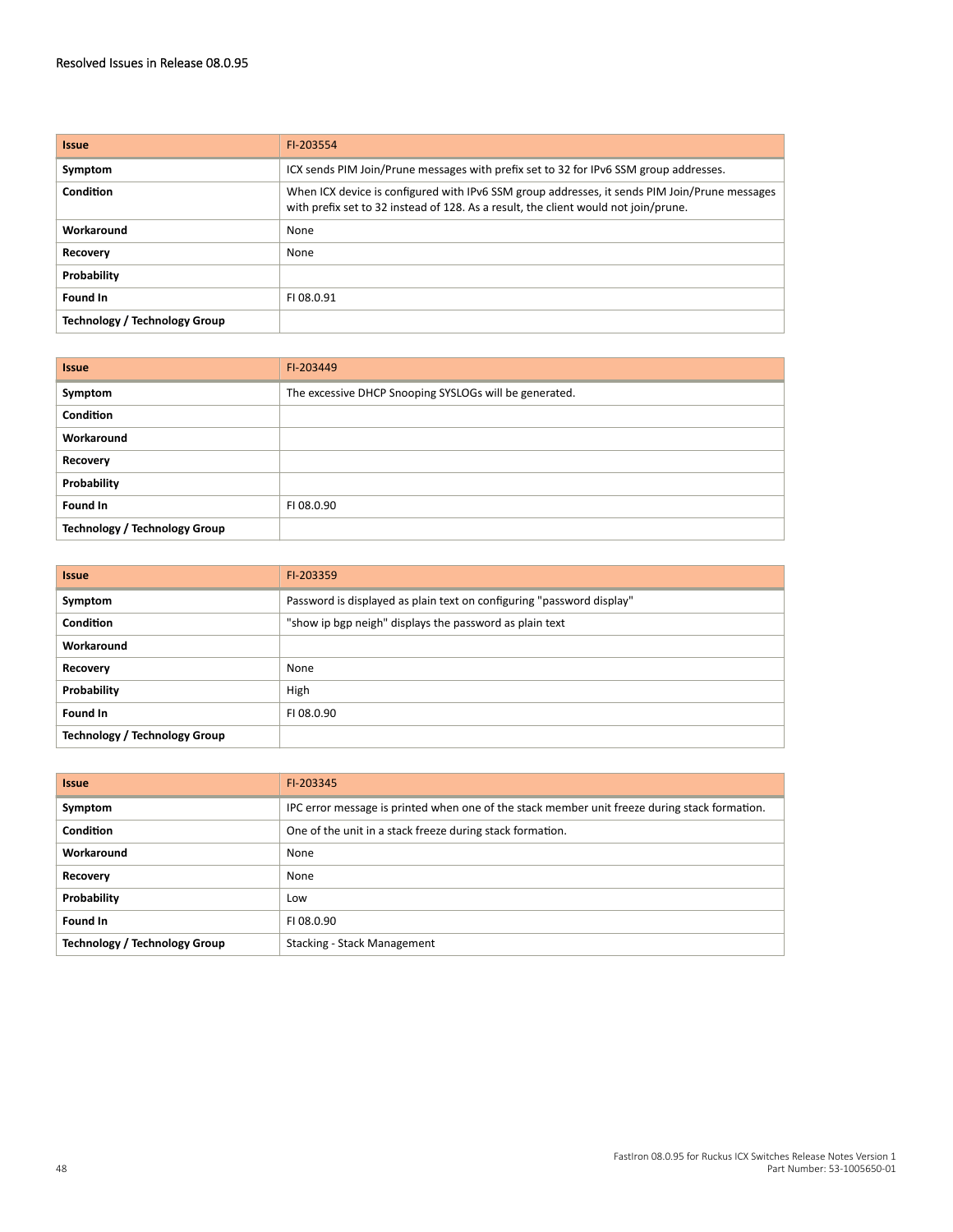| <b>Issue</b>                  | FI-202303                                                                            |
|-------------------------------|--------------------------------------------------------------------------------------|
| Symptom                       | Occasionally ICX might unexpectedly reload while executing CLI "show snmp engineid". |
| Condition                     | 1. When SNMP engine UP time is more than a day 2. Invoke CLI "show snmp engineid".   |
| Workaround                    | None                                                                                 |
| <b>Recovery</b>               | None                                                                                 |
| Probability                   | Medium                                                                               |
| Found In                      | FL08.0.90                                                                            |
| Technology / Technology Group | Management - SNMP - Simple Network Management Protocol                               |

| <b>Issue</b>                         | FI-202630                                                                            |
|--------------------------------------|--------------------------------------------------------------------------------------|
| Symptom                              | Adding support for Juniper's SPQ-CE-LR-CDFB-R1 100G LR4 support on Ruckus ICX switch |
| Condition                            | Adding support for Juniper's SPQ-CE-LR-CDFB-R1 100G LR4 support on Ruckus ICX switch |
| Workaround                           | <b>NA</b>                                                                            |
| <b>Recovery</b>                      | <b>NA</b>                                                                            |
| Probability                          | High                                                                                 |
| Found In                             | FI 08.0.90 FI 08.0.92 FI 08.0.95                                                     |
| <b>Technology / Technology Group</b> |                                                                                      |

| <b>Issue</b>                  | FI-202215                                                                                                                                                                                |
|-------------------------------|------------------------------------------------------------------------------------------------------------------------------------------------------------------------------------------|
| Symptom                       | The interface configuration "ip ospf active" is not taking precedence over the global configuration<br>"default-passive-interface".                                                      |
| Condition                     | If "default-passive-interface" is configured under "router ospf" after "ip ospf active" is configured<br>on the interface, then the interface is incorrectly placed in the passive mode. |
| Workaround                    | Configure "no ip ospf active" followed by "ip ospf active" on the interface.                                                                                                             |
| Recovery                      |                                                                                                                                                                                          |
| Probability                   |                                                                                                                                                                                          |
| Found In                      | FI 08.0.90                                                                                                                                                                               |
| Technology / Technology Group | Layer 3 Routing/Network Layer - OSPF - IPv4 Open Shortest Path First                                                                                                                     |

| <b>Issue</b>                         | FI-201629                                                                                                                             |
|--------------------------------------|---------------------------------------------------------------------------------------------------------------------------------------|
| Symptom                              | Adding the second DC power supply causes the ICX device to reload.                                                                    |
| Condition                            | When the ICX device is running with one DC power supply, inserting another DC or AC power<br>supply causes the device to be reloaded. |
| Workaround                           |                                                                                                                                       |
| Recovery                             |                                                                                                                                       |
| Probability                          |                                                                                                                                       |
| Found In                             | FI 08.0.80                                                                                                                            |
| <b>Technology / Technology Group</b> | Other - Other                                                                                                                         |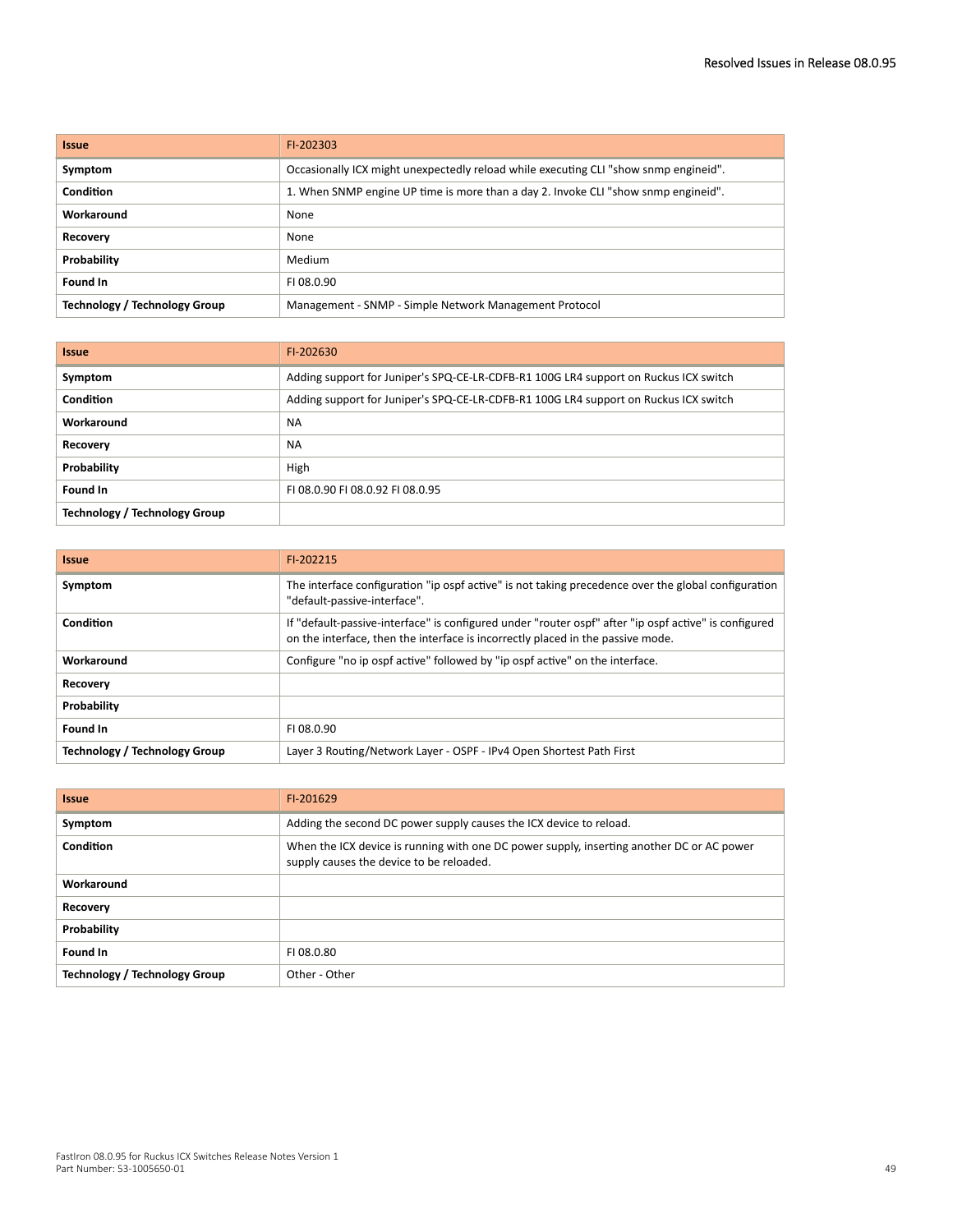| <b>Issue</b>                  | FI-202035                                                                                            |
|-------------------------------|------------------------------------------------------------------------------------------------------|
| Symptom                       | Unexpected reload of the ICX device is seen when nslookup command is invoked through SSH<br>session. |
| <b>Condition</b>              | 1. Configure Ipv6 DNS server 2. Call nslookup from SSH Session                                       |
| Workaround                    | None                                                                                                 |
| Recovery                      | None                                                                                                 |
| Probability                   | High                                                                                                 |
| Found In                      | FL08.0.90 FL08.0.91                                                                                  |
| Technology / Technology Group | Layer 3 Routing/Network Layer - DNS - Domain Name System                                             |

| <b>Issue</b>                  | FI-202004                                                           |
|-------------------------------|---------------------------------------------------------------------|
| Symptom                       | ICX7750 port LEDs do not light up when upgraded to 8090c.           |
| Condition                     | This symptom is seen after the switch is upgraded to 8090c release. |
| Workaround                    | Switch can be downgraded to 8090b.                                  |
| <b>Recovery</b>               | Switch can be downgraded to 8090b.                                  |
| Probability                   | High                                                                |
| Found In                      | FI 08.0.90                                                          |
| Technology / Technology Group | System - Optics                                                     |

| <b>Issue</b>                         | FI-201783                                              |
|--------------------------------------|--------------------------------------------------------|
| Symptom                              | Link is down on 10GF port with 1G optic after a reboot |
| Condition                            | Link is down on 10GF port with 1G optic after a reboot |
| Workaround                           | no workaround                                          |
| Recovery                             | set the speed to 10G and reset it to 1G                |
| Probability                          |                                                        |
| Found In                             | FI 08.0.91                                             |
| <b>Technology / Technology Group</b> | System - Optics                                        |

| <b>Issue</b>                         | FI-201895                                                                      |
|--------------------------------------|--------------------------------------------------------------------------------|
| Symptom                              | Openflow command is accepted on LAG interface which is not supported.          |
| Condition                            | Apply open flow command on LAG interface and it is accepted without any error. |
| Workaround                           | None                                                                           |
| <b>Recovery</b>                      | None                                                                           |
| Probability                          | Low                                                                            |
| Found In                             | FI 08.0.90                                                                     |
| <b>Technology / Technology Group</b> | Other - Other                                                                  |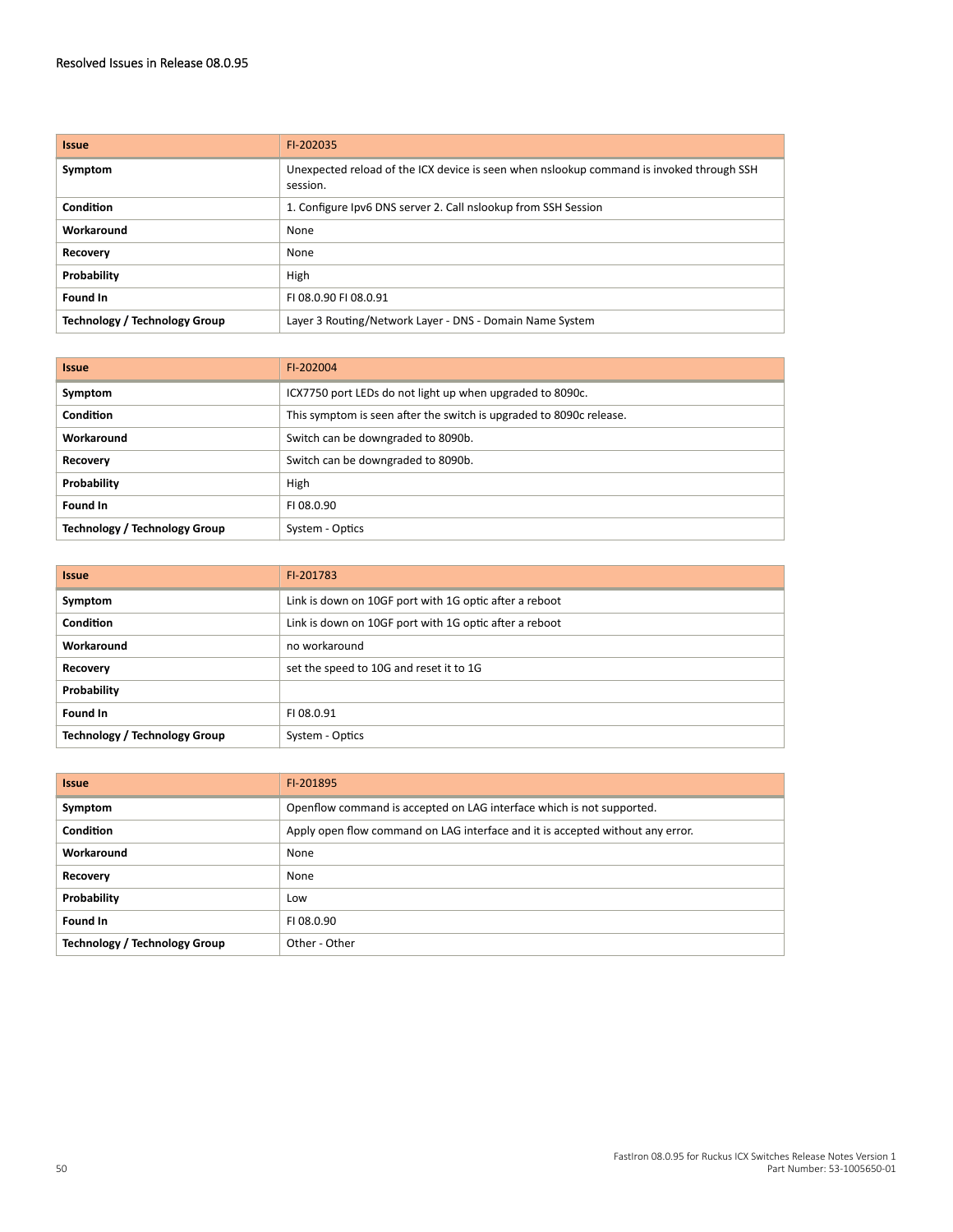| <b>Issue</b>                         | FI-201881                                                                                                                         |
|--------------------------------------|-----------------------------------------------------------------------------------------------------------------------------------|
| Symptom                              | "Invalid port" error is thrown in the ICX device for a non-existent interface.                                                    |
| <b>Condition</b>                     | 1. Configure sflow in an interface 2. Make the interface invalid by removing the corresponding<br>module 3, write mem and re-load |
| Workaround                           | None                                                                                                                              |
| <b>Recovery</b>                      | None                                                                                                                              |
| Probability                          |                                                                                                                                   |
| Found In                             | FI 08.0.70                                                                                                                        |
| <b>Technology / Technology Group</b> | Management - sFlow                                                                                                                |

| <b>Issue</b>                         | FI-201618                                                         |
|--------------------------------------|-------------------------------------------------------------------|
| Symptom                              | standby unit reboot on ARP sync from master                       |
| Condition                            | ARP sync from master to standby on the stack environment          |
| Workaround                           |                                                                   |
| Recovery                             |                                                                   |
| Probability                          | Low                                                               |
| Found In                             | FI 08.0.90                                                        |
| <b>Technology / Technology Group</b> | Layer 3 Routing/Network Layer - ARP - Address Resolution Protocol |

| <b>Issue</b>                  | FI-200698                                                                                                                                                                                                                                                                                                                                                                                                                                                                                                                                                                                                  |
|-------------------------------|------------------------------------------------------------------------------------------------------------------------------------------------------------------------------------------------------------------------------------------------------------------------------------------------------------------------------------------------------------------------------------------------------------------------------------------------------------------------------------------------------------------------------------------------------------------------------------------------------------|
| Symptom                       | A stack can see two Active switches under certain conditions.                                                                                                                                                                                                                                                                                                                                                                                                                                                                                                                                              |
| Condition                     | When an active unit resets, the standby unit takes over and becomes the new active controller.<br>The old active comes back as an active controller, but it will be reset by the new active controller<br>to come up as a member. (A stack system can have only one active controller.) The problem is<br>that it takes more than one minute for the new active controller to reset the old active controller.<br>The data ports of the old unit have come up. Then other devices that has link aggregation (LAG)<br>to the ports of both units will messed up because the old unit will soon be reloaded. |
| Workaround                    | The issue eventually recovers after the old active controller is reloaded again. However, this<br>cause traffic interruption for the transit period.                                                                                                                                                                                                                                                                                                                                                                                                                                                       |
| Recovery                      | None                                                                                                                                                                                                                                                                                                                                                                                                                                                                                                                                                                                                       |
| Probability                   | Low                                                                                                                                                                                                                                                                                                                                                                                                                                                                                                                                                                                                        |
| Found In                      | FL08.0.80 FL08.0.90 FL08.0.91                                                                                                                                                                                                                                                                                                                                                                                                                                                                                                                                                                              |
| Technology / Technology Group | Stacking - Stack Management                                                                                                                                                                                                                                                                                                                                                                                                                                                                                                                                                                                |

| <b>Issue</b>                  | FI-200759                                                                         |
|-------------------------------|-----------------------------------------------------------------------------------|
| Symptom                       | DHCP packets are dropped at the ICX which operate as DHCP-Relay                   |
| Condition                     | DHCP-Relay and DHCP-Server are enabled in ICX with no address pool configuration. |
| Workaround                    | If there are no address-pool, the DHCP-Server configuration can be removed.       |
| Recovery                      |                                                                                   |
| Probability                   |                                                                                   |
| Found In                      | FI 08.0.90                                                                        |
| Technology / Technology Group |                                                                                   |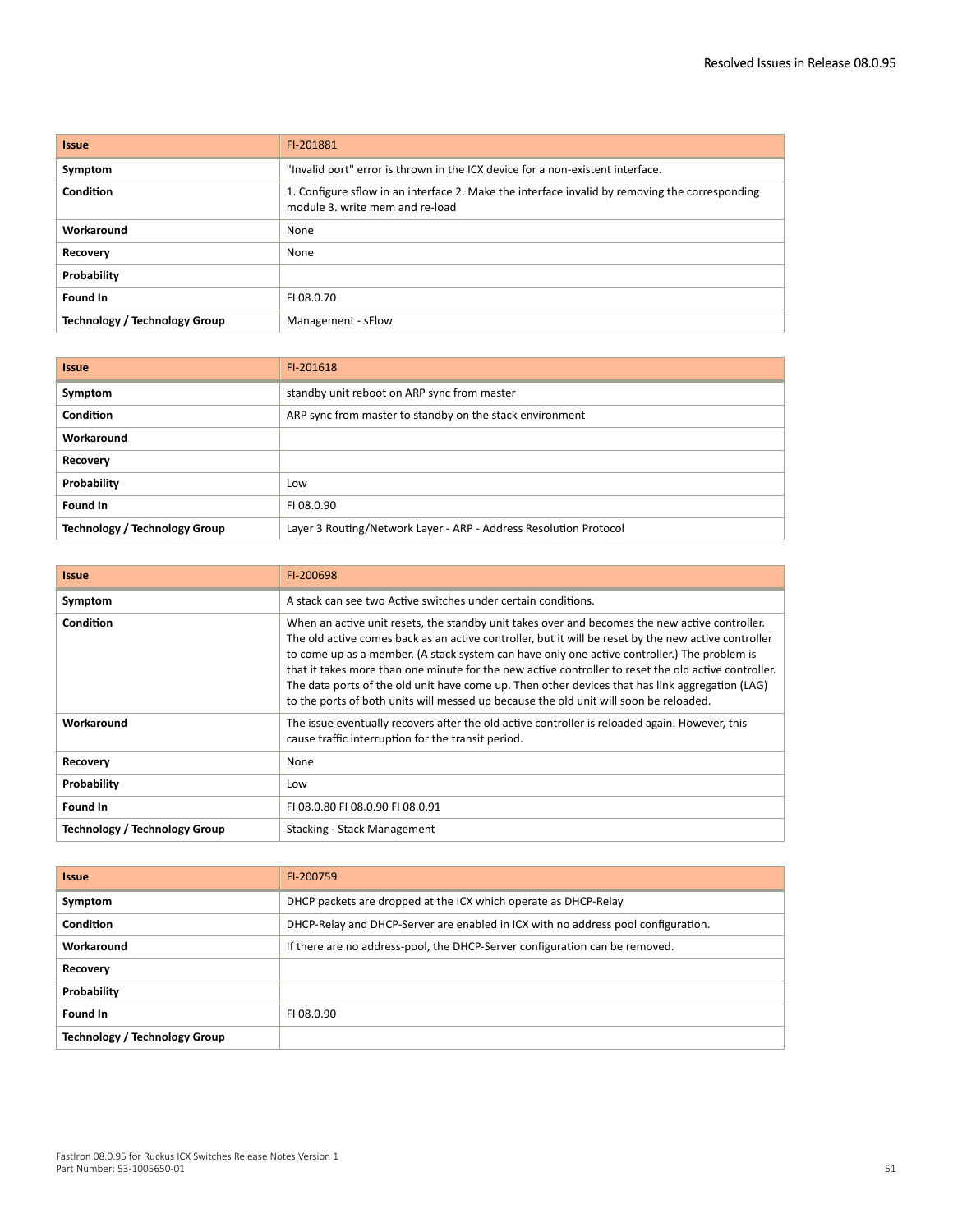| <b>Issue</b>                  | FI-201269                                                                                                                                                                                                                                                |
|-------------------------------|----------------------------------------------------------------------------------------------------------------------------------------------------------------------------------------------------------------------------------------------------------|
| Symptom                       | Unexpected reload is seen when fitrace is issued through ssh                                                                                                                                                                                             |
| Condition                     | Invoke the below mentioned fitrace commands from a SSH session fitrace reset fitrace rate-<br>limiting dis fitrace max unlimited fitrace destination terminal fitrace modules szagt debug all<br>level 1,2,3,4,5 fitrace modules ssh all level 1,2,3,4,5 |
| Workaround                    |                                                                                                                                                                                                                                                          |
| <b>Recovery</b>               | None                                                                                                                                                                                                                                                     |
| Probability                   | Medium                                                                                                                                                                                                                                                   |
| Found In                      | FI 08.0.90                                                                                                                                                                                                                                               |
| Technology / Technology Group |                                                                                                                                                                                                                                                          |

| <b>Issue</b>                         | FI-201109                                                                                                          |
|--------------------------------------|--------------------------------------------------------------------------------------------------------------------|
| Symptom                              | The phone session gets cleared around every minute with the error message "[Termination-<br>cause: Phone-Toggle]". |
| Condition                            | Phone session is constantly cleared with Mac-filter override for 802.1x port is configured.                        |
| Workaround                           |                                                                                                                    |
| Recovery                             |                                                                                                                    |
| Probability                          |                                                                                                                    |
| Found In                             | FL08.0.70 FL08.0.90                                                                                                |
| <b>Technology / Technology Group</b> | Security - 802.1x Port-based Authentication                                                                        |

| <b>Issue</b>                         | FI-200763                                                                                   |
|--------------------------------------|---------------------------------------------------------------------------------------------|
| Symptom                              | ICX does not re-authenticate the clients under certain rare conditions.                     |
| Condition                            | When the MAC address moves from port to port, MAC authentication also needs to be re-tried. |
| Workaround                           | None                                                                                        |
| <b>Recovery</b>                      | Issue 'clear auth session' to trigger the re-authentication.                                |
| Probability                          | Medium                                                                                      |
| Found In                             | FI 08.0.90                                                                                  |
| <b>Technology / Technology Group</b> | Security - MAC Port-based Authentication                                                    |

| <b>Issue</b>                         | FI-201171                                                                                                              |
|--------------------------------------|------------------------------------------------------------------------------------------------------------------------|
| Symptom                              | ICX devices running as CB unit in SPX setup goes for unexpected reload.                                                |
| Condition                            | When the ACL filter is modified/duplicated, ICX devices running as CB unit in SPX setup goes for<br>unexpected reload. |
| Workaround                           |                                                                                                                        |
| <b>Recovery</b>                      |                                                                                                                        |
| Probability                          |                                                                                                                        |
| Found In                             | FI 08.0.90                                                                                                             |
| <b>Technology / Technology Group</b> | Security - ACLs - Access Control Lists                                                                                 |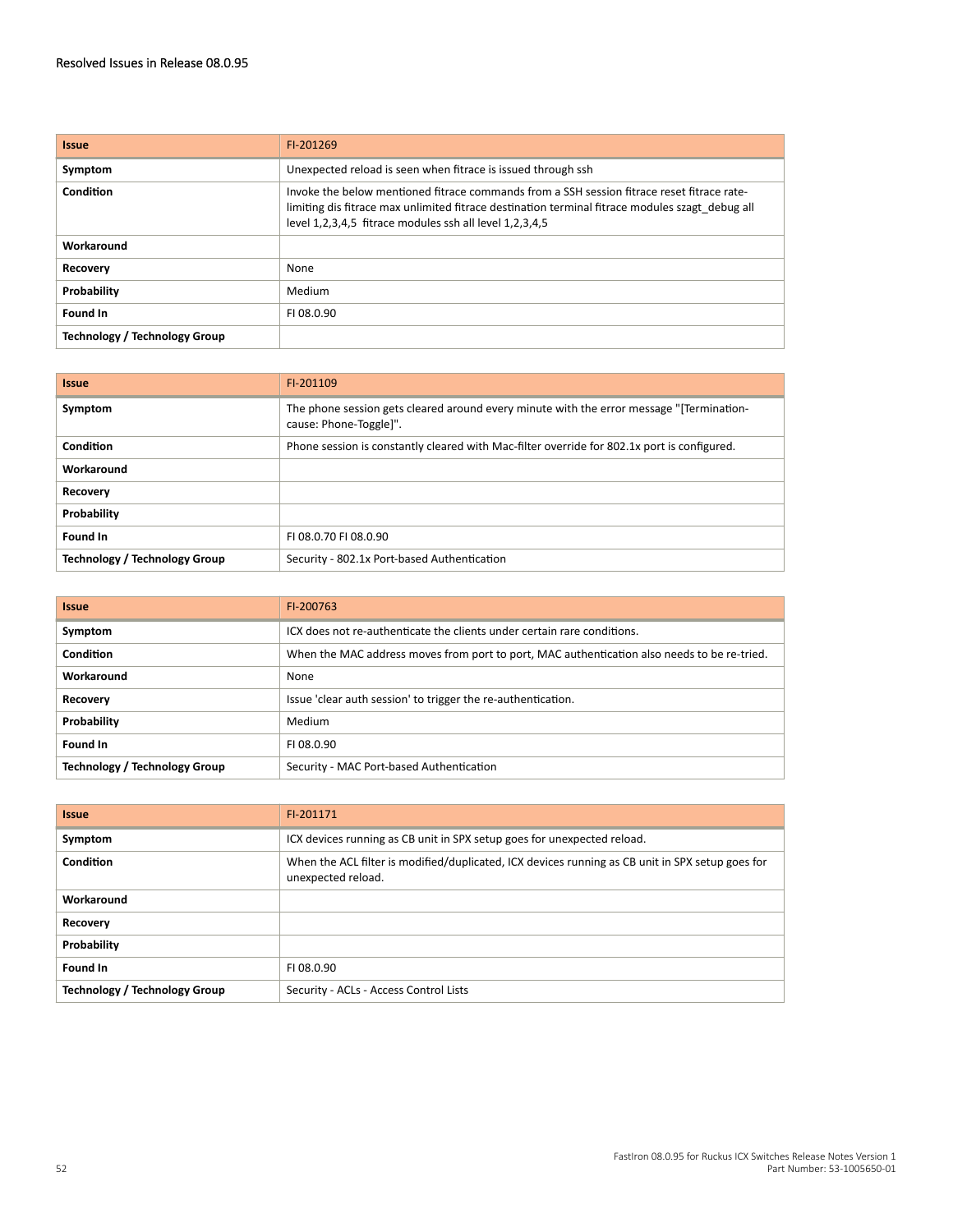| <b>Issue</b>                         | FI-200747                                                                                                                               |
|--------------------------------------|-----------------------------------------------------------------------------------------------------------------------------------------|
| Symptom                              | In ICX7850 devices, the transfer rate is only around 1 Gbits/sec on 10 Gig interfaces.                                                  |
| Condition                            | When connected to the devices which sends out huge traffic without congestion control, the<br>ICX7850 device's traffic rate is lowered. |
| Workaround                           |                                                                                                                                         |
| Recovery                             |                                                                                                                                         |
| Probability                          |                                                                                                                                         |
| Found In                             | FI 08.0.90                                                                                                                              |
| <b>Technology / Technology Group</b> |                                                                                                                                         |

| <b>Issue</b>                         | FI-200094                                                                                                                              |
|--------------------------------------|----------------------------------------------------------------------------------------------------------------------------------------|
| Symptom                              | ICX reports PD Detection Fault log and CLI command "show inline power debug-info <port>"<br/>output shows 0x1E Underload State.</port> |
| Condition                            | Legacy Samsung phone is being connected on PoE port rarely goes to underload state.                                                    |
| Workaround                           | None                                                                                                                                   |
| Recovery                             | None                                                                                                                                   |
| Probability                          | Low                                                                                                                                    |
| Found In                             | FL08.0.60 FL08.0.90                                                                                                                    |
| <b>Technology / Technology Group</b> | System - System                                                                                                                        |

| <b>Issue</b>                         | FI-200719                                                                     |
|--------------------------------------|-------------------------------------------------------------------------------|
| Symptom                              | OSPF adjacency will not form when MD5 authentication and KEYCHAIN is enabled. |
| Condition                            | Configure KEYCHAIN and MD5 authentication. Ospf adjacency will fail.          |
| Workaround                           |                                                                               |
| Recovery                             | None                                                                          |
| Probability                          | Medium                                                                        |
| Found In                             | FI 08.0.90                                                                    |
| <b>Technology / Technology Group</b> | Layer 3 Routing/Network Layer - OSPF - IPv4 Open Shortest Path First          |

| <b>Issue</b>                  | FI-200553                                                                                                                                                                                                                    |
|-------------------------------|------------------------------------------------------------------------------------------------------------------------------------------------------------------------------------------------------------------------------|
| Symptom                       | IGMP join messages that are initiated by the client are not reflected in the IGMP tables.                                                                                                                                    |
| Condition                     | When the client application is leaving a group and joining another group and if it is sending IGMP<br>join messages that are initiated by the client (not as a response to a query) are not reflected in<br>the IGMP tables. |
| Workaround                    |                                                                                                                                                                                                                              |
| Recovery                      |                                                                                                                                                                                                                              |
| Probability                   |                                                                                                                                                                                                                              |
| Found In                      | FI 08.0.70                                                                                                                                                                                                                   |
| Technology / Technology Group | IP Multicast - IGMP - Internet Group Management Protocol                                                                                                                                                                     |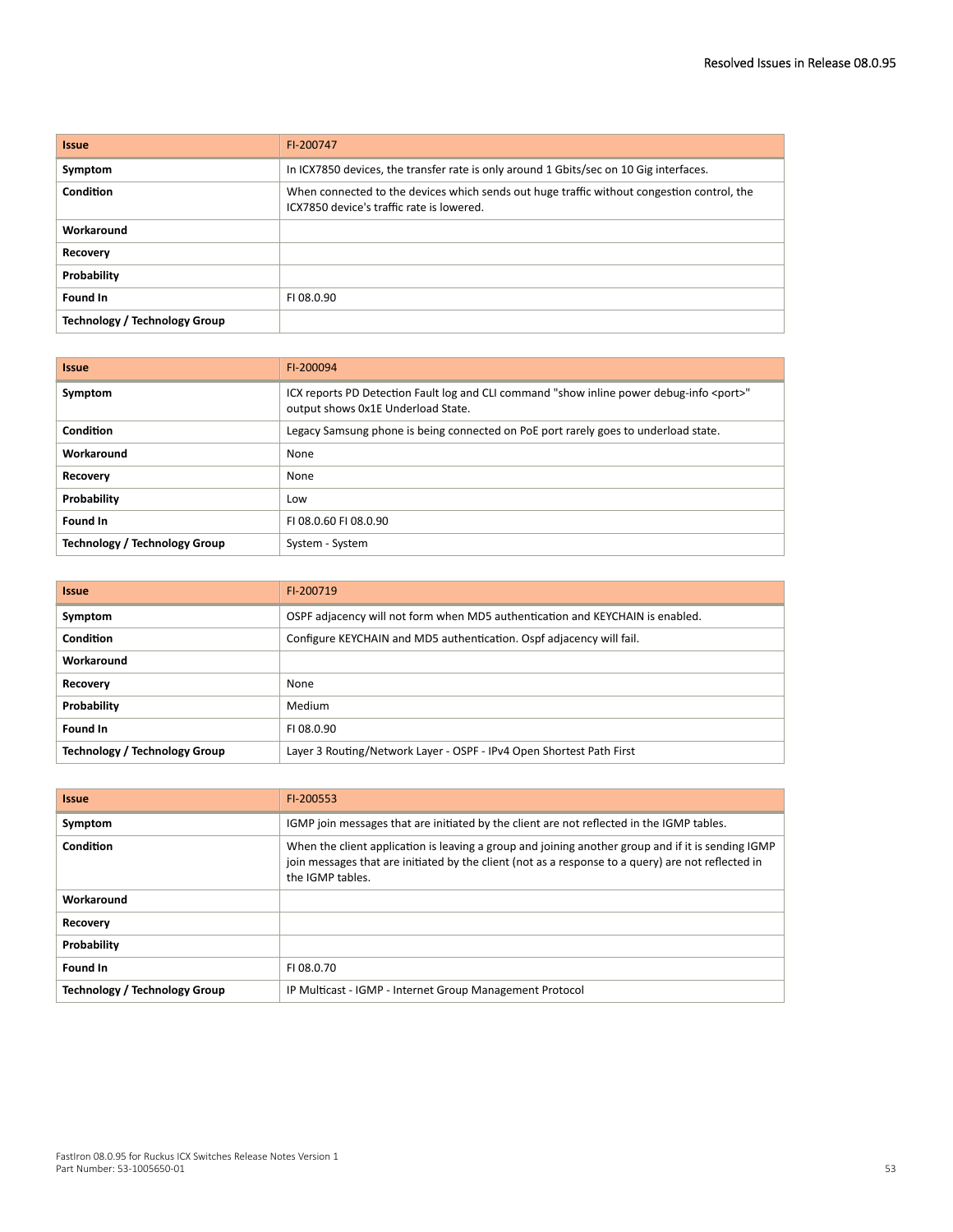| <b>Issue</b>                  | FI-196017                                                                                                                                                                                          |
|-------------------------------|----------------------------------------------------------------------------------------------------------------------------------------------------------------------------------------------------|
| Symptom                       | In ICX7450, the link fault signalling is not working in 10G port.                                                                                                                                  |
| Condition                     | When ICX7450 devices are connected through 10G ports, if Rx cable of one of the devices is<br>removed, the other side port status is still shown as Up though link fault signalling is configured. |
| Workaround                    |                                                                                                                                                                                                    |
| Recovery                      |                                                                                                                                                                                                    |
| Probability                   |                                                                                                                                                                                                    |
| Found In                      | FI 08.0.70 FI 08.0.80                                                                                                                                                                              |
| Technology / Technology Group | System - Optics                                                                                                                                                                                    |

| <b>Issue</b>                  | FI-199642                                                                                                |
|-------------------------------|----------------------------------------------------------------------------------------------------------|
| Symptom                       | PoE power flap might be observed for some of the ports connected to POE device                           |
| Condition                     | When link is down on multiple ports and if PDs are not connected, POE port flaps will be<br>experienced. |
| Workaround                    | Disable Non-PD detection using "no inline power non-pd-detection enable"                                 |
| Recovery                      | Power recovers automatically.                                                                            |
| Probability                   | Low                                                                                                      |
| Found In                      | FI08.0.70                                                                                                |
| Technology / Technology Group | Management - PoE/PoE+ - Power over Ethernet                                                              |

| <b>Issue</b>                         | FI-196102                                                                                                              |
|--------------------------------------|------------------------------------------------------------------------------------------------------------------------|
| Symptom                              | POE devices losing power during simulated redundant PS failure even though allocated power at<br>failure is <740 watts |
| Condition                            | Have a redundant power source and make sure power drawn from ports. Make the redundant<br>source to power down.        |
| Workaround                           | None                                                                                                                   |
| Recovery                             | None                                                                                                                   |
| Probability                          | Medium                                                                                                                 |
| Found In                             | FI 08.0.61                                                                                                             |
| <b>Technology / Technology Group</b> |                                                                                                                        |

| <b>Issue</b>                  | FI-198548                                                                                                                     |
|-------------------------------|-------------------------------------------------------------------------------------------------------------------------------|
| Symptom                       | ICX device might experience NTP Synchronization error occasionally when the server is not<br>reachable.                       |
| Condition                     | When there is NTP synchronization error and the ICX device is not able to recover by itself, invoke<br>the new NTP reset CLI. |
| Workaround                    | <b>Stack Switch-over</b>                                                                                                      |
| Recovery                      | None                                                                                                                          |
| Probability                   | Low                                                                                                                           |
| Found In                      | FI 08.0.70                                                                                                                    |
| Technology / Technology Group | Management - NTP - Network Time Protocol                                                                                      |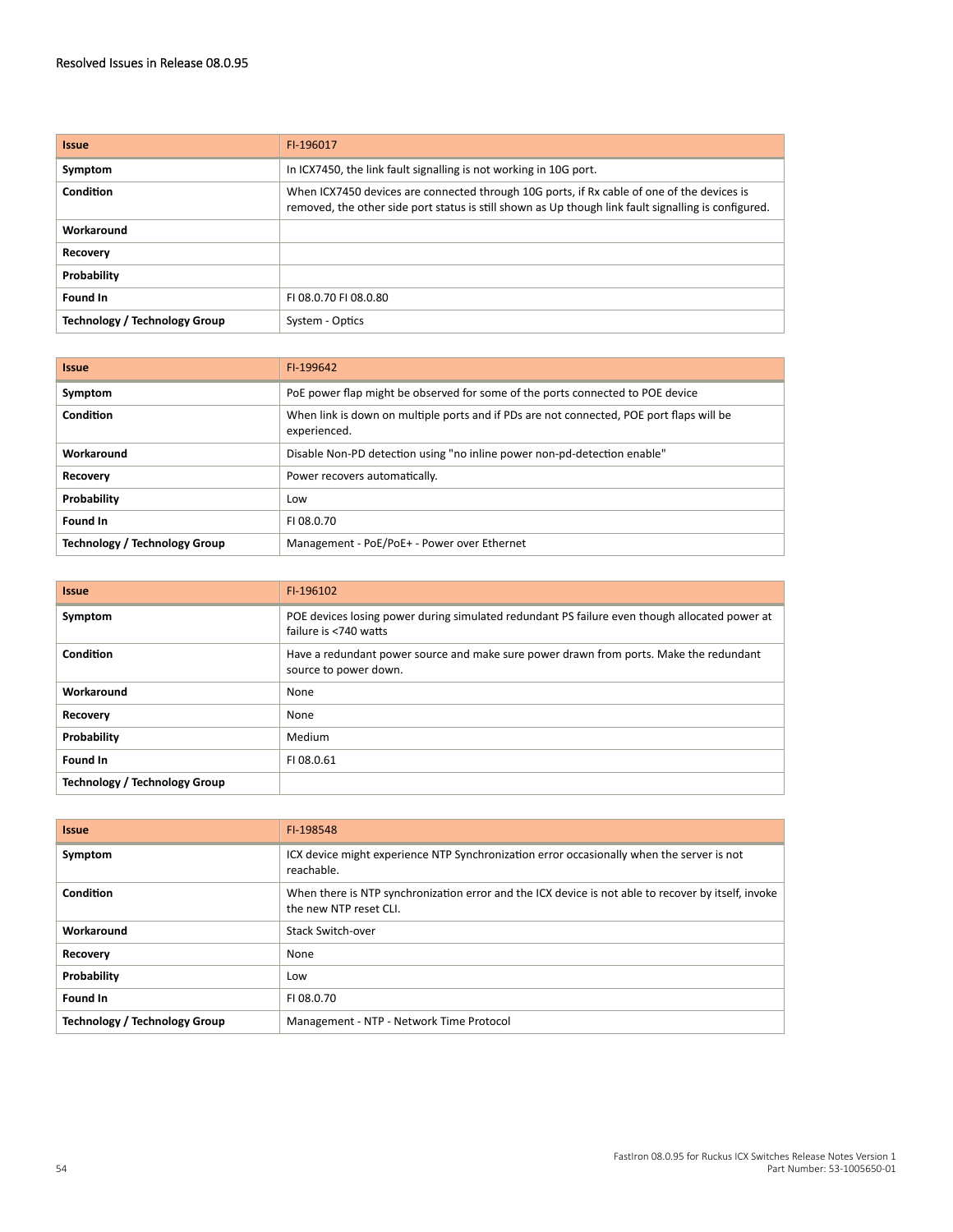| <b>Issue</b>                         | FI-199944                                                                                                                                                               |
|--------------------------------------|-------------------------------------------------------------------------------------------------------------------------------------------------------------------------|
| Symptom                              | LLDP will not work. Link level peer system detection will not work.                                                                                                     |
| Condition                            | When peer system uses destination MAC addresses 0180.c200.0000 or 0180.c200.0003 for<br>sending LLDP packets, ICX system will not detect these packets as LLDP packets. |
| Workaround                           | None at ICX.                                                                                                                                                            |
| Recovery                             | None                                                                                                                                                                    |
| Probability                          |                                                                                                                                                                         |
| Found In                             | FI08.0.70                                                                                                                                                               |
| <b>Technology / Technology Group</b> |                                                                                                                                                                         |

| <b>Issue</b>                         | FI-200159                                                                                                                                                                                     |
|--------------------------------------|-----------------------------------------------------------------------------------------------------------------------------------------------------------------------------------------------|
| Symptom                              | The switch gets into boot cycle when the image in USB and the flash version are the same.                                                                                                     |
| Condition                            | 1. Have an ICX7150 with 8091 image 2. Have a USB drive with the system-files plugged in into the<br>ICX7150 3. Reboot the ICX7150 4. The Switch will go into a boot cycle flashing the image. |
| Workaround                           |                                                                                                                                                                                               |
| Recovery                             |                                                                                                                                                                                               |
| Probability                          |                                                                                                                                                                                               |
| Found In                             | FI08.0.91                                                                                                                                                                                     |
| <b>Technology / Technology Group</b> |                                                                                                                                                                                               |

| <b>Issue</b>                         | FI-200346                                                                                                                          |
|--------------------------------------|------------------------------------------------------------------------------------------------------------------------------------|
| Symptom                              | The next-bootstrap-server option config is not allowed.                                                                            |
| Condition                            | When configuring the next-bootstrap-server feature, the error "Error: Configured option <54> is<br>default/unsupported" is thrown. |
| Workaround                           |                                                                                                                                    |
| Recovery                             |                                                                                                                                    |
| Probability                          |                                                                                                                                    |
| Found In                             | FI 08.0.70                                                                                                                         |
| <b>Technology / Technology Group</b> |                                                                                                                                    |

| <b>Issue</b>                  | FI-200299                                                                                                                             |
|-------------------------------|---------------------------------------------------------------------------------------------------------------------------------------|
| Symptom                       | UDP ports 2068 to 2090 are seen as OPEN when connected via console/telnet/ssh                                                         |
| Condition                     | When scanning for UDP ports using tools like netcat, the ports 2068 to 2090 are seen as OPEN<br>when connected via Console/Telnet/SSH |
| Workaround                    |                                                                                                                                       |
| Recovery                      |                                                                                                                                       |
| Probability                   |                                                                                                                                       |
| Found In                      | FI 08.0.90                                                                                                                            |
| Technology / Technology Group | Cloud Management - DNS                                                                                                                |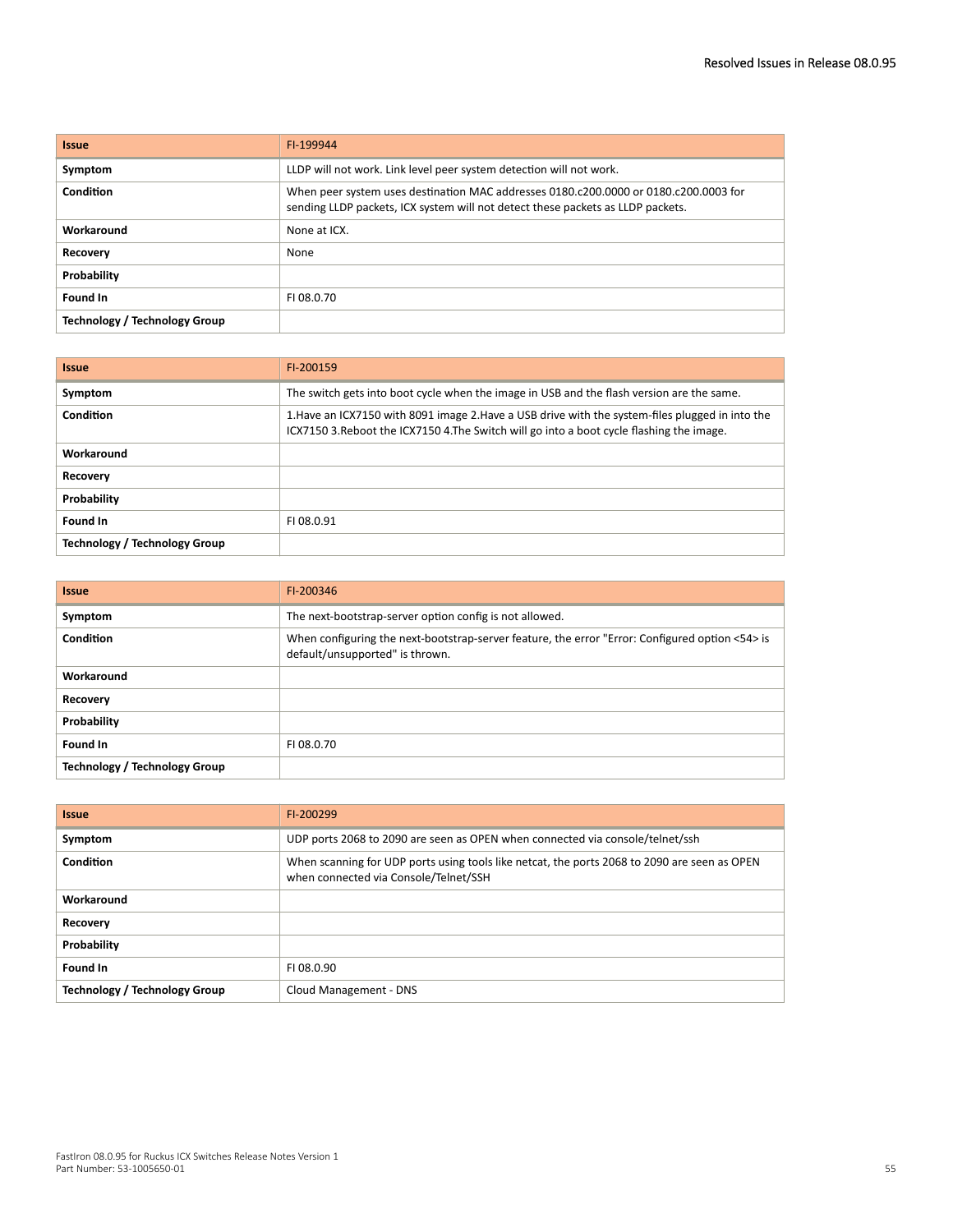| <b>Issue</b>                  | FI-199873                                                                                                                             |
|-------------------------------|---------------------------------------------------------------------------------------------------------------------------------------|
| Symptom                       | Multicast application traffic works for 40 seconds then it stops for 20 seconds before returning<br>for 40 seconds and so on.         |
| Condition                     | 1. Have multicast routing traffic 2. mcahce entry might get deleted before subsequent packet can<br>come after the first packet       |
| Workaround                    | 1. Add static igmp-group for all 6 groups under ye2267 2, change the PIM timers to less than<br>default timer of 60s (e.g. to 30 sec) |
| Recovery                      |                                                                                                                                       |
| Probability                   |                                                                                                                                       |
| Found In                      | FL08.0.30 FL08.0.90                                                                                                                   |
| Technology / Technology Group | IP Multicast - IPv4 Multicast Routing                                                                                                 |

| <b>Issue</b>                         | FI-198638                                                                                                                |
|--------------------------------------|--------------------------------------------------------------------------------------------------------------------------|
| Symptom                              | In the ICX devices running with 8090x or later code, the memory leak might be seen when it is<br>connected to SmartZone. |
| Condition                            | Memory leaks are seen when ICX is connected to SmartZone.                                                                |
| Workaround                           | None                                                                                                                     |
| <b>Recovery</b>                      | None                                                                                                                     |
| Probability                          |                                                                                                                          |
| Found In                             | FI 08.0.90                                                                                                               |
| <b>Technology / Technology Group</b> |                                                                                                                          |

| <b>Issue</b>                         | FI-190564                                                                                    |
|--------------------------------------|----------------------------------------------------------------------------------------------|
| Symptom                              | RSTP may flap occurs due to high CPU utilization while supportsave execution is in progress. |
| <b>Condition</b>                     | Executing supportsave command occasionally causes RSTP flap.                                 |
| Workaround                           | None                                                                                         |
| Recovery                             | None                                                                                         |
| Probability                          | Low                                                                                          |
| Found In                             | FI 08.0.61                                                                                   |
| <b>Technology / Technology Group</b> | System - System                                                                              |

| <b>Issue</b>                         | FI-199351                                                                               |
|--------------------------------------|-----------------------------------------------------------------------------------------|
| Symptom                              | SnmpGet of the OID "dot1qVlanStaticTable" fetches wrong values                          |
| Condition                            | When SnmpGet of the OID "dot1qVlanStaticTable" is performed, it retrieves wrong values. |
| Workaround                           | None                                                                                    |
| Recovery                             | None                                                                                    |
| Probability                          | High                                                                                    |
| Found In                             | FI 08.0.30                                                                              |
| <b>Technology / Technology Group</b> | Management - SNMP - Simple Network Management Protocol                                  |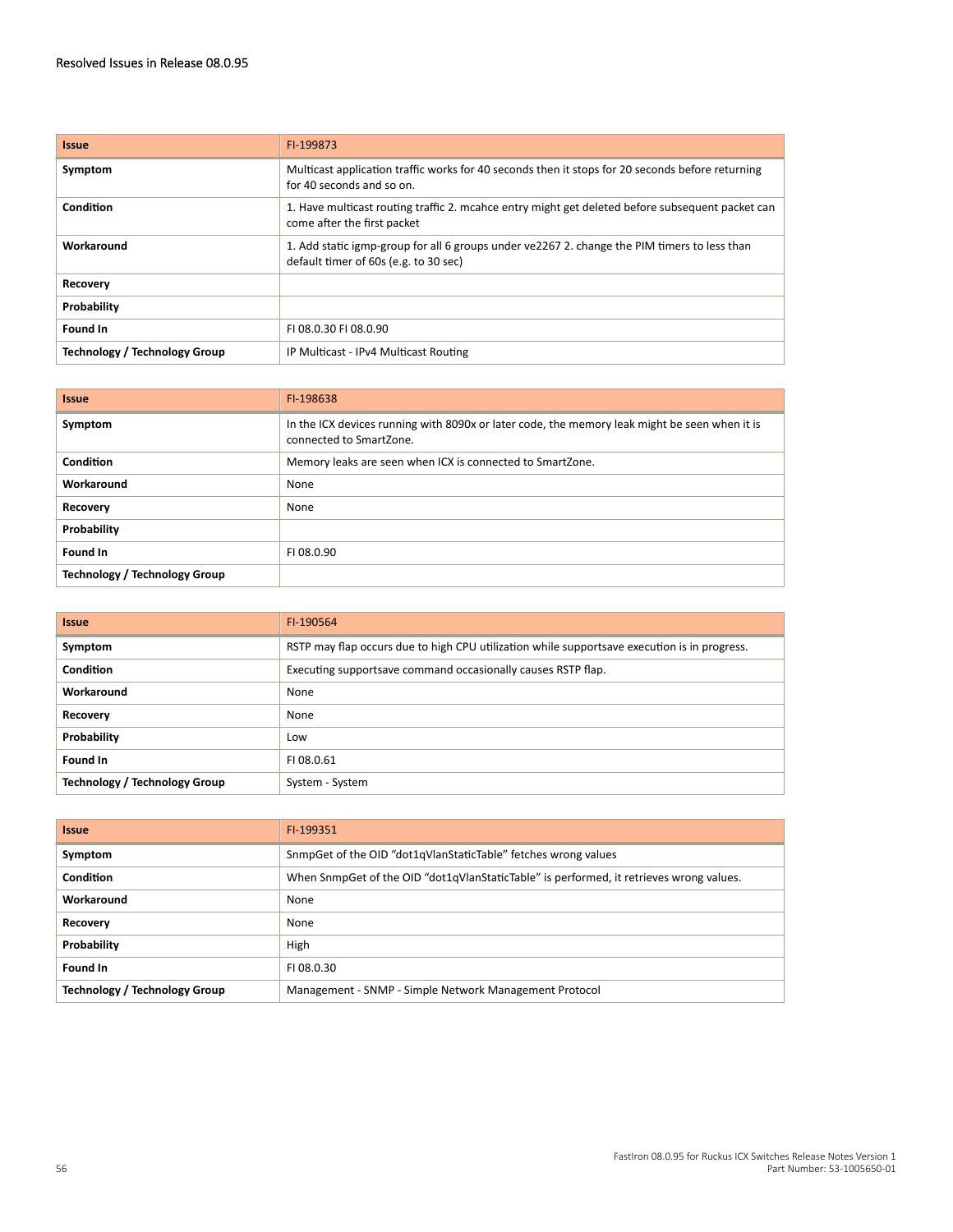| <b>Issue</b>                         | FI-198991                                                                           |
|--------------------------------------|-------------------------------------------------------------------------------------|
| Symptom                              | When ICX is connected with SZ, outbound SCP SSH connection will fail occassionally. |
| <b>Condition</b>                     | Invoke SCP or SSH connection when SZ is connected.                                  |
| Workaround                           | Retry the SSH or SCP connection                                                     |
| Recovery                             | None                                                                                |
| Probability                          | Medium                                                                              |
| Found In                             | FI 08.0.90                                                                          |
| <b>Technology / Technology Group</b> | Cloud Management - SSH                                                              |

| <b>Issue</b>                  | FI-198824                                                           |
|-------------------------------|---------------------------------------------------------------------|
| Symptom                       | Not able to backup ICX Running Config to Linux Machine through SCP. |
| Condition                     | Trigger Running-config copy from Linux Machine through SCP.         |
| Workaround                    | None                                                                |
| <b>Recovery</b>               | None                                                                |
| Probability                   | High                                                                |
| Found In                      | FI 08.0.30                                                          |
| Technology / Technology Group | Management - SSH2 & SCP - Secure Shell & Copy                       |

| <b>Issue</b>                         | FI-198920                                                                                      |
|--------------------------------------|------------------------------------------------------------------------------------------------|
| Symptom                              | "show authentication all" sometimes show data-VLAN for phones.                                 |
| <b>Condition</b>                     | MAC-Authentication/802.1x authentication is enabled on interface and a phone is authenticated. |
| Workaround                           | -                                                                                              |
| <b>Recovery</b>                      | -                                                                                              |
| Probability                          | High                                                                                           |
| Found In                             | FI 08.0.90                                                                                     |
| <b>Technology / Technology Group</b> | Security - 802.1x Port-based Authentication                                                    |

| <b>Issue</b>                         | FI-199067                                             |
|--------------------------------------|-------------------------------------------------------|
| Symptom                              | Stack unit might reload when ping to VRRP IP address. |
| <b>Condition</b>                     | Ping to VRRP IP address.                              |
| Workaround                           |                                                       |
| Recovery                             |                                                       |
| Probability                          |                                                       |
| Found In                             | FI 08.0.70                                            |
| <b>Technology / Technology Group</b> | Other - Other                                         |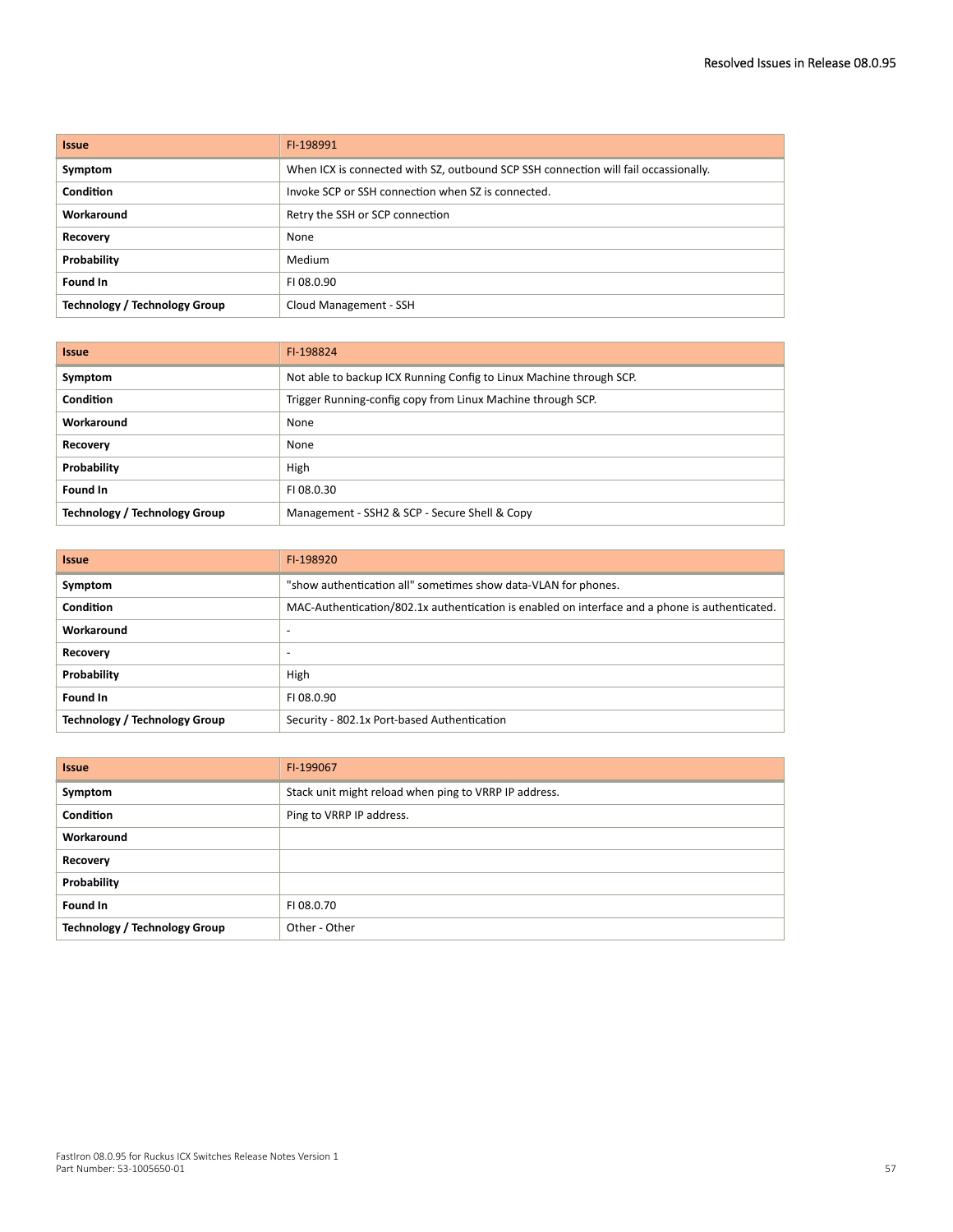| <b>Issue</b>                         | FI-190519                                                                                                       |
|--------------------------------------|-----------------------------------------------------------------------------------------------------------------|
| Symptom                              | Access points show offline on virtual smart zone when the ICX reboots when it is connected in<br>2.5 GBPS port. |
| <b>Condition</b>                     | When ICX is connected with virtual smart zone on 2.5GBPS port.                                                  |
| Workaround                           | None                                                                                                            |
| <b>Recovery</b>                      | None                                                                                                            |
| Probability                          | Medium                                                                                                          |
| Found In                             | FI 08.0.70                                                                                                      |
| <b>Technology / Technology Group</b> | System - System                                                                                                 |

| <b>Issue</b>                         | FI-198838                                                            |
|--------------------------------------|----------------------------------------------------------------------|
| Symptom                              | DSCP traffic is not load balanced according to the configured value. |
| <b>Condition</b>                     | Configure ingress rate limiting                                      |
| Workaround                           | None                                                                 |
| Recovery                             | None                                                                 |
| Probability                          |                                                                      |
| Found In                             | FI 08.0.61                                                           |
| <b>Technology / Technology Group</b> |                                                                      |

| <b>Issue</b>                         | FI-198474                                                                                                                |
|--------------------------------------|--------------------------------------------------------------------------------------------------------------------------|
| Symptom                              | Port utilization Receive and Transmit Peak values are displayed more than 100% while checking<br>through web-management. |
| Condition                            | Device statistics are read by accessing the device through web-management.                                               |
| Workaround                           | $\overline{\phantom{0}}$                                                                                                 |
| Recovery                             | $\overline{\phantom{0}}$                                                                                                 |
| Probability                          |                                                                                                                          |
| Found In                             | FI 08.0.90                                                                                                               |
| <b>Technology / Technology Group</b> | Management - Web Management                                                                                              |

| <b>Issue</b>                         | FI-198815                                                                             |
|--------------------------------------|---------------------------------------------------------------------------------------|
| Symptom                              | The standby unit of ICX device reboots while configuring local username and password. |
| <b>Condition</b>                     | ICX is in stack and local username is configured.                                     |
| Workaround                           | $\overline{\phantom{a}}$                                                              |
| Recovery                             | $\overline{\phantom{a}}$                                                              |
| Probability                          |                                                                                       |
| Found In                             | FI 08.0.70                                                                            |
| <b>Technology / Technology Group</b> | Management - CLI - Command Line Interface                                             |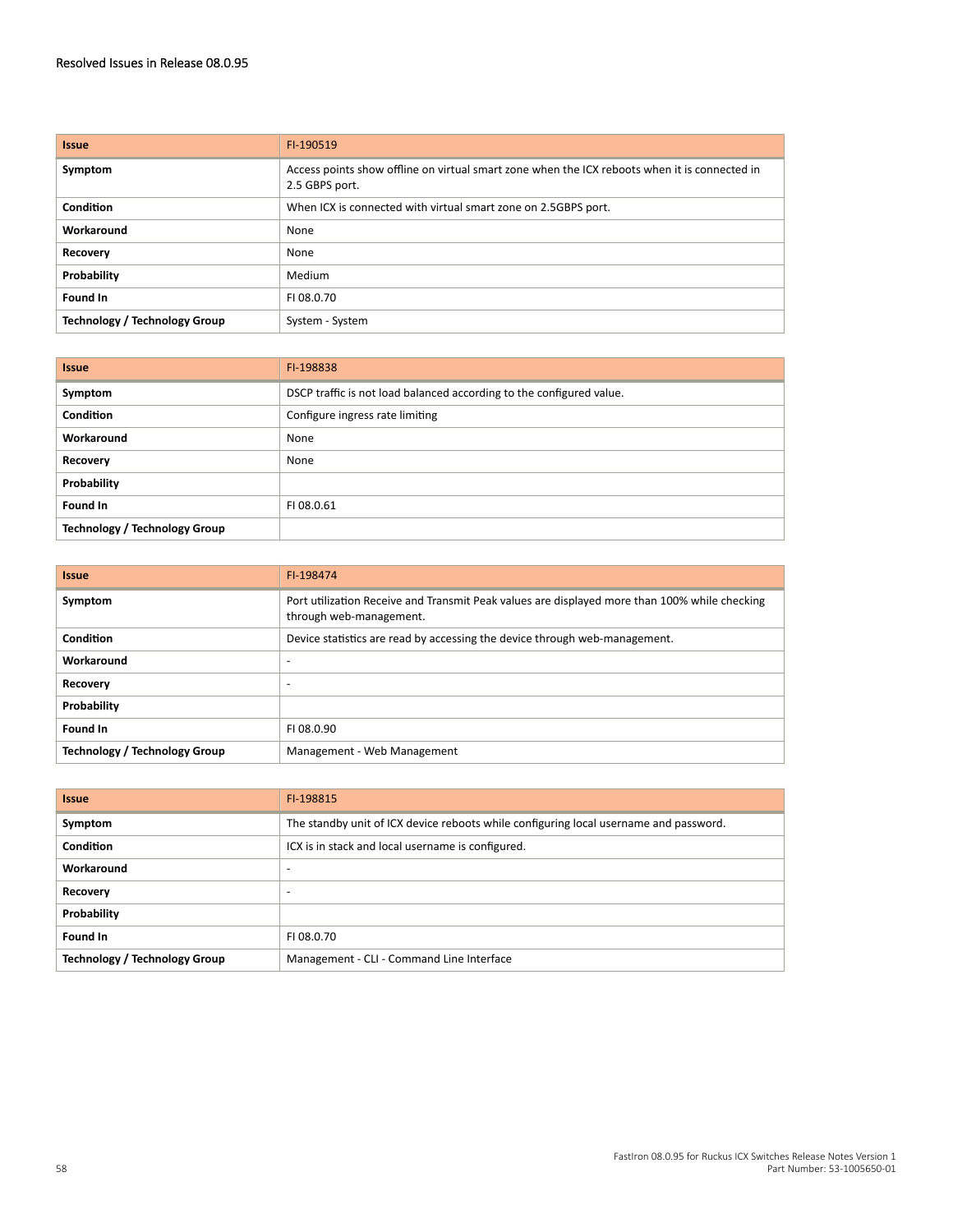| <b>Issue</b>                         | FI-198247                                        |
|--------------------------------------|--------------------------------------------------|
| Symptom                              | Image copy might fail to PE via USB UFI upgrade. |
| <b>Condition</b>                     |                                                  |
| Workaround                           |                                                  |
| Recovery                             |                                                  |
| Probability                          |                                                  |
| Found In                             | FI 08.0.90                                       |
| <b>Technology / Technology Group</b> | System - System                                  |

| <b>Issue</b>                  | FI-197864                                                                                                                                                                                                                                                                                                                                                                                                                                                                                                                                                                                                                                                                                                 |
|-------------------------------|-----------------------------------------------------------------------------------------------------------------------------------------------------------------------------------------------------------------------------------------------------------------------------------------------------------------------------------------------------------------------------------------------------------------------------------------------------------------------------------------------------------------------------------------------------------------------------------------------------------------------------------------------------------------------------------------------------------|
| Symptom                       | This issue can be caused by the UBIFS errors and re-formatting as follows. UBIFS error (ubi0:0 pid<br>566): ubifs_recover_leb: corrupt empty space LEB 3:12288, corruption starts at 1009713 UBIFS<br>error (ubi0:0 pid 566): ubifs scanned corruption: corruption at LEB 3:1022001 UBIFS error<br>(ubi0:0 pid 566): ubifs scanned corruption: first 8192 bytes from LEB 3:1022001 UBIFS error<br>(ubi0:0 pid 566): ubifs recover leb: LEB 3 scanning failed mount: mounting ubi0:config on /<br>fast iron failed: Structure needs cleaning Mounting Config partition failed, non-recoverable file<br>system corruption Reformatting the flash, please download config and keys again  Formatting<br>Done |
| Condition                     | This is a NAND flash HW (ECC) error, and this can occur at random at boot.                                                                                                                                                                                                                                                                                                                                                                                                                                                                                                                                                                                                                                |
| Workaround                    | There is no workaround.                                                                                                                                                                                                                                                                                                                                                                                                                                                                                                                                                                                                                                                                                   |
| Recovery                      |                                                                                                                                                                                                                                                                                                                                                                                                                                                                                                                                                                                                                                                                                                           |
| <b>Probability</b>            |                                                                                                                                                                                                                                                                                                                                                                                                                                                                                                                                                                                                                                                                                                           |
| Found In                      | FI 08.0.60                                                                                                                                                                                                                                                                                                                                                                                                                                                                                                                                                                                                                                                                                                |
| Technology / Technology Group | System - System                                                                                                                                                                                                                                                                                                                                                                                                                                                                                                                                                                                                                                                                                           |

| <b>Issue</b>                  | FI-197115                                                         |
|-------------------------------|-------------------------------------------------------------------|
| Symptom                       | System resets occasionally while upgrading software in ICX stack. |
| Condition                     | While upgrading ICX software from 8030x, ICX stack resets.        |
| Workaround                    | None                                                              |
| Recovery                      | None                                                              |
| Probability                   | Medium                                                            |
| Found In                      | FI 08.0.70                                                        |
| Technology / Technology Group | Stacking - Secure Setup, Autoconfig, Manifest files, Autocopy     |

| <b>Issue</b>                         | FI-197616                                                                                                         |
|--------------------------------------|-------------------------------------------------------------------------------------------------------------------|
| Symptom                              | Active unit of the stack reloads unexpectedly when console to member units.                                       |
| Condition                            | When console to any of the member units in a 7 or more units stack, the active unit reloads after<br>few minutes. |
| Workaround                           | None                                                                                                              |
| <b>Recovery</b>                      | None                                                                                                              |
| Probability                          |                                                                                                                   |
| Found In                             | FI 08.0.70                                                                                                        |
| <b>Technology / Technology Group</b> |                                                                                                                   |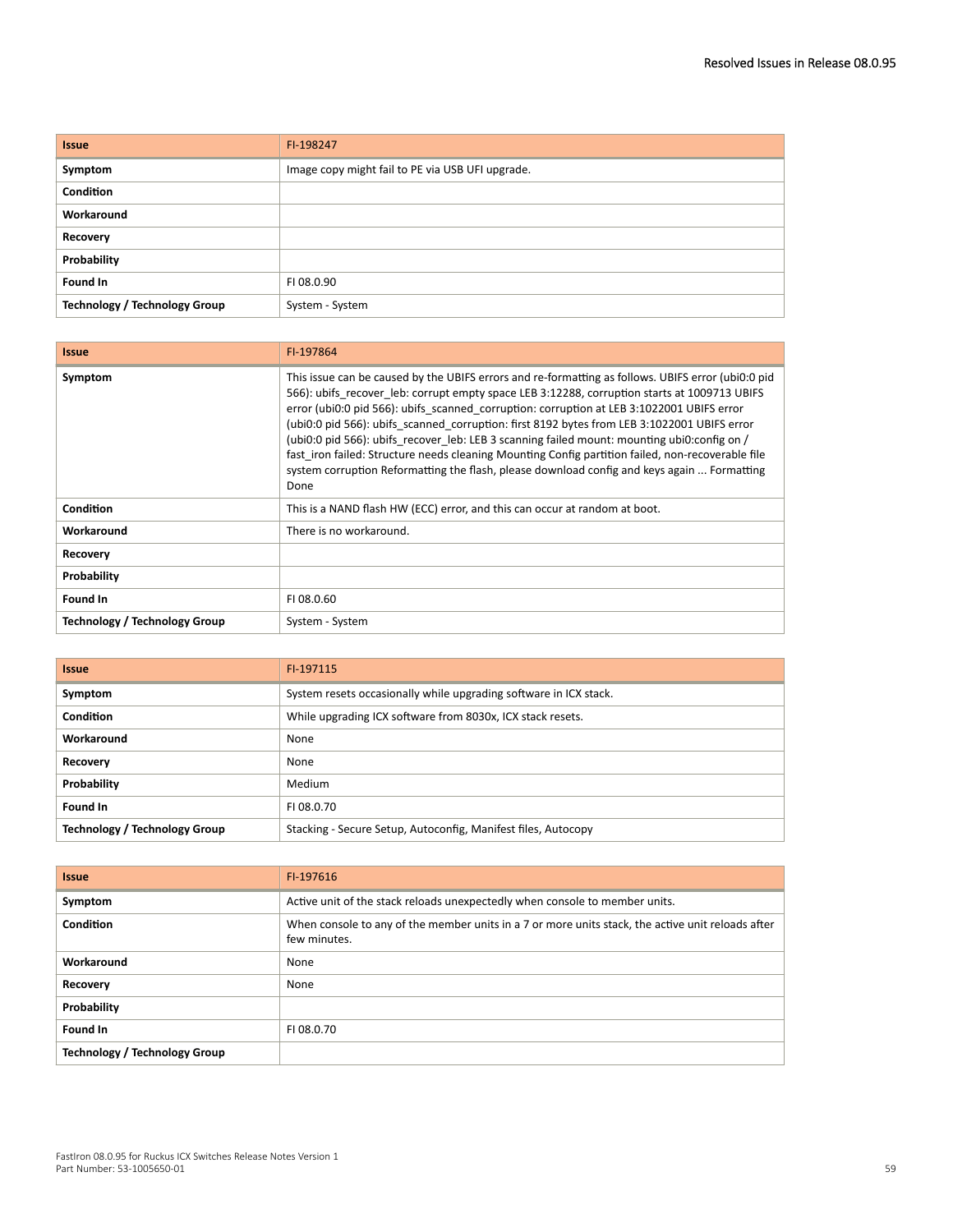| <b>Issue</b>                  | FI-197061                                                                                                                                                                       |
|-------------------------------|---------------------------------------------------------------------------------------------------------------------------------------------------------------------------------|
| Symptom                       | Ocassionally, when the SCP script is run in the background to backup the running Config of ICX<br>device, access to flash will be denied for 20 minutes.                        |
| Condition                     | User will receive the message "Flash access in progress. Please try later" when issuing 'write<br>mem' and if SCP script is run in the background to backup the running Config. |
| Workaround                    | <b>NA</b>                                                                                                                                                                       |
| Recovery                      | <b>NA</b>                                                                                                                                                                       |
| Probability                   | Low                                                                                                                                                                             |
| Found In                      | FI 08.0.70                                                                                                                                                                      |
| Technology / Technology Group |                                                                                                                                                                                 |

| <b>Issue</b>                         | FI-197601                                                |
|--------------------------------------|----------------------------------------------------------|
| Symptom                              | System startup time is incorrect in "sh version" output. |
| <b>Condition</b>                     | Execution of the command "show version"                  |
| Workaround                           | None                                                     |
| Recovery                             | None                                                     |
| Probability                          | High                                                     |
| Found In                             | FI 08.0.30                                               |
| <b>Technology / Technology Group</b> | Management - NTP - Network Time Protocol                 |

| <b>Issue</b>                         | FI-197402                                                                                              |
|--------------------------------------|--------------------------------------------------------------------------------------------------------|
| Symptom                              | When connected to the member unit console, cannot get into the enabled mode.                           |
| Condition                            | When consoled into any of the member units in a 7 or more units stack, enabled mode is not<br>allowed. |
| Workaround                           |                                                                                                        |
| Recovery                             |                                                                                                        |
| Probability                          |                                                                                                        |
| Found In                             | FI 08.0.70                                                                                             |
| <b>Technology / Technology Group</b> |                                                                                                        |

| <b>Issue</b>                         | FI-197605                                                                                         |
|--------------------------------------|---------------------------------------------------------------------------------------------------|
| Symptom                              | When stack is disabled, other feature configs is not allowed in stack ports.                      |
| Condition                            | Disable the stack with "no stack enable" Apply configs to the stack port. Error will be received. |
| Workaround                           |                                                                                                   |
| Recovery                             | None                                                                                              |
| Probability                          | Medium                                                                                            |
| Found In                             | FI 08.0.90                                                                                        |
| <b>Technology / Technology Group</b> |                                                                                                   |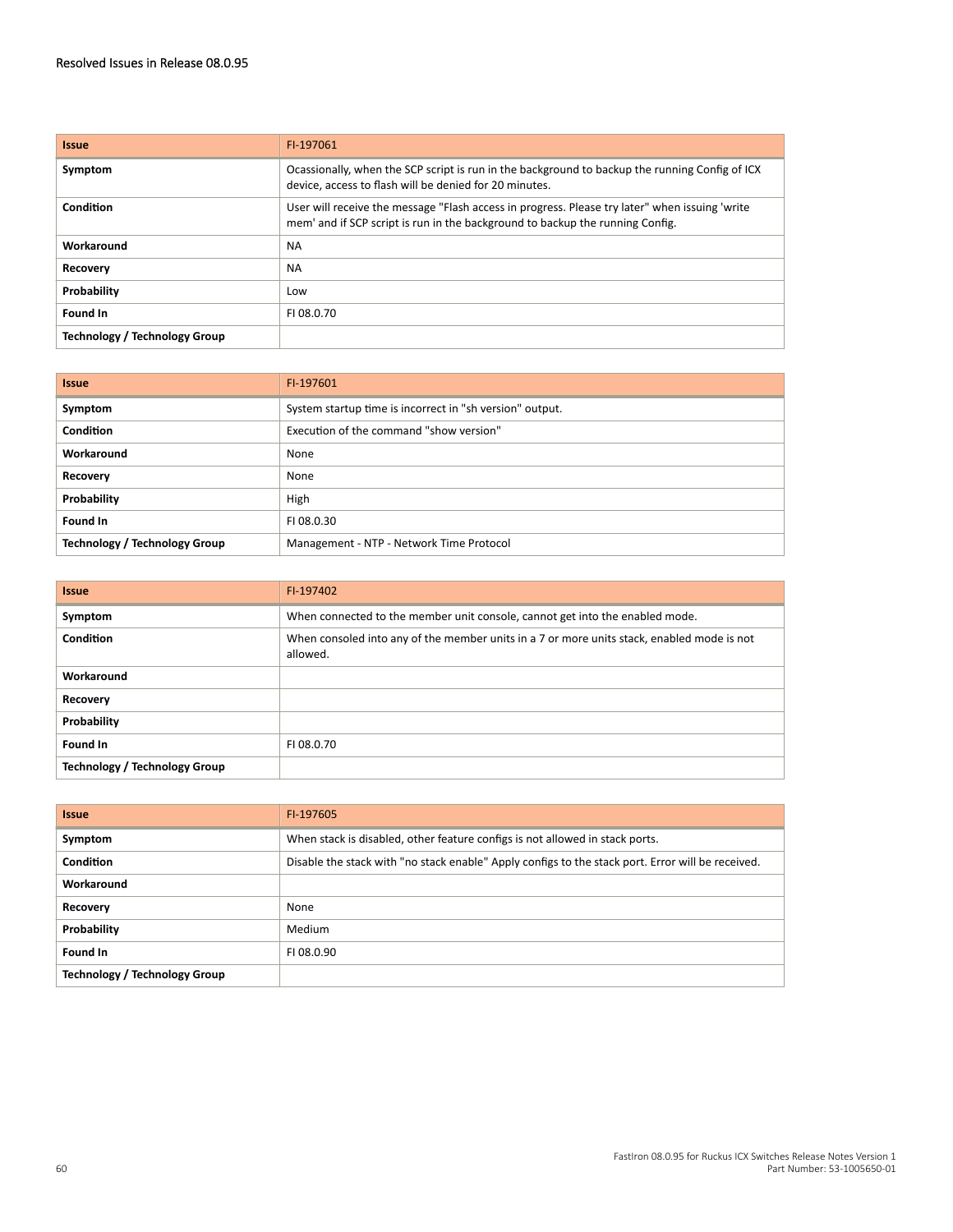| <b>Issue</b>                         | FI-197128                                                                                                                 |
|--------------------------------------|---------------------------------------------------------------------------------------------------------------------------|
| Symptom                              | Occasionally, 'show flash' command shows the primary and secondary image files are empty and<br>flash free space is zero. |
| Condition                            | 'show flash' CLI command output shows the primary and secondary image files are empty and<br>flash free space is zero.    |
| Workaround                           | None                                                                                                                      |
| Recovery                             | None                                                                                                                      |
| Probability                          | Low                                                                                                                       |
| Found In                             | FI 08.0.70                                                                                                                |
| <b>Technology / Technology Group</b> | System - System                                                                                                           |

| <b>Issue</b>                         | FI-197382                                                                   |
|--------------------------------------|-----------------------------------------------------------------------------|
| Symptom                              | Unexpected reboot on removing lag config                                    |
| <b>Condition</b>                     | In MCT setup, issue "no lag <lag-id>" command to remove lag config</lag-id> |
| Workaround                           | None                                                                        |
| Recovery                             | None                                                                        |
| Probability                          |                                                                             |
| Found In                             | FI 08.0.61                                                                  |
| <b>Technology / Technology Group</b> | Layer 2 Switching - LAG - Link Aggregation Group                            |

| <b>Issue</b>                         | FI-197358                                                                                                           |
|--------------------------------------|---------------------------------------------------------------------------------------------------------------------|
| Symptom                              | The member units in a stack reloads unexpectedly.                                                                   |
| Condition                            | When MAC notification is enabled, sometimes the member units in a stack reloads unexpectedly<br>due to memory leak. |
| Workaround                           | None                                                                                                                |
| Recovery                             | None                                                                                                                |
| Probability                          |                                                                                                                     |
| Found In                             | FI 08.0.70                                                                                                          |
| <b>Technology / Technology Group</b> |                                                                                                                     |

| <b>Issue</b>                  | FI-197066                                                                                                                                                                                                                                                                                          |
|-------------------------------|----------------------------------------------------------------------------------------------------------------------------------------------------------------------------------------------------------------------------------------------------------------------------------------------------|
| Symptom                       | When enabling the advanced features such as as 'router ospf', 'router pim', 'tunnel mode gre ip',<br>in ICX device, it won't accept Y or N for user acceptance message.                                                                                                                            |
| Condition                     | The ICX devices won't accept Y or N when enabling the advanced features such as 'router ospf',<br>'router pim', 'tunnel mode gre ip', if 'aaa accounting commands 0 default start-stop tacacs+ none'<br>and 'aaa console' or 'aaa authentication login default tacacs+ local' configs are present. |
| Workaround                    |                                                                                                                                                                                                                                                                                                    |
| Recovery                      |                                                                                                                                                                                                                                                                                                    |
| Probability                   |                                                                                                                                                                                                                                                                                                    |
| Found In                      | FI08.0.70                                                                                                                                                                                                                                                                                          |
| Technology / Technology Group |                                                                                                                                                                                                                                                                                                    |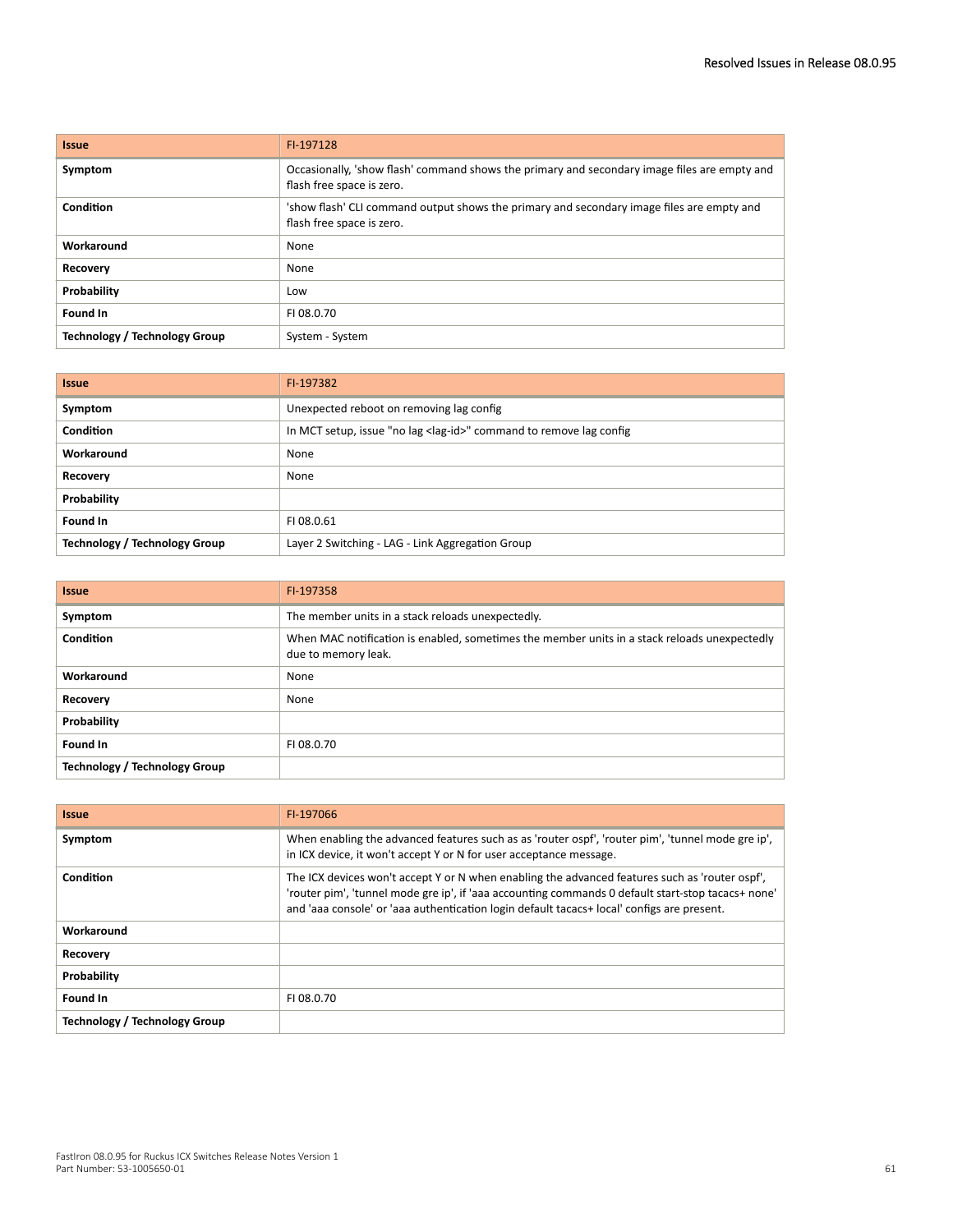| <b>Issue</b>                         | FI-197251                                                                         |
|--------------------------------------|-----------------------------------------------------------------------------------|
| Symptom                              | The ICX device reloads spontaneously when SCP is performed from or to the device. |
| Condition                            | SCP is tried from/to the ICX device.                                              |
| Workaround                           | $\overline{\phantom{0}}$                                                          |
| Recovery                             | $\overline{\phantom{0}}$                                                          |
| Probability                          |                                                                                   |
| Found In                             | FI 08.0.70                                                                        |
| <b>Technology / Technology Group</b> | Management - SSH2 & SCP - Secure Shell & Copy                                     |

| <b>Issue</b>                         | FI-195514                                                                             |
|--------------------------------------|---------------------------------------------------------------------------------------|
| Symptom                              | ACL applied on physical interfaces/virtual interface will not block all UPnP packets. |
| Condition                            | ACL is applied to block UPnP packets.                                                 |
| Workaround                           | None                                                                                  |
| Recovery                             | None                                                                                  |
| Probability                          | Medium                                                                                |
| Found In                             | FI 08.0.80                                                                            |
| <b>Technology / Technology Group</b> | Security - ACLs - Access Control Lists                                                |

| <b>Issue</b>                         | FI-191652                                                                                                         |
|--------------------------------------|-------------------------------------------------------------------------------------------------------------------|
| Symptom                              | Crash is seen when IPV6 client is trying to get an IP address from dhcpv6 server with dhcpv6<br>snooping enabled. |
| Condition                            | Issue is seen only when Dhcpv6 snooping is enabled and client is getting IP address from the<br>server.           |
| Workaround                           | N/A                                                                                                               |
| Recovery                             | N/A                                                                                                               |
| Probability                          |                                                                                                                   |
| Found In                             | FI 08.0.70                                                                                                        |
| <b>Technology / Technology Group</b> |                                                                                                                   |

| <b>Issue</b>                  | FI-193916                                                             |
|-------------------------------|-----------------------------------------------------------------------|
| Symptom                       | On ICX device, ssh session hangs sometimes without displaying prompt. |
| <b>Condition</b>              | Sometimes ssh login might hang after the initial password entry.      |
| Workaround                    | Retry the ssh login, and it'll succeed.                               |
| Recovery                      | None                                                                  |
| Probability                   |                                                                       |
| Found In                      | FI 08.0.80                                                            |
| Technology / Technology Group | Management - SSH2 & SCP - Secure Shell & Copy                         |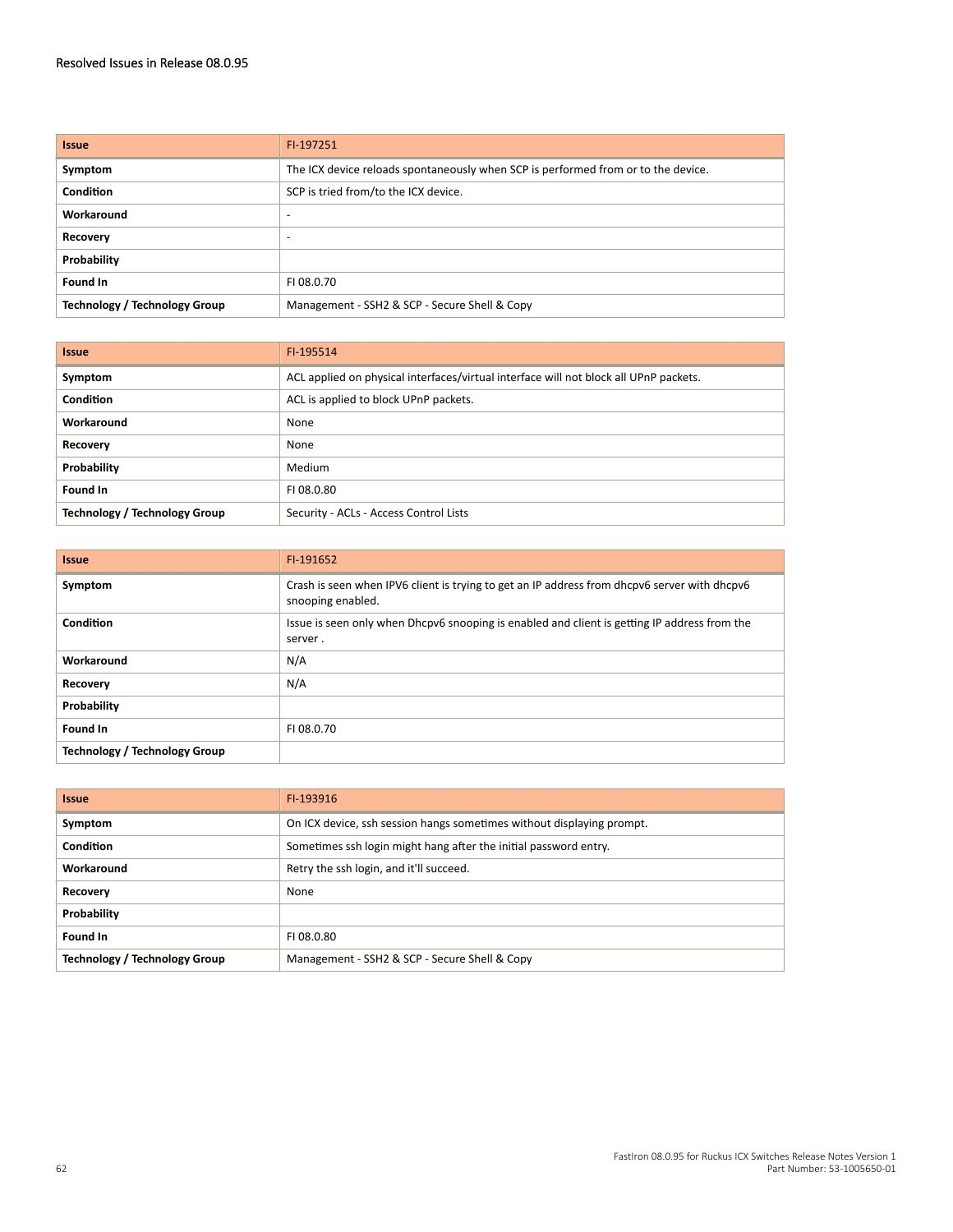| <b>Issue</b>                         | FI-196466                                                                                                                                                                                               |
|--------------------------------------|---------------------------------------------------------------------------------------------------------------------------------------------------------------------------------------------------------|
| Symptom                              | Private VLAN port is allowed to be configured in a regular VLAN and vice versa with the following<br>message. "Warning: port <x> in Private VLAN is added to Regular VLAN <y> as Tagged Member.</y></x> |
| <b>Condition</b>                     | Customer should have PVLAN and regular VLAN configured.                                                                                                                                                 |
| Workaround                           | N/A                                                                                                                                                                                                     |
| Recovery                             | N/A                                                                                                                                                                                                     |
| Probability                          | High                                                                                                                                                                                                    |
| Found In                             | FI 08.0.80                                                                                                                                                                                              |
| <b>Technology / Technology Group</b> | Security                                                                                                                                                                                                |

| <b>Issue</b>                         | FI-194094                                                                                                                               |
|--------------------------------------|-----------------------------------------------------------------------------------------------------------------------------------------|
| Symptom                              | In SPX setup, CB unit might reload unexpectedly after several days of uptime.                                                           |
| Condition                            | If we trigger a scp script when there is a configuration change in the SPX set-up to copy running-<br>config from device to scp server. |
| Workaround                           | <b>NA</b>                                                                                                                               |
| Recovery                             | <b>NA</b>                                                                                                                               |
| Probability                          | Medium                                                                                                                                  |
| Found In                             | FI08.0.70                                                                                                                               |
| <b>Technology / Technology Group</b> | Layer 2 Switching - Switch Port Extender                                                                                                |

| <b>Issue</b>                  | FI-193199                                                                                                                                               |
|-------------------------------|---------------------------------------------------------------------------------------------------------------------------------------------------------|
| Symptom                       | Removing a sequence from a ACL and reapplying doesn't work as expected.                                                                                 |
| Condition                     | Issue is seen only when ACL has multiple sequences. The sequence which is removed and re-<br>added should be before a deny rule for the issue to occur. |
| Workaround                    | Remove and re-add entire ACL resolve's the issue.                                                                                                       |
| Recovery                      | Remove and re-add entire ACL recover's the issue.                                                                                                       |
| Probability                   |                                                                                                                                                         |
| Found In                      | FI 08.0.80                                                                                                                                              |
| Technology / Technology Group | Security - ACLs - Access Control Lists                                                                                                                  |

| <b>Issue</b>                         | FI-193353                                                                                                                     |
|--------------------------------------|-------------------------------------------------------------------------------------------------------------------------------|
| Symptom                              | IPv6 Route table full and IPv4 route table Full error messages would be printed in console.                                   |
| Condition                            | 1. Configure reverse-path-check. 2. Ping or tcp/udp scan an IPv6 subnet on ICX7K device to add<br>more than 1024 IPv6 routes. |
| Workaround                           |                                                                                                                               |
| Recovery                             |                                                                                                                               |
| Probability                          |                                                                                                                               |
| Found In                             | FI 08.0.70                                                                                                                    |
| <b>Technology / Technology Group</b> |                                                                                                                               |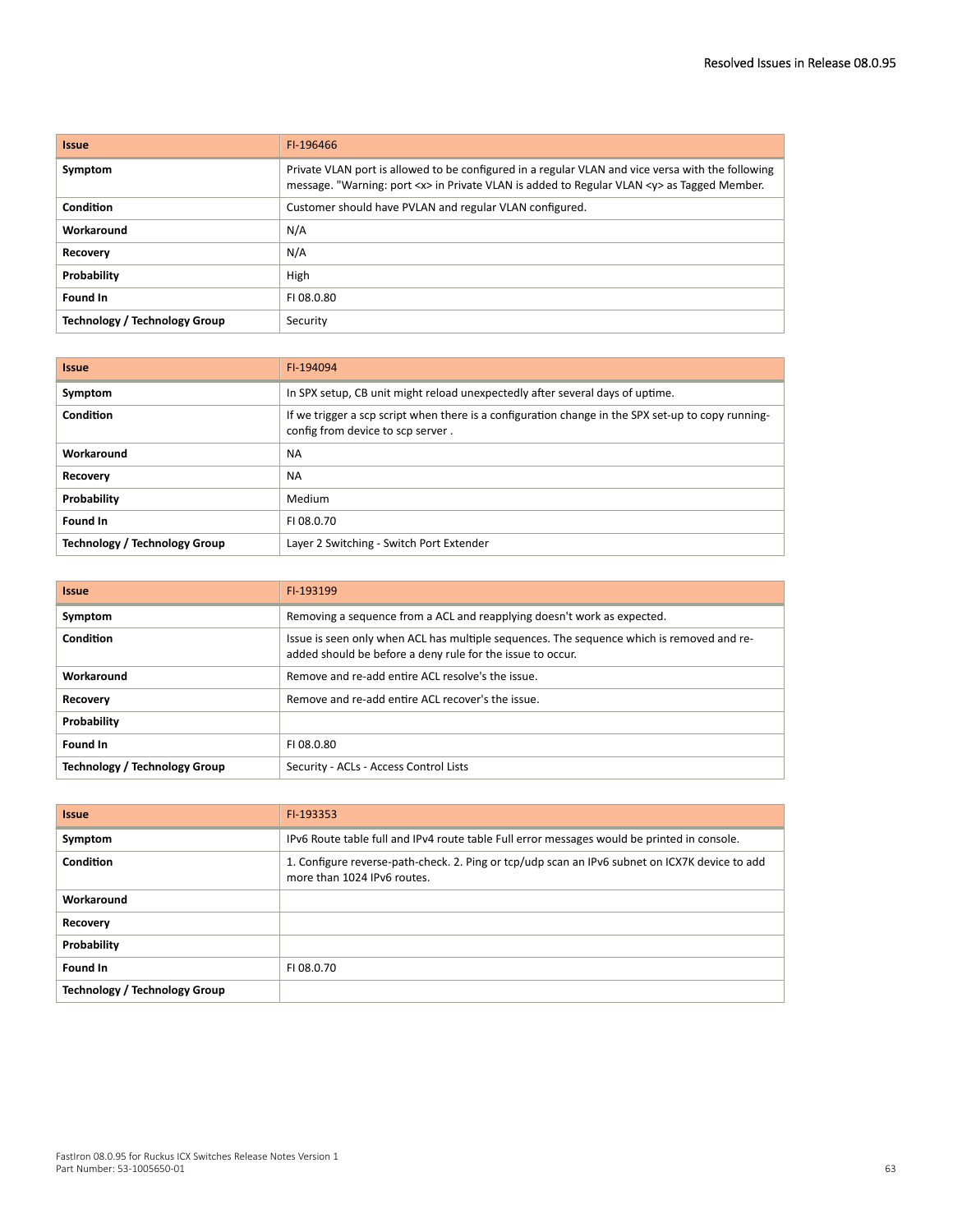| <b>Issue</b>                         | FI-196472                                                                                                   |
|--------------------------------------|-------------------------------------------------------------------------------------------------------------|
| Symptom                              | Sflow data showing default VLAN ID instead of VLAN where user is placed.                                    |
| Condition                            | Sflow data shows incorrect VLAN ID in the standby unit, when the host on the port is mac-<br>authenticated. |
| Workaround                           | None                                                                                                        |
| <b>Recovery</b>                      | None                                                                                                        |
| Probability                          |                                                                                                             |
| Found In                             | FI 08.0.70                                                                                                  |
| <b>Technology / Technology Group</b> |                                                                                                             |

| <b>Issue</b>                  | FI-196247                                                                                                                                                                                                                                                                                                                                                                                                                |
|-------------------------------|--------------------------------------------------------------------------------------------------------------------------------------------------------------------------------------------------------------------------------------------------------------------------------------------------------------------------------------------------------------------------------------------------------------------------|
| Symptom                       | After reloading, client is not able to get the ruckus prompt for Cloudpath webauthentication if<br>trust port Lag is applied for webauth. access-switch#sh captive-portal weblogin Configured<br>Captive Portal Profile Details cp-name : weblogin virtual-ip : training.cloudpath.net (0.0.0.0) -->no<br>ip and captive-portal is not reachable virtual-port :443 login-page :/enroll/RuckusWireless-26/<br>Production/ |
| Condition                     | when trust-port lag is configuration under webauth and reloaded.                                                                                                                                                                                                                                                                                                                                                         |
| Workaround                    | Remove and add "trust port lag" from webauth configuration                                                                                                                                                                                                                                                                                                                                                               |
| Recovery                      | Remove and add "trust port lag" from webauth configuration                                                                                                                                                                                                                                                                                                                                                               |
| Probability                   |                                                                                                                                                                                                                                                                                                                                                                                                                          |
| Found In                      | FI 08.0.70                                                                                                                                                                                                                                                                                                                                                                                                               |
| Technology / Technology Group | Security - Web Authentication                                                                                                                                                                                                                                                                                                                                                                                            |

| <b>Issue</b>                  | FI-196484                                                                                                                                                                                                |
|-------------------------------|----------------------------------------------------------------------------------------------------------------------------------------------------------------------------------------------------------|
| Symptom                       | Mac-Authentication Syslog's and Traps are not generated                                                                                                                                                  |
| <b>Condition</b>              | Syslog's and Traps are not generated in the following scenarios 1. Mac-Authentication failure due<br>to Access Reject from Radius. 2. Mac-Authentication Success 3. Mac-Authentication Radius<br>Timeout |
| Workaround                    | None                                                                                                                                                                                                     |
| Recovery                      | None                                                                                                                                                                                                     |
| Probability                   | High                                                                                                                                                                                                     |
| Found In                      | FL08.0.80 FL08.0.90                                                                                                                                                                                      |
| Technology / Technology Group |                                                                                                                                                                                                          |

| <b>Issue</b>                         | FI-196530                                                      |
|--------------------------------------|----------------------------------------------------------------|
| Symptom                              | Show stack discover neighbor command make the switch to reboot |
| <b>Condition</b>                     | when the cli "show stack discover neighbor" is executed.       |
| Workaround                           | None                                                           |
| Recovery                             | None                                                           |
| Probability                          | Medium                                                         |
| Found In                             | FI 08.0.70                                                     |
| <b>Technology / Technology Group</b> | Cloud Management - Cloud Agent                                 |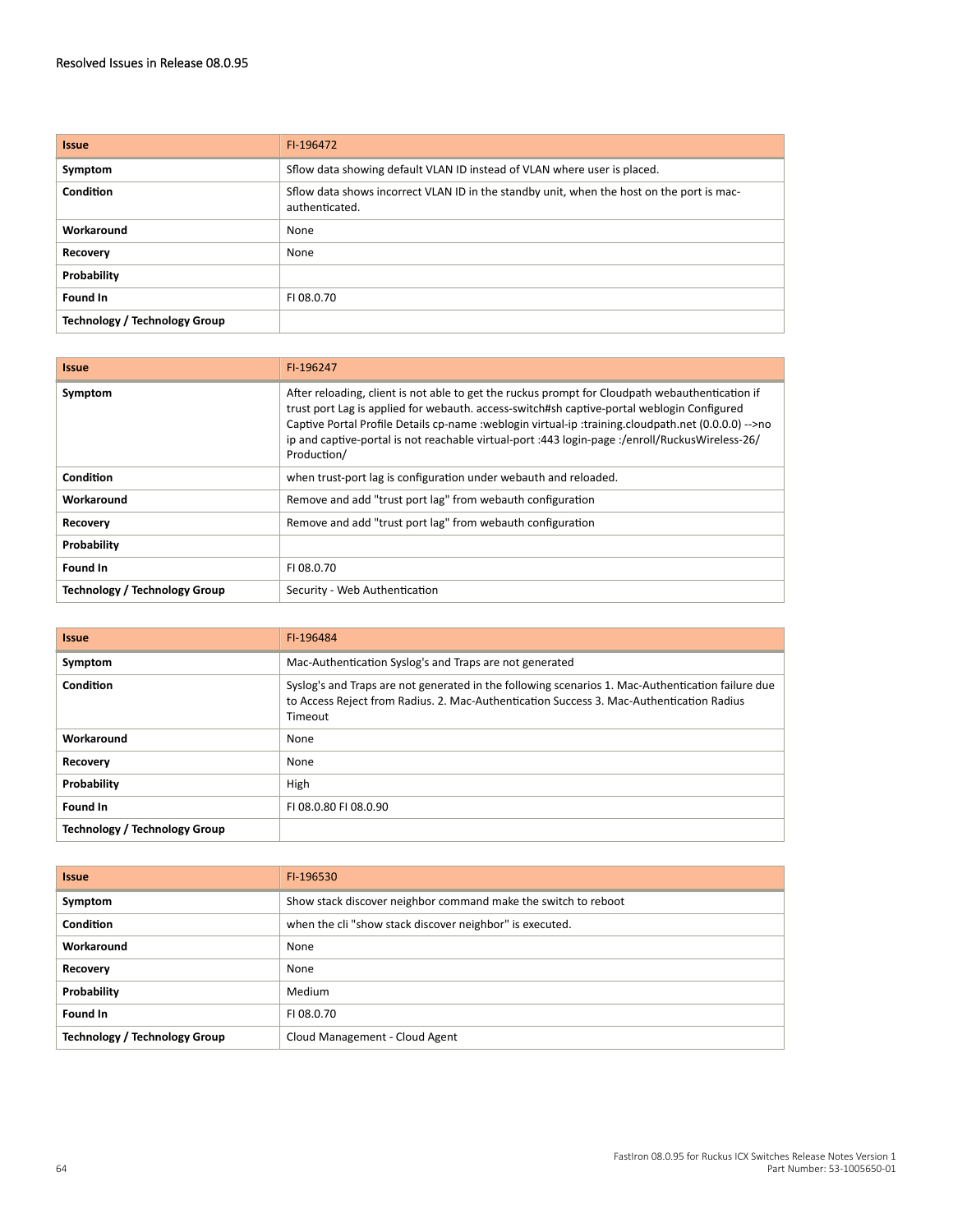| <b>Issue</b>                  | FI-196172                                                                                       |
|-------------------------------|-------------------------------------------------------------------------------------------------|
| Symptom                       | Port speed setting is not getting reverted back to auto speed-duplex on uplink 1G copper ports. |
| <b>Condition</b>              | Issue is seen only with 1G copper uplink ports.                                                 |
| Workaround                    | N/A                                                                                             |
| <b>Recovery</b>               | N/A                                                                                             |
| Probability                   |                                                                                                 |
| Found In                      | FI 08.0.90                                                                                      |
| Technology / Technology Group |                                                                                                 |

| <b>Issue</b>                  | FI-196064                                                                                              |
|-------------------------------|--------------------------------------------------------------------------------------------------------|
| Symptom                       | The edge devices will not be able to get through MAC/Dot1x authentication process.                     |
| Condition                     | This could happen when RADIUS server does not send response or sends the response with<br>invalid key. |
| Workaround                    | None.                                                                                                  |
| Recovery                      | Clear the entries using the command, clear radius radius-queue <entry-id></entry-id>                   |
| Probability                   | Medium                                                                                                 |
| Found In                      | FL08.0.70 FL08.0.30                                                                                    |
| Technology / Technology Group | Security - MAC Port-based Authentication                                                               |

| <b>Issue</b>                  | FI-196158                                                                                                     |
|-------------------------------|---------------------------------------------------------------------------------------------------------------|
| Symptom                       | ICX switch may reload when making configuration changes to LAG configuration.                                 |
| Condition                     | The conditions in which the issue is occurring is not evident. This issue can happen under rare<br>scenarios. |
| Workaround                    | None                                                                                                          |
| <b>Recovery</b>               | None                                                                                                          |
| Probability                   | Low                                                                                                           |
| Found In                      | FI 08.0.70                                                                                                    |
| Technology / Technology Group | Layer 2 - Link Aggregation                                                                                    |

| <b>Issue</b>                         | FI-191375                                                                                              |
|--------------------------------------|--------------------------------------------------------------------------------------------------------|
| Symptom                              | Openflow controller does not communicate to ICX on management VRF                                      |
| Condition                            | On ICX devices, enabling VRF on management interface does not communicate with openflow<br>controller. |
| Workaround                           | No                                                                                                     |
| <b>Recovery</b>                      | <b>NA</b>                                                                                              |
| Probability                          |                                                                                                        |
| Found In                             | FI 08.0.70 FI 08.0.80                                                                                  |
| <b>Technology / Technology Group</b> | SDN - OpenFlow 1.3                                                                                     |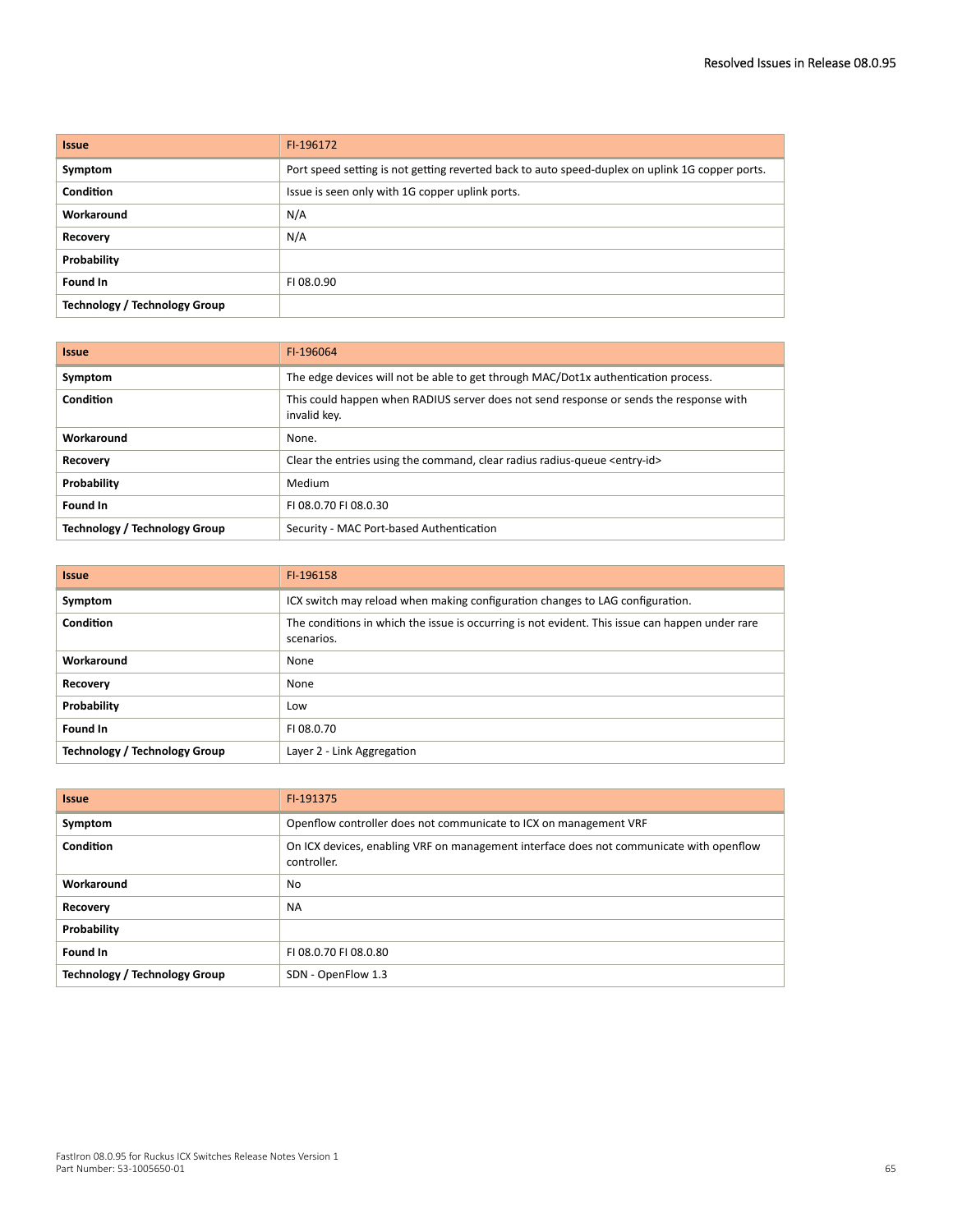| <b>Issue</b>                         | FI-195708                                                                                                                                              |
|--------------------------------------|--------------------------------------------------------------------------------------------------------------------------------------------------------|
| Symptom                              | When active unit goes down in a spanning tree enabled switch, the reachability issue is seen.                                                          |
| Condition                            | In a spanning tree enabled 2 unit stack, when active unit goes down and the standby becomes<br>standalone, the reachability with the neighbor is lost. |
| Workaround                           | Disabling and enabling the interface connected to the neighbor.                                                                                        |
| Recovery                             |                                                                                                                                                        |
| Probability                          |                                                                                                                                                        |
| Found In                             | FI08.0.70                                                                                                                                              |
| <b>Technology / Technology Group</b> |                                                                                                                                                        |

| <b>Issue</b>                         | FI-195054                                                            |
|--------------------------------------|----------------------------------------------------------------------|
| Symptom                              | Optical Monitoring is not working for 1G M-LHA(SFP)                  |
| <b>Condition</b>                     | Issue is seen only with SFP types 1G M-LHA(SFP) Part#: 57-0000194-01 |
| Workaround                           | N/A                                                                  |
| Recovery                             | N/A                                                                  |
| Probability                          | Medium                                                               |
| Found In                             | FI 08.0.30                                                           |
| <b>Technology / Technology Group</b> | System - Optics                                                      |

| <b>Issue</b>                         | FI-194710                                                                               |
|--------------------------------------|-----------------------------------------------------------------------------------------|
| Symptom                              | BPDU loop causes high CPU in MSTP.                                                      |
| <b>Condition</b>                     | When RSTP is configured on ICX setup, where ICX receives MSTP packets from peer device. |
| Workaround                           | None                                                                                    |
| Recovery                             | None                                                                                    |
| Probability                          | Medium                                                                                  |
| Found In                             | FI 08.0.70                                                                              |
| <b>Technology / Technology Group</b> | Layer 2 - Link Aggregation                                                              |

| <b>Issue</b>                         | FI-194208                                                                                                 |
|--------------------------------------|-----------------------------------------------------------------------------------------------------------|
| Symptom                              | ICX7750-48F 10/40 Gbps LED stays as steady green.                                                         |
| <b>Condition</b>                     | When traffic is passing through ICX7750-48F, 10/40 Gbps LED stays as steady green instead of<br>blinking. |
| Workaround                           | None                                                                                                      |
| Recovery                             | None                                                                                                      |
| Probability                          |                                                                                                           |
| Found In                             | FI 08.0.70                                                                                                |
| <b>Technology / Technology Group</b> |                                                                                                           |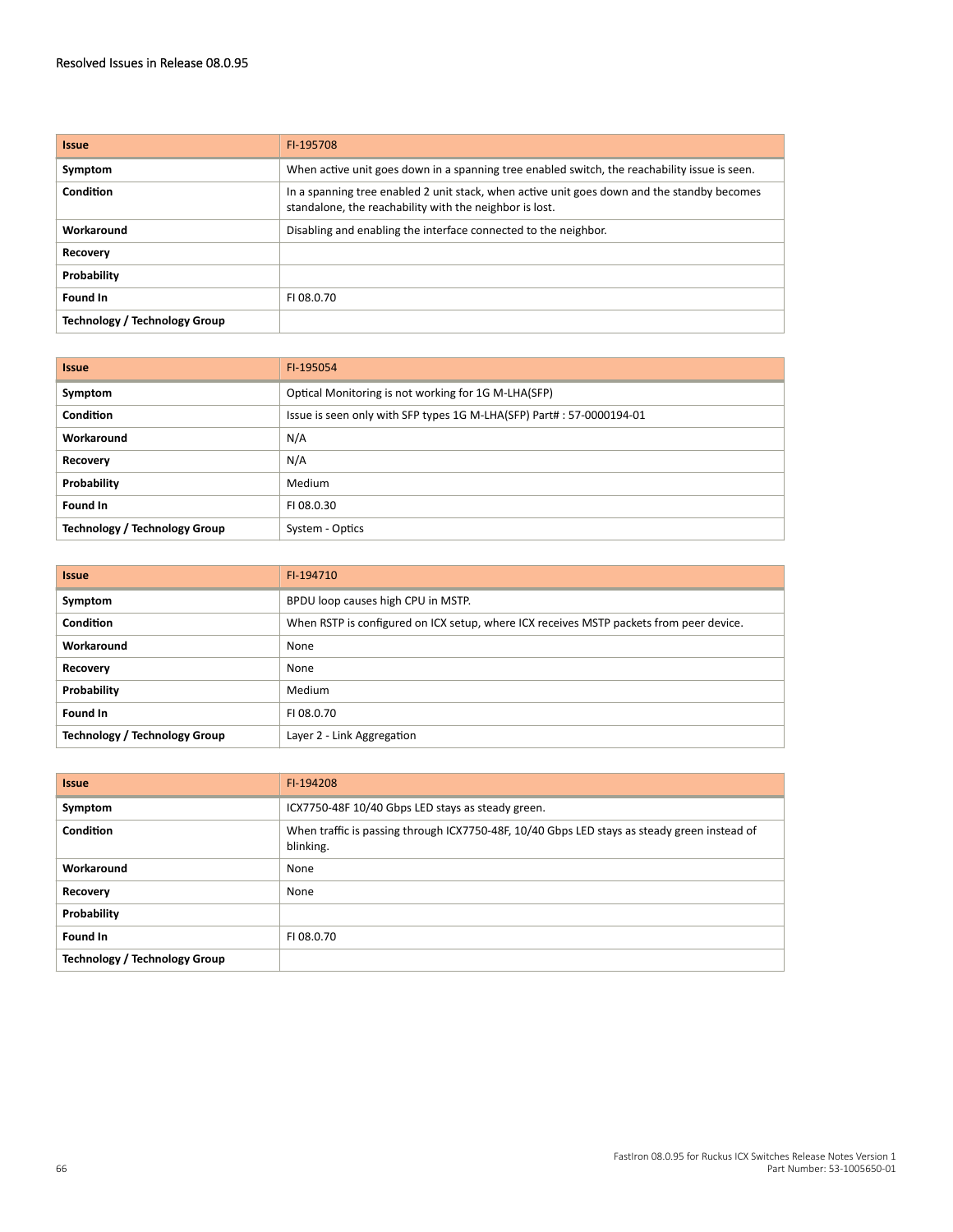| <b>Issue</b>                  | FI-190581                                                                                                                                                           |
|-------------------------------|---------------------------------------------------------------------------------------------------------------------------------------------------------------------|
| Symptom                       | The reading of optics power fails.                                                                                                                                  |
| Condition                     | When the customer runs "show optic" command, the error "Optical monitoring is in progress,<br>please try later" is thrown and so not able to read the optics power. |
| Workaround                    |                                                                                                                                                                     |
| Recovery                      |                                                                                                                                                                     |
| Probability                   |                                                                                                                                                                     |
| Found In                      | FL08.0.70 FL08.0.61 FL08.0.80                                                                                                                                       |
| Technology / Technology Group | Monitoring - Hardware Monitoring                                                                                                                                    |

| <b>Issue</b>                         | FI-194347                                                                                                                           |
|--------------------------------------|-------------------------------------------------------------------------------------------------------------------------------------|
| Symptom                              | Sensors connected to ICX on 10Gb port stops working after a period of time.                                                         |
| Condition                            | When sensors are connected to ICX on 10Gb port, they stop working due to autonegotiation<br>issue with 100M after a period of time. |
| Workaround                           | Disable and enable the port recovers ths issue.                                                                                     |
| <b>Recovery</b>                      | None                                                                                                                                |
| Probability                          | Low                                                                                                                                 |
| Found In                             | FI 08.0.70                                                                                                                          |
| <b>Technology / Technology Group</b> | System - System                                                                                                                     |